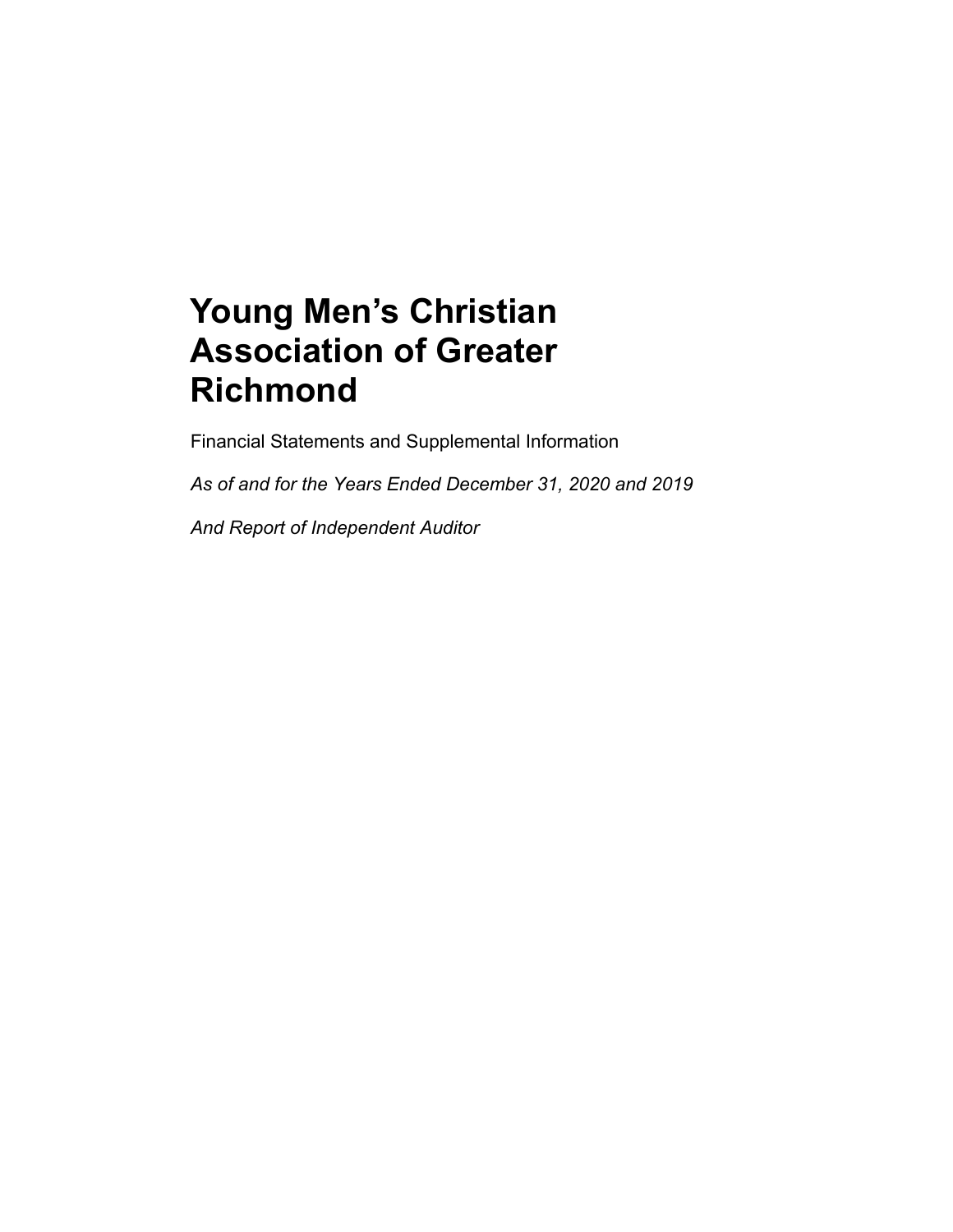## **Contents**

| Report of Independent Auditor                                                                                                                                                                                             | $1 - 2$   |
|---------------------------------------------------------------------------------------------------------------------------------------------------------------------------------------------------------------------------|-----------|
| <b>Financial statements</b>                                                                                                                                                                                               |           |
| Statements of financial position                                                                                                                                                                                          | 3         |
| <b>Statements of activities</b>                                                                                                                                                                                           | $4 - 5$   |
| Statements of cash flows                                                                                                                                                                                                  | 6         |
| Statements of functional expenses                                                                                                                                                                                         | $7 - 8$   |
| Notes to financial statements                                                                                                                                                                                             | $9 - 30$  |
| Supplemental information                                                                                                                                                                                                  |           |
| Report of Independent Auditor on Internal Control over Financial Reporting and on<br>Compliance and Other Matters Based on an Audit of Financial Statements Performed in<br>Accordance with Government Auditing Standards | $31 - 32$ |
| Report of Independent Auditor on Compliance for Each Major Federal Program and on<br>Internal Control over Compliance Required by the Uniform Guidance                                                                    | 33-34     |
| Schedule of expenditures of federal awards                                                                                                                                                                                | 35        |
| Notes to the schedule of expenditures of federal awards                                                                                                                                                                   | 36        |
| Schedule of findings and questioned costs                                                                                                                                                                                 | 37        |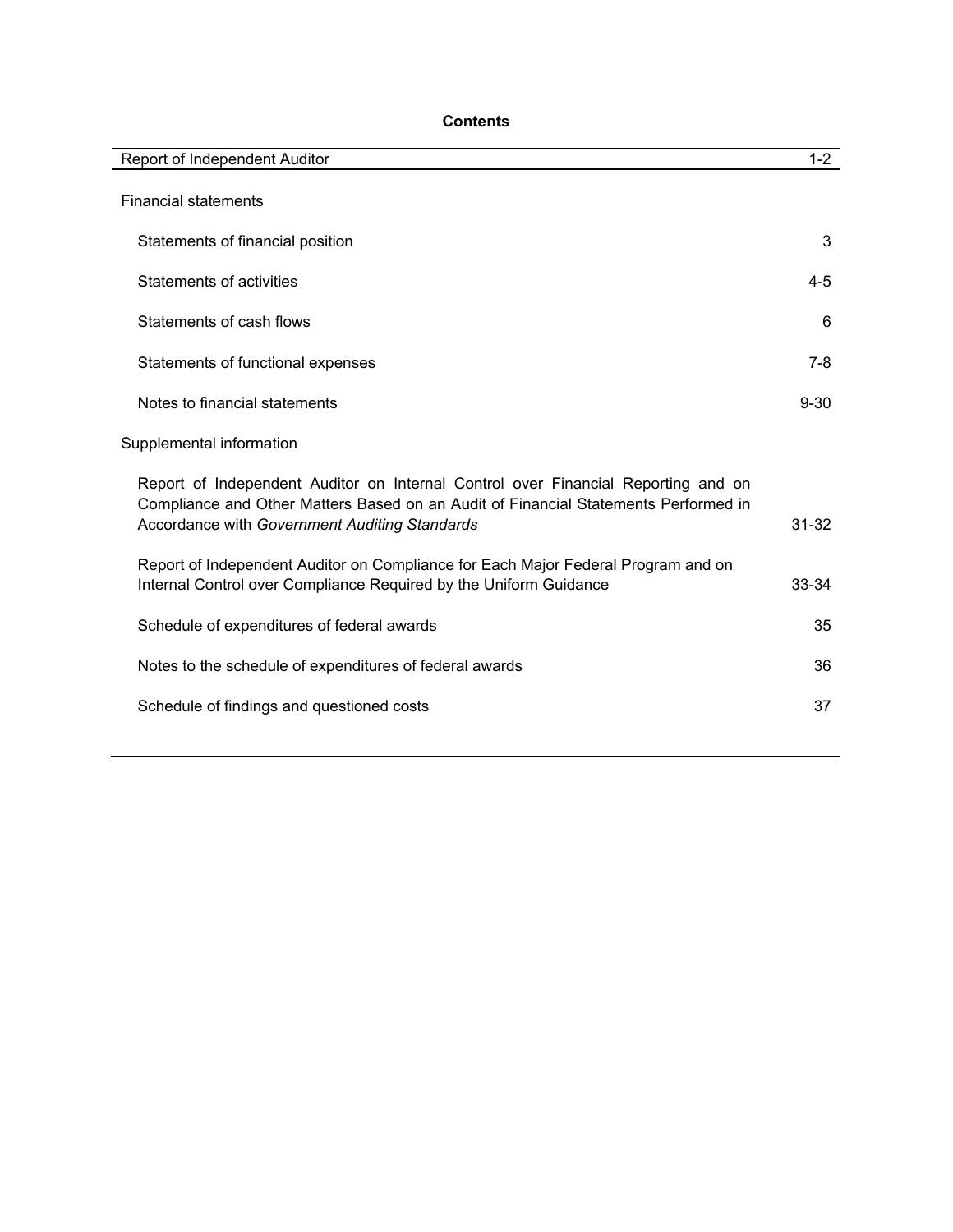

#### **Report of Independent Auditor**

To the Board of Directors of Young Men's Christian Association of Greater Richmond Richmond, Virginia

We have audited the accompanying financial statements of Young Men's Christian Association of Greater Richmond (the "Association"), which comprise the statements of financial position as of December 31, 2020 and 2019, and the related statements of activities, functional expenses, and cash flows for the years then ended, and the related notes to the financial statements.

#### **Management's Responsibility for the Financial Statements**

Management is responsible for the preparation and fair presentation of these financial statements in accordance with accounting principles generally accepted in the United States of America; this includes the design, implementation, and maintenance of internal control relevant to the preparation and fair presentation of financial statements that are free from material misstatement, whether due to fraud or error.

#### **Auditor's Responsibility**

Our responsibility is to express an opinion on these financial statements based on our audits. We conducted our audits in accordance with auditing standards generally accepted in the United States of America and the standards applicable to financial audits contained in *Government Auditing Standards*, issued by the Comptroller General of the United States. Those standards require that we plan and perform the audit to obtain reasonable assurance about whether the financial statements are free from material misstatement.

An audit involves performing procedures to obtain audit evidence about the amounts and disclosures in the financial statements. The procedures selected depend on the auditor's judgment, including the assessment of the risks of material misstatement of the financial statements, whether due to fraud or error. In making those risk assessments, the auditor considers internal control relevant to the entity's preparation and fair presentation of the financial statements in order to design audit procedures that are appropriate in the circumstances, but not for the purpose of expressing an opinion on the effectiveness of the entity's internal control. Accordingly, we express no such opinion. An audit also includes evaluating the appropriateness of accounting policies used and the reasonableness of significant accounting estimates made by management, as well as evaluating the overall presentation of the financial statements.

We believe that the audit evidence we have obtained is sufficient and appropriate to provide a basis for our audit opinion.

#### **Opinion**

In our opinion, the financial statements referred to above present fairly, in all material respects, the financial position of the Association as of December 31, 2020 and 2019, and the changes in its net assets and its cash flows for the years then ended in accordance with accounting principles generally accepted in the United States of America.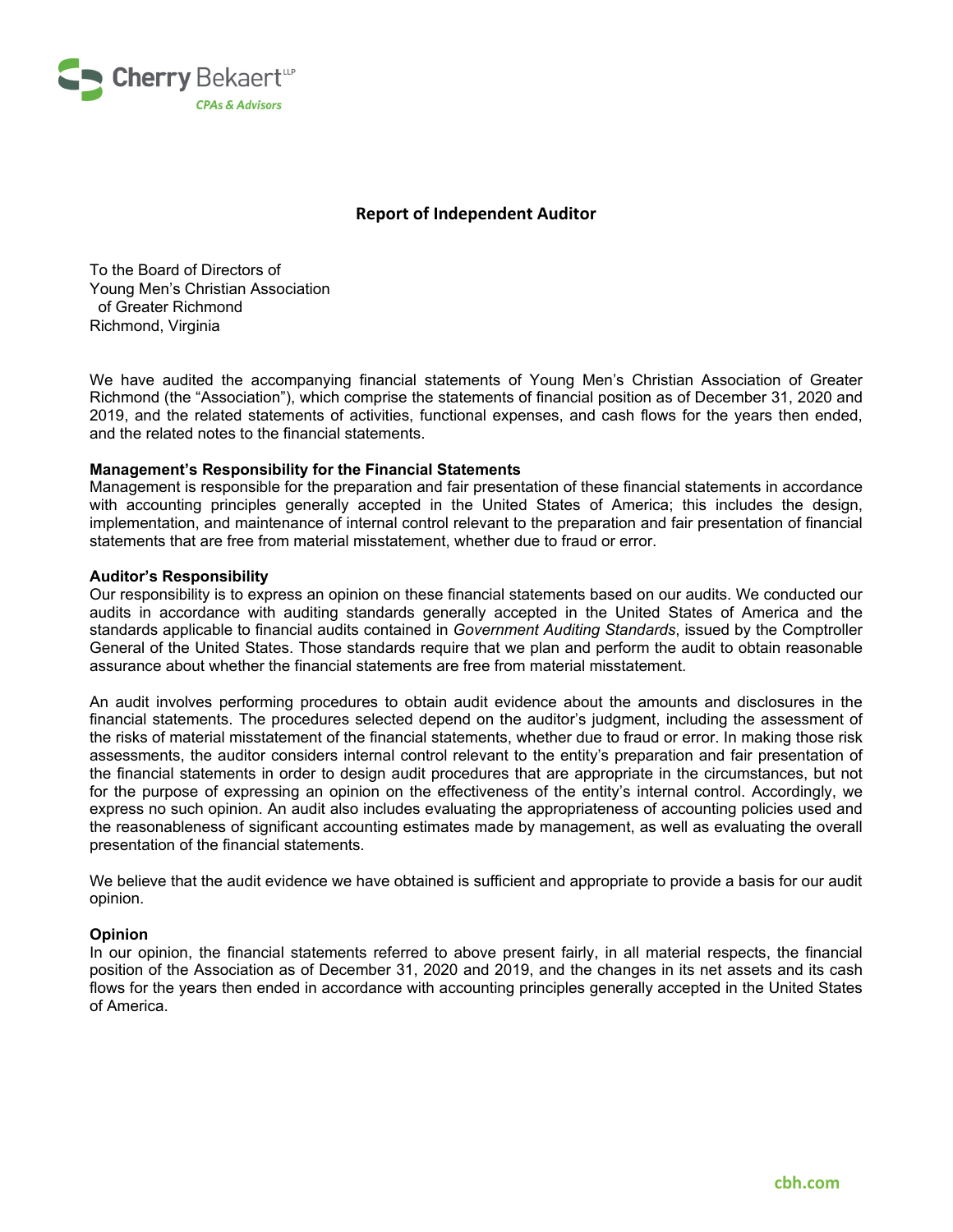#### **Other Information**

Our audit was conducted for the purpose of forming an opinion on the financial statements as a whole. The accompanying schedule of expenditures of federal awards is presented for purposes of additional analysis as required by *Title 2 U.S. Code of Federal Regulations (CFR) Part 200*, Uniform Administrative Requirements, Cost Principles, and Audit Requirements for Federal Awards (Uniform Guidance) is presented for purposes of additional analysis and is not a required part of the financial statements. Such information is the responsibility of management and was derived from and relates directly to the underlying accounting and other records used to prepare the financial statements. The information has been subjected to the auditing procedures applied in the audit of the financial statements and certain additional procedures, including comparing and reconciling such information directly to the underlying accounting and other records used to prepare the financial statements or to the financial statements themselves, and other additional procedures in accordance with auditing standards generally accepted in the United States of America. In our opinion, the information is fairly stated, in all material respects, in relation to the financial statements as a whole.

#### **Other Reporting Required by** *Government Auditing Standards*

In accordance with *Government Auditing Standards*, we have also issued our report dated June 10, 2021, on our consideration of the Association's internal control over financial reporting and on our tests of its compliance with certain provisions of laws, regulations, contracts, grant agreements, and other matters. The purpose of that report is to describe the scope of our testing of internal control over financial reporting and compliance and the results of that testing, and not to provide an opinion on internal control over financial reporting or on compliance. That report is an integral part of an audit performed in accordance with *Government Auditing Standards* in considering the Association's internal control over financial reporting and compliance.

Cherry Bekaert LLP

Richmond, Virginia June 10, 2021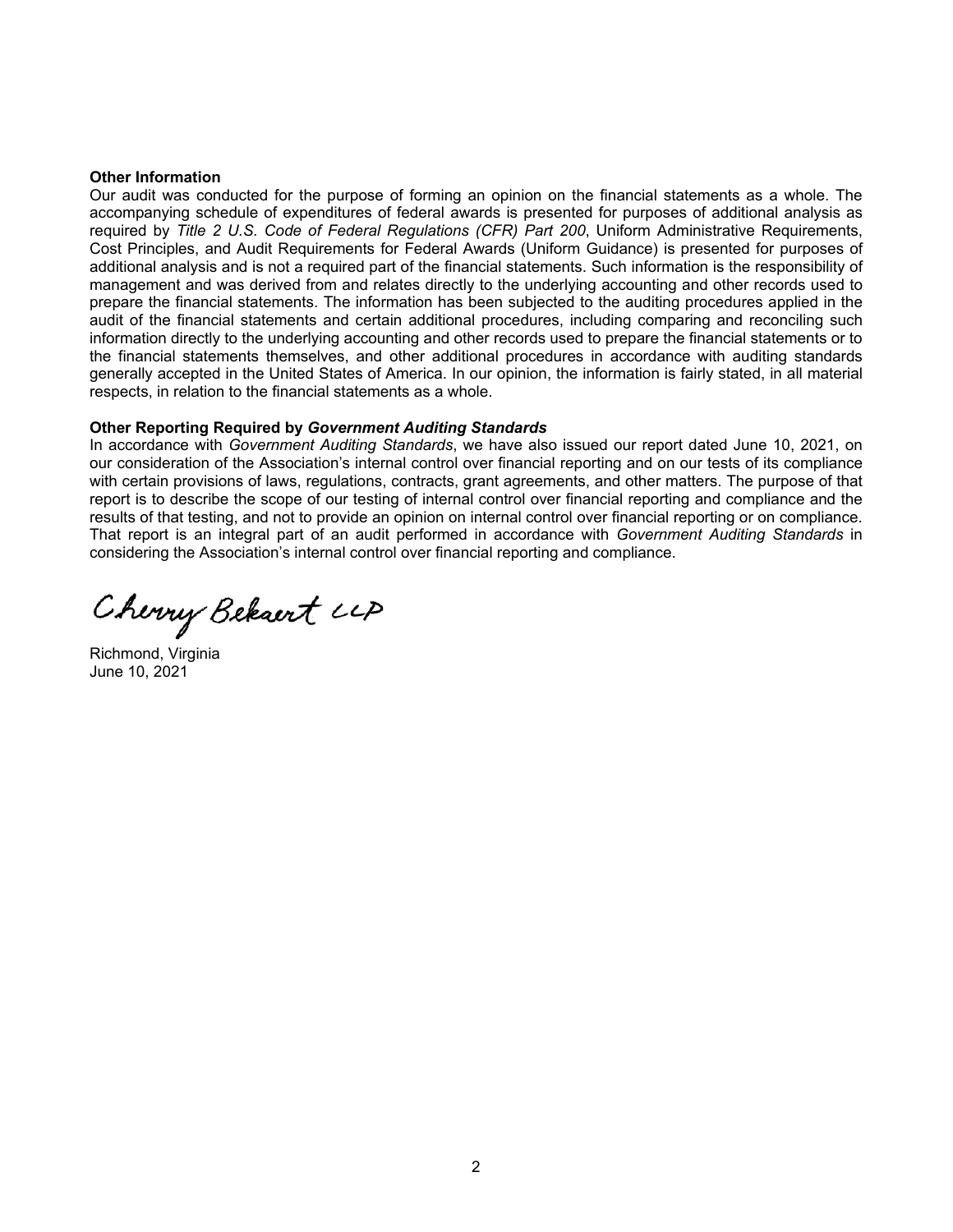## **Statements of Financial Position** *December 31, 2020 and 2019*

|                                             |    | 2020         | 2019              |
|---------------------------------------------|----|--------------|-------------------|
| <b>Assets</b>                               |    |              |                   |
| Cash and cash equivalents                   | \$ | 18,624,200   | \$<br>19,244,016  |
| Prepaid expenses                            |    | 135,210      | 226,216           |
| Other receivables                           |    | 43,942       | 452,564           |
| Contributions receivable, net (Note 3)      |    | 1,938,606    | 7,750,109         |
| Investments (Notes 4 and 5)                 |    | 9,333,699    | 8,452,575         |
| Land, buildings and equipment, net (Note 6) |    | 82,289,902   | 75,646,238        |
|                                             | S. | 112,365,559  | \$<br>111,771,718 |
| <b>Liabilities and Net Assets</b>           |    |              |                   |
| Liabilities:                                |    |              |                   |
| Accounts payable and accrued expenses       | \$ | 3,358,183    | \$<br>4, 133, 106 |
| Deferred contributions and grants           |    | 1,021,396    |                   |
| Deferred membership and program fees        |    | 425,966      | 960,922           |
| Debt (Note 7)                               |    | 34,989,247   | 36,732,430        |
| <b>Total liabilities</b>                    |    | 39,794,792   | 41,826,458        |
| Commitments (Note 8)                        |    |              |                   |
| Net assets (Notes 10, 11 and 12):           |    |              |                   |
| Without donor restrictions:                 |    |              |                   |
| Board-designated                            |    | 17,177,860   | 21,611,997        |
| Undesignated                                |    | 45,965,605   | 31,805,480        |
| Total without donor restrictions            |    | 63, 143, 465 | 53,417,477        |
| With donor restrictions:                    |    |              |                   |
| Subject to purpose restrictions             |    | 2,187,905    | 10,744,545        |
| Subject to passage of time                  |    | 2,114,871    | 1,074,993         |
| Endowments                                  |    | 5,124,526    | 4,708,245         |
| Total with donor restrictions               |    | 9,427,302    | 16,527,783        |
| <b>Total Net Assets</b>                     |    | 72,570,767   | 69,945,260        |
| <b>Total Liabilities and Net Assets</b>     | \$ | 112,365,559  | \$<br>111,771,718 |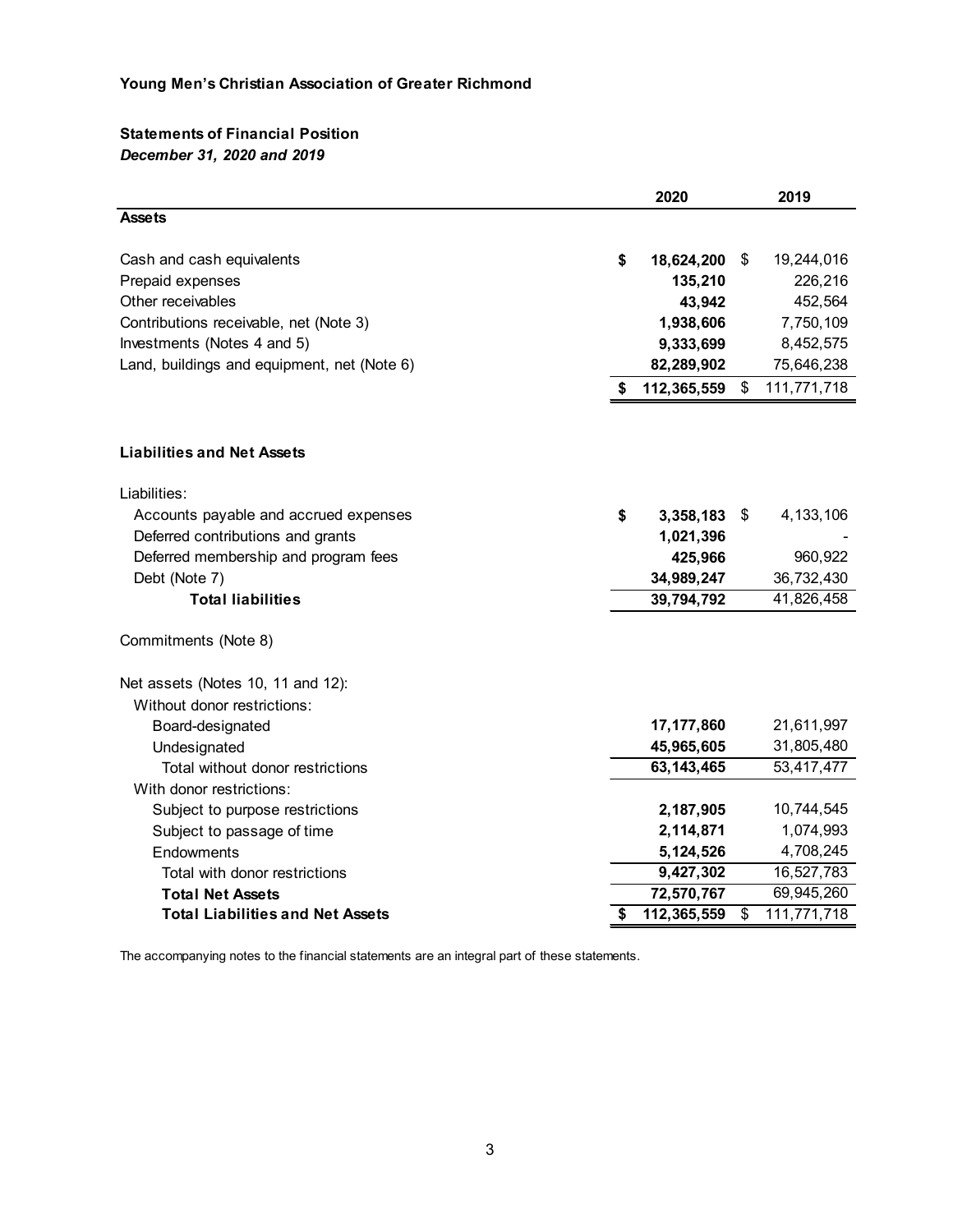#### **Statements of Activities**

*Years Ended December 31, 2020 and 2019*

| Without            |                                                                                                               | <b>With Donor</b>                                         |              |                                         |                    |            |                  | <b>With Donor</b>  |      |             |
|--------------------|---------------------------------------------------------------------------------------------------------------|-----------------------------------------------------------|--------------|-----------------------------------------|--------------------|------------|------------------|--------------------|------|-------------|
| <b>Restriction</b> |                                                                                                               | <b>Restriction</b>                                        | <b>Total</b> |                                         | <b>Restriction</b> |            |                  | <b>Restriction</b> |      | Total       |
|                    |                                                                                                               |                                                           |              |                                         |                    |            |                  |                    |      |             |
| \$                 |                                                                                                               |                                                           | - \$         | 150,564                                 | \$                 | 202,919    | \$               |                    | \$   | 202,919     |
|                    |                                                                                                               | 2,249,437                                                 |              | 8,455,378                               |                    | 2,940,083  |                  | 1,995,103          |      | 4,935,186   |
|                    |                                                                                                               | 5,562,775                                                 |              | 5,604,751                               |                    | 572,602    |                  |                    |      | 572,602     |
|                    |                                                                                                               | 5,646                                                     |              | 113,031                                 |                    | 10,497     |                  | 28,303             |      | 38,800      |
|                    |                                                                                                               | 1,864,242                                                 |              | 1,864,242                               |                    |            |                  | 11,186,691         |      | 11,186,691  |
|                    |                                                                                                               | 9,682,100                                                 |              | 16, 187, 966                            |                    | 3,726,101  |                  | 13,210,097         |      | 16,936,198  |
|                    |                                                                                                               | $\blacksquare$                                            |              | 15,775,757                              |                    | 25,925,179 |                  |                    |      | 25,925,179  |
|                    |                                                                                                               |                                                           |              | 6,772,843                               |                    | 15,234,845 |                  |                    |      | 15,234,845  |
|                    |                                                                                                               |                                                           |              |                                         |                    | 150,796    |                  |                    |      | 150,796     |
|                    |                                                                                                               |                                                           |              | 8,158                                   |                    | 45,860     |                  |                    |      | 45,860      |
|                    |                                                                                                               |                                                           |              | 397,142                                 |                    | 67,439     |                  |                    |      | 67,439      |
|                    |                                                                                                               | 611,884                                                   |              | 1,108,996                               |                    | 610,208    |                  | 801,852            |      | 1,412,060   |
|                    |                                                                                                               |                                                           |              |                                         |                    |            |                  |                    |      |             |
|                    |                                                                                                               |                                                           |              |                                         |                    | 9,079,017  |                  |                    |      |             |
|                    |                                                                                                               |                                                           |              |                                         |                    |            |                  |                    |      |             |
|                    |                                                                                                               |                                                           |              | 40,358,890                              |                    | 54,839,445 |                  | 4,932,932          |      | 59,772,377  |
|                    | <b>Donor</b><br>6,205,941<br>41,976<br>6,505,866<br>15,775,757<br>6,772,843<br>108,028<br>8,158<br>47,459,371 | 150,564 \$<br>107,385<br>397,142<br>497,112<br>17,394,465 | 2020         | $\sim$<br>(17, 394, 465)<br>(7,100,481) | 108,028            |            | Without<br>Donor |                    | 2019 | (9,079,017) |

(Continued)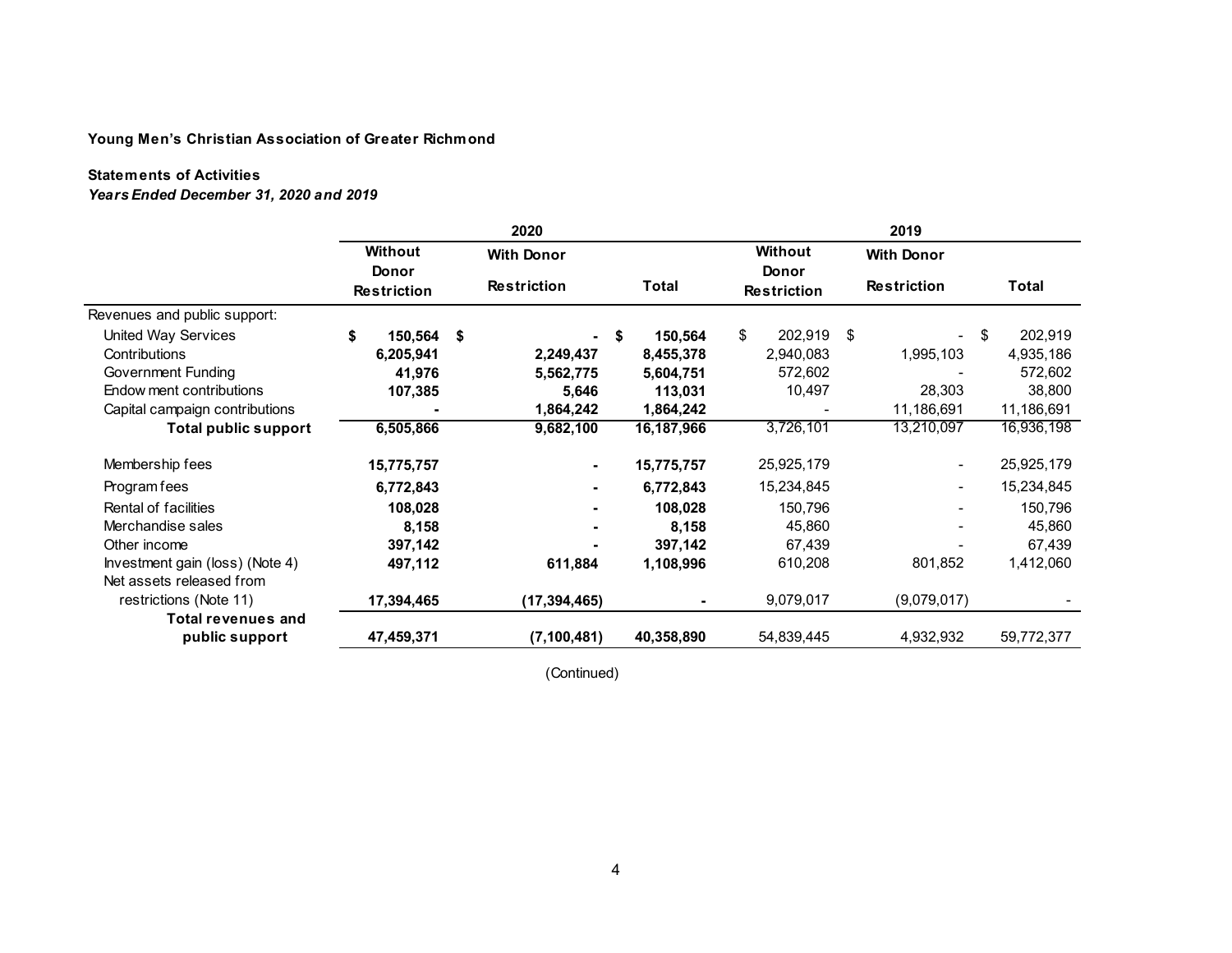# **Statements of Activities (Continued)**

*Years Ended December 31, 2020 and 2019*

|                                                                 |                      |            |                    | 2020              |              | 2019        |                      |                   |                |    |            |  |  |
|-----------------------------------------------------------------|----------------------|------------|--------------------|-------------------|--------------|-------------|----------------------|-------------------|----------------|----|------------|--|--|
|                                                                 | <b>Without Donor</b> |            |                    | <b>With Donor</b> |              |             | <b>Without Donor</b> | <b>With Donor</b> |                |    |            |  |  |
|                                                                 | <b>Restriction</b>   |            | <b>Restriction</b> |                   | <b>Total</b> | Restriction |                      |                   | Restriction    |    | Total      |  |  |
| Expenses:                                                       |                      |            |                    |                   |              |             |                      |                   |                |    |            |  |  |
| Program services:                                               |                      |            |                    |                   |              |             |                      |                   |                |    |            |  |  |
| Healthy living                                                  | \$                   | 15,521,818 | -\$                | Ŝ.                | 15,521,818   | \$          | 18,989,869           | - \$              | $\blacksquare$ | \$ | 18,989,869 |  |  |
| Youth development                                               |                      | 11,722,801 |                    |                   | 11,722,801   |             | 16,114,908           |                   |                |    | 16,114,908 |  |  |
| Social responsibility                                           |                      | 4,949,664  |                    |                   | 4,949,664    |             | 6,617,655            |                   | $\blacksquare$ |    | 6,617,655  |  |  |
| <b>Total program services</b>                                   |                      | 32,194,283 |                    | $\blacksquare$    | 32,194,283   |             | 41,722,432           |                   | $\sim$         |    | 41,722,432 |  |  |
| Supporting services:                                            |                      |            |                    |                   |              |             |                      |                   |                |    |            |  |  |
| General administration                                          |                      | 4,022,999  |                    |                   | 4,022,999    |             | 4,474,087            |                   |                |    | 4,474,087  |  |  |
| Fundraising                                                     |                      | 1,533,100  |                    |                   | 1,533,100    |             | 1,618,630            |                   |                |    | 1,618,630  |  |  |
| <b>Total supporting services</b>                                |                      | 5,556,099  |                    |                   | 5,556,099    |             | 6,092,717            |                   |                |    | 6,092,717  |  |  |
| <b>Total expenses</b>                                           |                      | 37,750,382 |                    |                   | 37,750,382   |             | 47,815,149           |                   |                |    | 47,815,149 |  |  |
| Gain/(Loss) on sale of fixed assets                             |                      | 8,315      |                    |                   | 8,315        |             | (18, 860)            |                   |                |    | (18, 860)  |  |  |
| Change in net assets before                                     |                      |            |                    |                   |              |             |                      |                   |                |    |            |  |  |
| other change                                                    |                      | 9,717,304  |                    | (7, 100, 481)     | 2,616,823    |             | 7,005,436            |                   | 4,932,932      |    | 11,938,368 |  |  |
| Amortization of prior service cost<br>related to postretirement |                      |            |                    |                   |              |             |                      |                   |                |    |            |  |  |
| benefit obligation (Note 8)                                     |                      | 8,684      |                    |                   | 8,684        |             | 19,775               |                   |                |    | 19,775     |  |  |
| Change in net assets                                            |                      | 9,725,988  |                    | (7, 100, 481)     | 2,625,507    |             | 7,025,211            |                   | 4,932,932      |    | 11,958,143 |  |  |
| Net assets:                                                     |                      |            |                    |                   |              |             |                      |                   |                |    |            |  |  |
| Beginning                                                       |                      | 53,417,477 |                    | 16,527,783        | 69,945,260   |             | 46,392,266           |                   | 11,594,851     |    | 57,987,117 |  |  |
| Ending                                                          | S                    | 63,143,465 | \$                 | 9,427,302<br>5    | 72,570,767   | \$          | 53,417,477           | \$                | 16,527,783     | \$ | 69,945,260 |  |  |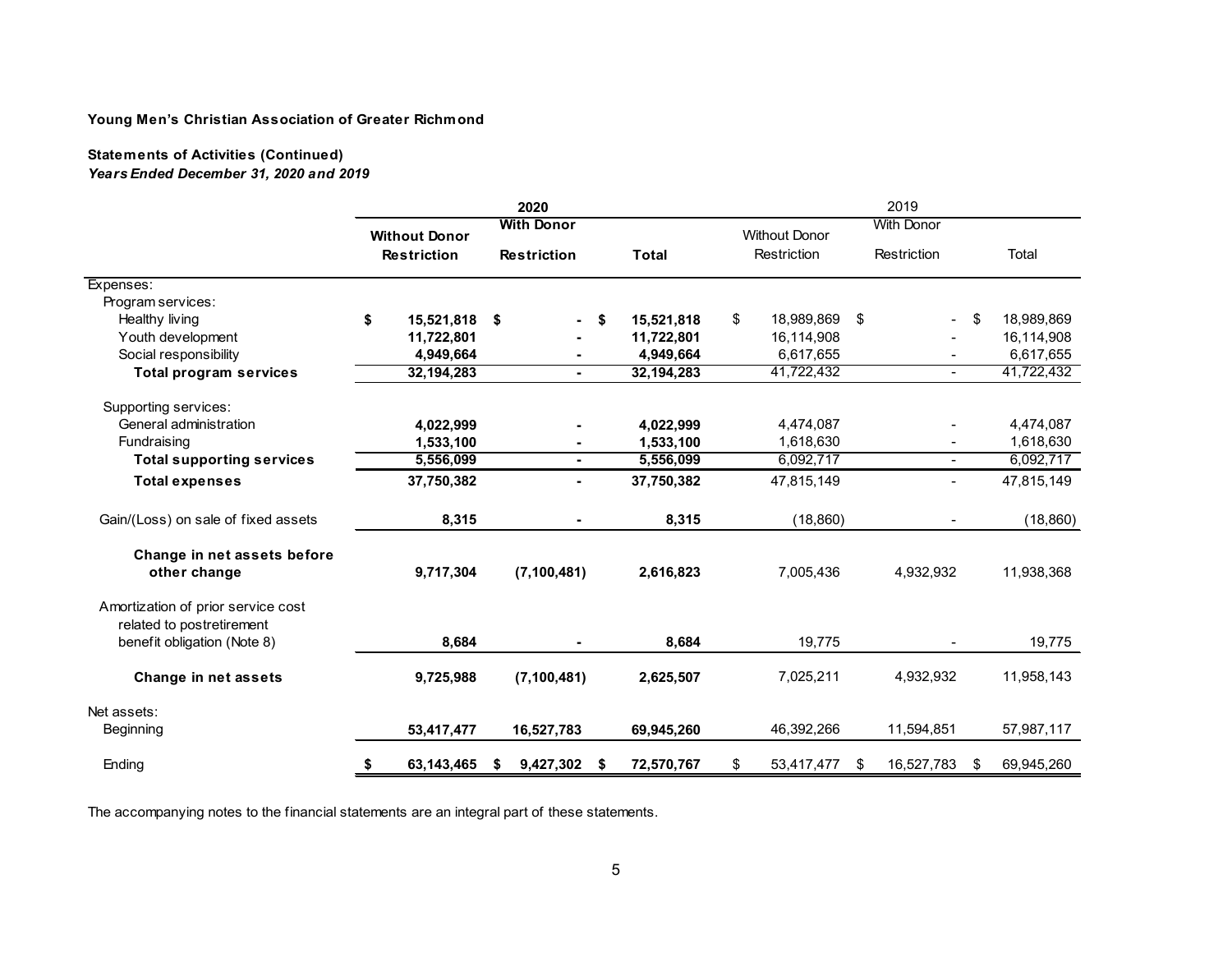#### **Statements of Cash Flows Years Ended December 31, 2020 and 2019**

|                                                                      | 2020             | 2019             |
|----------------------------------------------------------------------|------------------|------------------|
| Cash flow s from operating activities:                               |                  |                  |
| Change in net assets                                                 | \$<br>2,625,507  | \$<br>11,958,143 |
| Adjustments to reconcile change in net assets                        |                  |                  |
| to net cash provided by operating activities:                        |                  |                  |
| Depreciation and amortization                                        | 3,619,594        | 3,476,345        |
| Discount for net present value of pledges and provision              |                  |                  |
| for uncollectible contributions receivable, net                      | 14,339           | (35, 160)        |
| Realized gain on sale of investments                                 | (10, 872)        | (7, 746)         |
| (Gain) loss on disposal of equipment and other assets                | (8,315)          | 18,860           |
| Unrealized gain on investments                                       | (789, 763)       | (1, 190, 649)    |
| Contributions restricted for construction                            | (1,864,242)      | (11, 186, 691)   |
| Contributions restricted for long-term investments                   | (5,646)          | (28, 303)        |
| Interest expense deferrals on long-term debt                         | 233,414          |                  |
| Changes in assets and liabilities:                                   |                  |                  |
| Prepaid expenses                                                     | 91,006           | 11,284           |
| Other receivables                                                    | 408,622          | (21, 308)        |
| Contributions receivable                                             | 493,572          | (70, 867)        |
| Accounts payable and accrued expenses                                | (282, 669)       | (1, 168, 650)    |
| Deferred contributions and grants                                    | 1,021,396        |                  |
| Deferred membership and program fees                                 | (534, 956)       | (1,694)          |
| Net cash provided by operating activities                            | 5,010,987        | 1,753,564        |
|                                                                      |                  |                  |
| Cash flow s from investing activities:                               |                  |                  |
| Proceeds from sales of investments                                   | 4,953,927        | 2,326,931        |
| Proceeds from sales of equipment and other assets                    | 29,142           | 119,683          |
| Purchases of investments                                             | (5,030,759)      | (2, 289, 565)    |
| Acquisition and construction of land, buildings and equipment        | (10, 767, 400)   | (7,883,748)      |
| Net cash used in investing activities                                | (10, 815, 090)   | (7,726,699)      |
|                                                                      |                  |                  |
| Cash flow s from financing activities:                               |                  |                  |
| Proceeds from long-term debt                                         |                  | 17,400,000       |
| Proceeds from short-term debt                                        |                  | 2,428,913        |
| Principal payments on notes payable                                  | (1,967,190)      | (9,294,526)      |
| Payments of debt issuance costs                                      | (17, 400)        | (70, 980)        |
| Principal payments on capital lease obligations                      | (946)            | (934)            |
| Contributions restricted for construction                            | 7,165,342        | 6,361,304        |
| Contributions restricted for long-term investments                   | 4,481            | 24,303           |
| Net cash provided by financing activities                            | 5,184,287        | 16,848,080       |
| Net change in cash and cash equivalents                              | (619, 816)       | 10,874,945       |
|                                                                      |                  |                  |
| Cash and cash equivalents:                                           |                  |                  |
| Beginning                                                            | 19,244,016       | 8,369,071        |
| Ending                                                               | \$<br>18,624,200 | \$<br>19,244,016 |
|                                                                      |                  |                  |
| Supplemental disclosure of cash flow information:                    |                  |                  |
| Cash payments for interest                                           | \$<br>681,826    | \$<br>759,581    |
| Noncash investing and financing activities:                          |                  |                  |
| Property and equipment included in accounts payable/accrued expenses | \$<br>83,850     | \$<br>576,104    |
| Interest expense deferrals on long-term debt                         | 233,414          |                  |
|                                                                      |                  |                  |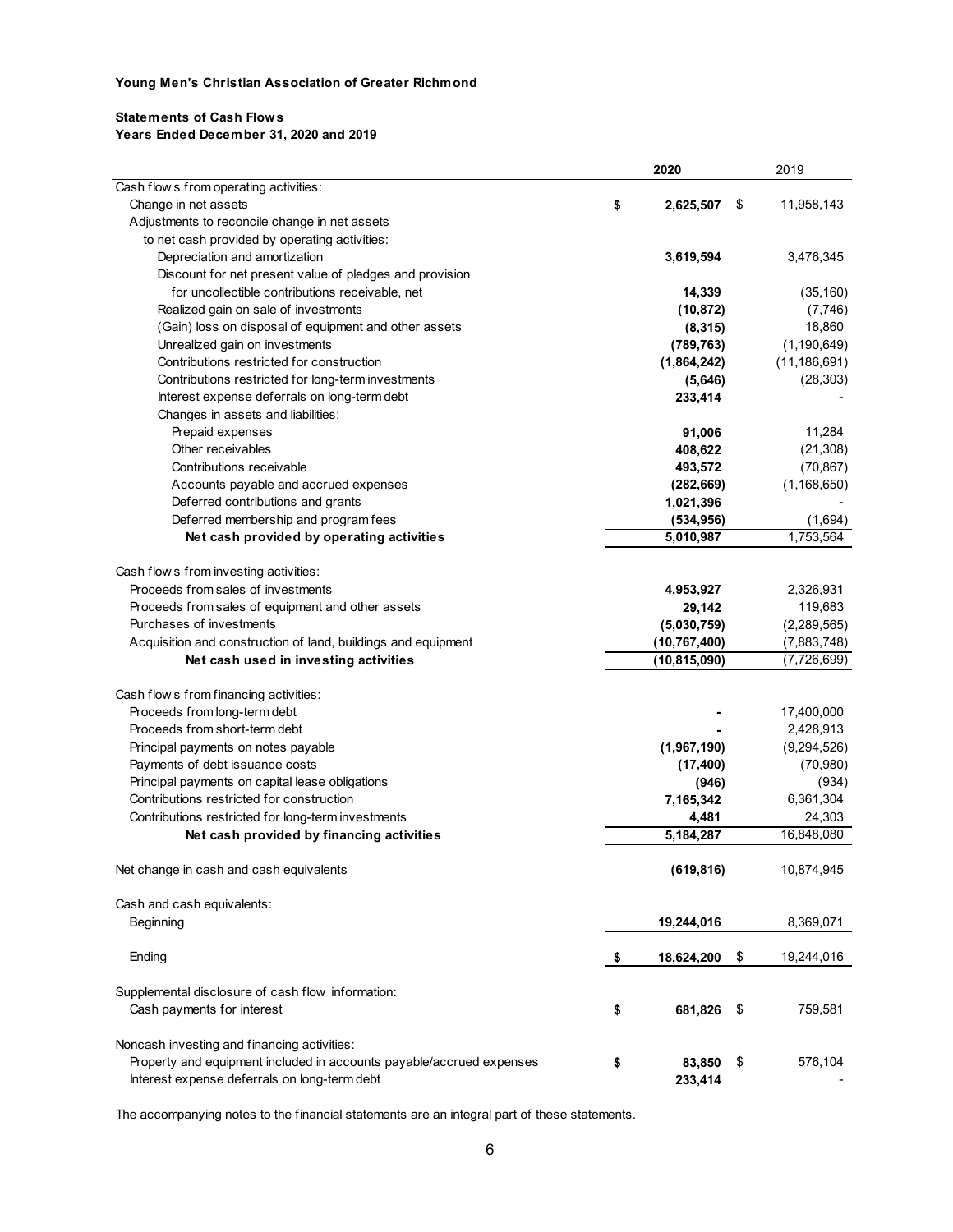## **Statement of Functional Expenses**

*Year Ended December 31, 2020*

|                                   |                 |                    | <b>Program Services</b> |                  |                | <b>Supporting Services</b> |                 |                  |
|-----------------------------------|-----------------|--------------------|-------------------------|------------------|----------------|----------------------------|-----------------|------------------|
|                                   | <b>Healthy</b>  | Youth              | <b>Social</b>           |                  | General        | <b>Fund</b>                |                 |                  |
|                                   | Living          | <b>Development</b> | <b>Responsibility</b>   | <b>Total</b>     | Administration | Raising                    | <b>Total</b>    | Total            |
| Salaries and Wages                | 7,394,278<br>\$ | 5,690,549<br>\$    | 2,175,762<br>\$         | 15,260,589<br>\$ | 2,172,109<br>S | 1,027,679<br>S             | 3,199,788<br>\$ | 18,460,377<br>\$ |
| <b>Employee Benefits</b>          | 538,950         | 463,142            | 194,745                 | 1,196,837        | 201,325        | 87,667                     | 288,992         | 1,485,829        |
| Payroll Taxes and Workers'        |                 |                    |                         |                  |                |                            |                 |                  |
| Compensation                      | 654,842         | 502,434            | 192,897                 | 1,350,173        | 188,202        | 77,372                     | 265,574         | 1,615,747        |
|                                   | 8,588,070       | 6,656,125          | 2,563,404               | 17,807,599       | 2,561,636      | 1,192,718                  | 3,754,354       | 21,561,953       |
| Professional Fees and Contract    |                 |                    |                         |                  |                |                            |                 |                  |
| Services                          | 499,963         | 353,832            | 162,729                 | 1,016,524        | 577,058        | 47,560                     | 624,618         | 1,641,142        |
| Supplies                          | 263,118         | 414,944            | 312,715                 | 990,777          | 16,267         | 76,099                     | 92,366          | 1,083,143        |
| Telephone                         | 109,008         | 89,689             | 43,645                  | 242,342          | 57,099         |                            | 57,099          | 299,441          |
| Postage and Shipping              | 8,432           | 4,289              | 1,773                   | 14,494           | 16,041         | 1,239                      | 17,280          | 31,774           |
| Occupancy                         | 3,691,317       | 2,069,015          | 764,569                 | 6,524,901        | 49,627         | 7,420                      | 57,047          | 6,581,948        |
| <b>Transportation and Travel</b>  | 21,677          | 127,889            | 44,237                  | 193,803          | 10,869         | 505                        | 11,374          | 205,177          |
| <b>Conferences and Training</b>   | 46,945          | 105,324            | 50,949                  | 203,218          | 50,245         | 3,107                      | 53,352          | 256,570          |
| Printing, Promotion and Publicity | 94,840          | 74,059             | 34,267                  | 203,166          | 537,782        | 49,469                     | 587,251         | 790,417          |
| <b>National Support</b>           | 108,215         | 151,164            | 56,243                  | 315,622          | 37,132         | 18,566                     | 55,698          | 371,320          |
| Specific Assistance               |                 |                    | 217,106                 | 217,106          |                |                            |                 | 217,106          |
| Bad debt                          | 204,578         | 154,507            | 65,237                  | 424,322          |                | 90,375                     | 90,375          | 514,697          |
| Miscellaneous                     | 196,620         | 246,326            | 94,183                  | 537,129          | 16,558         | 22,413                     | 38,971          | 576,100          |
|                                   | 13,832,783      | 10,447,163         | 4,411,057               | 28,691,003       | 3,930,314      | 1,509,471                  | 5,439,785       | 34,130,788       |
| Depreciation and Amortization     | 1,689,035       | 1,275,638          | 538,607                 | 3,503,280        | 92,685         | 23,629                     | 116,314         | 3,619,594        |
|                                   | \$15,521,818    | \$11,722,801       | 4,949,664<br>S.         | \$32,194,283     | 4,022,999<br>S | 1,533,100<br>- \$          | 5,556,099<br>S  | \$37,750,382     |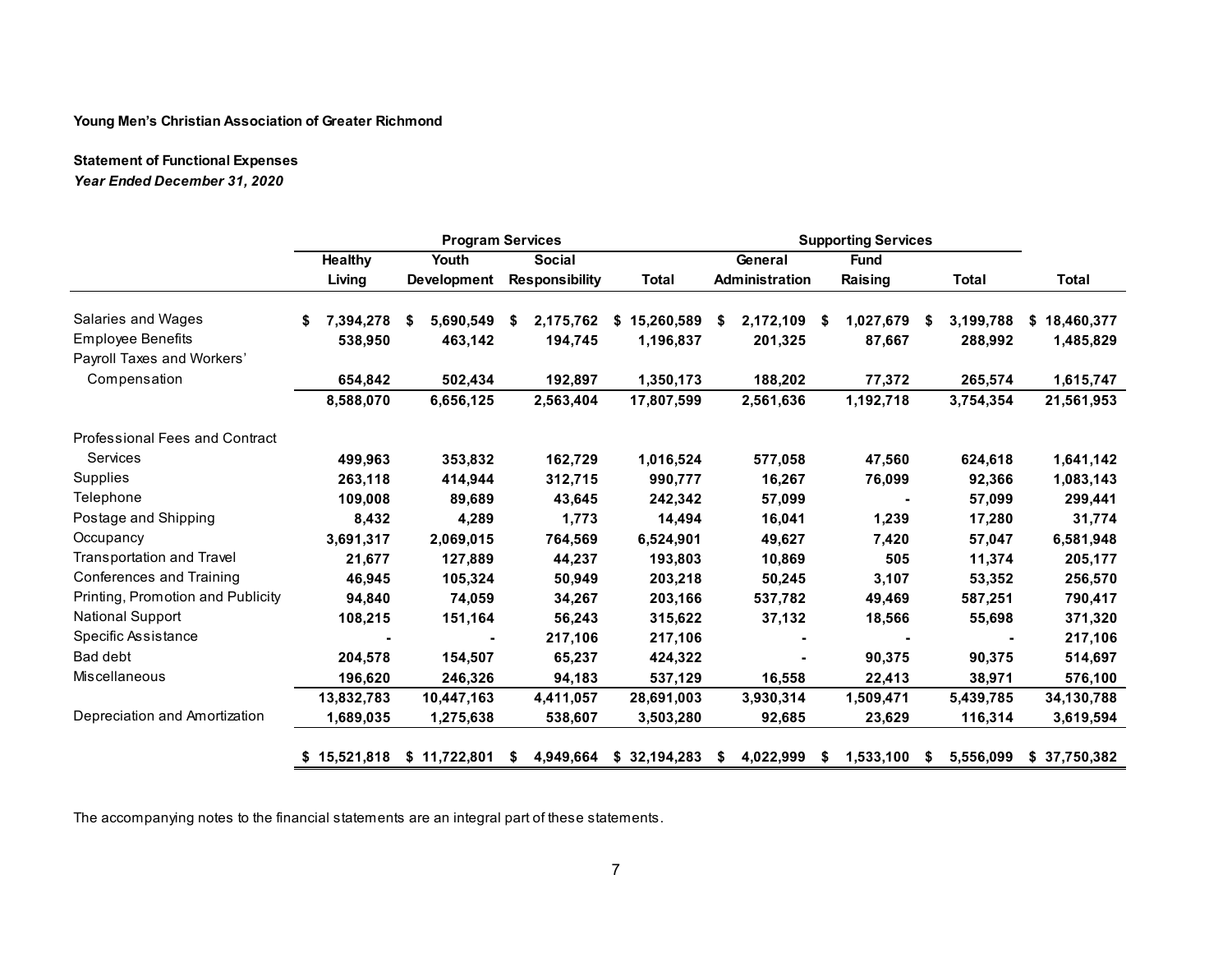## **Statement of Functional Expenses**

*Year Ended December 31, 2019*

|                                       |                 | <b>Program Services</b> |                       |              | <b>Supporting Services</b> |                |      |             |    |              |                  |  |  |  |  |  |  |  |
|---------------------------------------|-----------------|-------------------------|-----------------------|--------------|----------------------------|----------------|------|-------------|----|--------------|------------------|--|--|--|--|--|--|--|
|                                       | <b>Healthy</b>  | Youth                   | <b>Social</b>         |              |                            | General        |      | <b>Fund</b> |    |              |                  |  |  |  |  |  |  |  |
|                                       | Living          | Development             | <b>Responsibility</b> | <b>Total</b> |                            | Administration |      | Raising     |    | <b>Total</b> | Total            |  |  |  |  |  |  |  |
| Salaries and Wages                    | \$<br>9,972,815 | \$<br>7,573,777         | \$<br>3,024,956       | \$20,571,548 | \$                         | 2,028,650 \$   |      | 993,891     | \$ | 3,022,541    | 23,594,089<br>\$ |  |  |  |  |  |  |  |
| <b>Employee Benefits</b>              | 881,251         | 790,967                 | 336,728               | 2,008,946    |                            | 309,352        |      | 152,174     |    | 461,526      | 2,470,472        |  |  |  |  |  |  |  |
| Payroll Taxes and Workers'            |                 |                         |                       |              |                            |                |      |             |    |              |                  |  |  |  |  |  |  |  |
| Compensation                          | 892,273         | 671,451                 | 268,751               | 1,832,475    |                            | 170,014        |      | 74,444      |    | 244,458      | 2,076,933        |  |  |  |  |  |  |  |
|                                       | 11,746,339      | 9,036,195               | 3,630,435             | 24,412,969   |                            | 2,508,016      |      | 1,220,509   |    | 3,728,525    | 28,141,494       |  |  |  |  |  |  |  |
| <b>Professional Fees and Contract</b> |                 |                         |                       |              |                            |                |      |             |    |              |                  |  |  |  |  |  |  |  |
| <b>Services</b>                       | 454,722         | 333,554                 | 187,530               | 975,806      |                            | 625,071        |      | 131,457     |    | 756,528      | 1,732,334        |  |  |  |  |  |  |  |
| Supplies                              | 557,415         | 1,225,891               | 436,049               | 2,219,355    |                            | 49,038         |      | 140,745     |    | 189,783      | 2,409,138        |  |  |  |  |  |  |  |
| Telephone                             | 113,888         | 106,395                 | 45,183                | 265,466      |                            | 52,297         |      |             |    | 52,297       | 317,763          |  |  |  |  |  |  |  |
| Postage and Shipping                  | 12,986          | 7,295                   | 2,914                 | 23,195       |                            | 25,146         |      | 790         |    | 25,936       | 49,131           |  |  |  |  |  |  |  |
| Occupancy                             | 3,746,614       | 2,751,965               | 967,563               | 7,466,142    |                            | 78,752         |      | 10,001      |    | 88,753       | 7,554,895        |  |  |  |  |  |  |  |
| <b>Transportation and Travel</b>      | 69,257          | 333,782                 | 118,390               | 521,429      |                            | 27,661         |      | 7,184       |    | 34,845       | 556,274          |  |  |  |  |  |  |  |
| <b>Conferences and Training</b>       | 183,823         | 308,597                 | 155,979               | 648,399      |                            | 238,573        |      | 22,512      |    | 261,085      | 909,484          |  |  |  |  |  |  |  |
| Printing, Promotion and Publicity     | 197,313         | 188,246                 | 72,067                | 457,626      |                            | 701,635        |      | 13,397      |    | 715,032      | 1,172,658        |  |  |  |  |  |  |  |
| <b>National Support</b>               | 115,854         | 174,542                 | 64,278                | 354,674      |                            | 41,727         |      | 20,863      |    | 62,590       | 417,264          |  |  |  |  |  |  |  |
| Specific Assistance                   |                 |                         | 298,479               | 298,479      |                            |                |      |             |    |              | 298,479          |  |  |  |  |  |  |  |
| Bad debt                              | 23,807          | 20,203                  | 8,296                 | 52,306       |                            |                |      | 10,000      |    | 10,000       | 62,306           |  |  |  |  |  |  |  |
| <b>Miscellaneous</b>                  | 243,761         | 334,891                 | 99,372                | 678,024      |                            | 28,311         |      | 11,249      |    | 39,560       | 717,584          |  |  |  |  |  |  |  |
|                                       | 17,465,779      | 14,821,556              | 6,086,535             | 38,373,870   |                            | 4,376,227      |      | 1,588,707   |    | 5,964,934    | 44,338,804       |  |  |  |  |  |  |  |
| Depreciation and Amortization         | 1,524,090       | 1,293,352               | 531,120               | 3,348,562    |                            | 97,860         |      | 29,923      |    | 127,783      | 3,476,345        |  |  |  |  |  |  |  |
|                                       | \$18,989,869    | \$16,114,908            | \$<br>6,617,655       | \$41,722,432 | - \$                       | 4,474,087      | - \$ | 1,618,630   | S  | 6,092,717    | \$47,815,149     |  |  |  |  |  |  |  |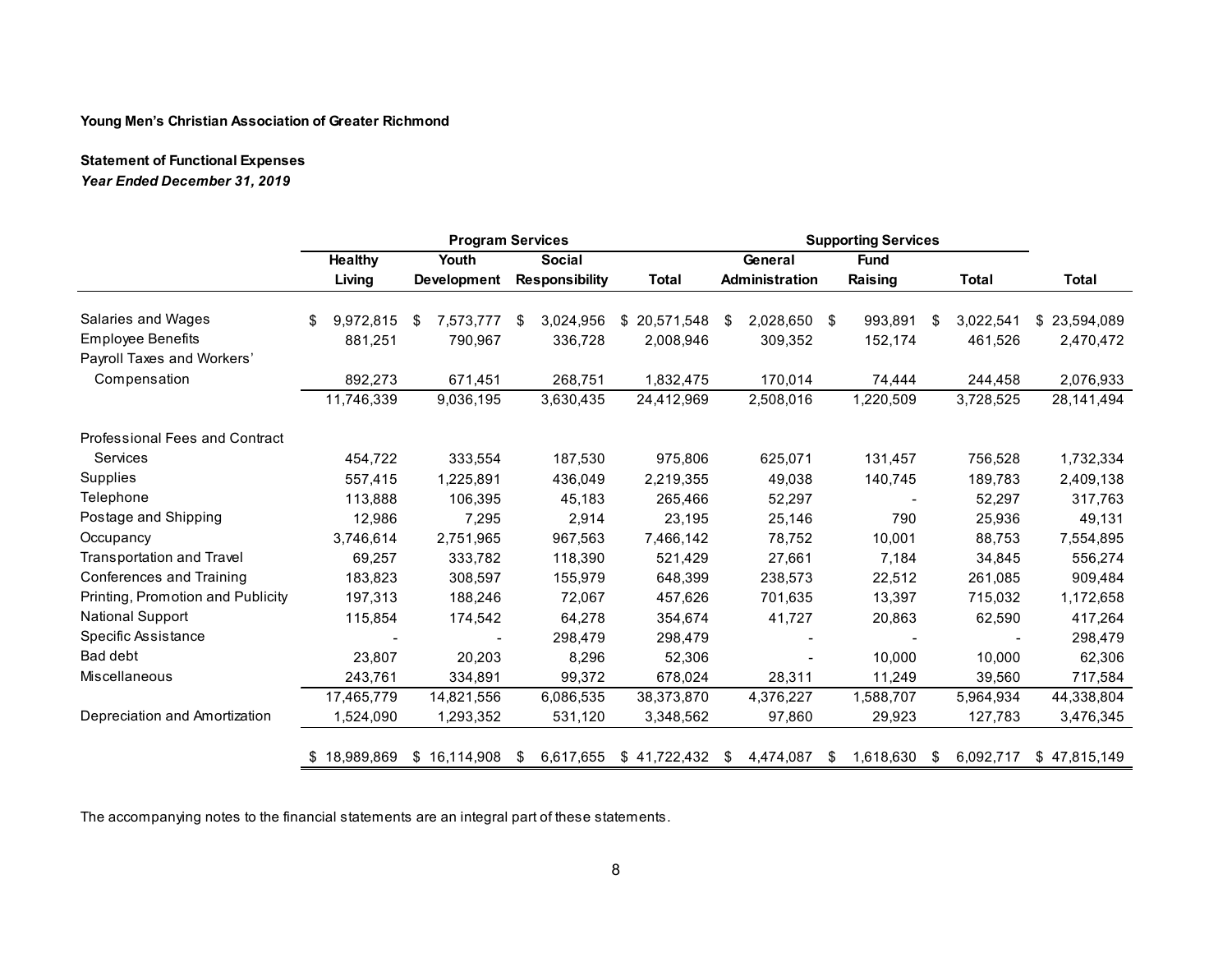#### **Young Men's Christian Association of Greater Richmond Notes to Financial Statements**

#### *December 31, 2020 and 2019*

#### **Note 1. Nature of Activities and Significant Accounting Policies**

**Mission and nature of activities**: The mission of the Young Men's Christian Association of Greater Richmond (the "Association") is to put Christian principles into practice through programs that build healthy spirit, mind and body for all. The Association is a not-for-profit charitable organization, which promotes healthy living, youth development and social responsibility throughout the Richmond, Virginia metropolitan area and Petersburg, Virginia.

The significant accounting policies followed by the Association are described below:

**Basis of accounting:** The accompanying financial statements are presented on the accrual basis of accounting, whereby revenue is recognized when earned and expenses are recognized when incurred. Unconditional public support is recognized when notification of the support is received by the Association.

**Basis of presentation:** The accompanying financial statements have been prepared in accordance with accounting principles generally accepted in the United States of America ("GAAP"). The Financial Accounting Standards Board ("FASB") has established the Accounting Standards Codification ("ASC") as the source of authoritative accounting principles to be applied in the preparation of financial statements in accordance with GAAP. Resources are classified into two net asset categories based on the existence or absence of donor-imposed restrictions. Accordingly, the net assets of the Association and changes therein are classified and reported as follows:

*Net Assets without Donor Restrictions –* Net assets that are not subject to donor-imposed restrictions and may be expended for any purpose in performing the primary objective of the Association. These net assets may be used at the discretion of the Association's management and Board of Directors. The Association has chosen to provide further classification information about net assets without donor restrictions. The sub classifications are as follows:

*Board-Designated* – Comprised of funds set aside by the Board of Directors to be used for specific activities within general guidelines established by the Association.

*Undesignated* – Represents the cumulative net assets without donor restrictions excluding those resources in board-designated.

*Net Assets with Donor Restriction* – Net assets subject to stipulations imposed by donors and grantors. Some donor restrictions are temporary in nature; those restrictions will be met by actions of the Association or by the passage of time. Contributions whose restrictions are satisfied in the same reporting period in which the contribution was received are reported as without donor restrictions. Other donor restrictions are perpetual in nature, whereby the donor has stipulated the funds be maintained in perpetuity. Generally, the donors of these assets permit the Association to use all or part of the income earned on any related investments for operating or specific purposes, such as the Learn To Swim program and staff education.

Donor-imposed restrictions are released when restriction expires, that is, when the stipulated time has elapsed, when the stipulated purpose for which are resource was restricted has been fulfilled, or both.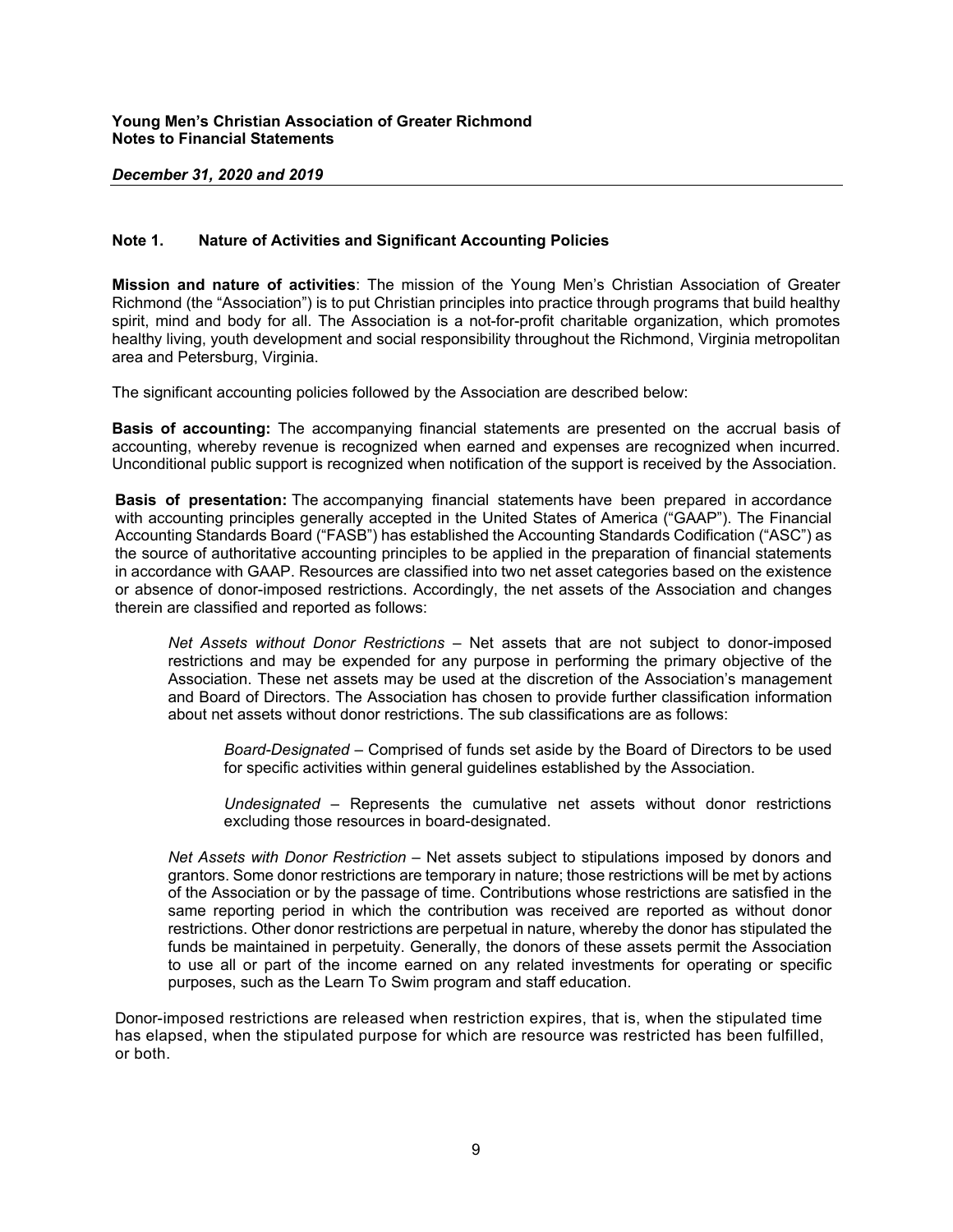#### **Note 1. Nature of Activities and Significant Accounting Policies (Continued)**

**Contributions:** Contributions and public support are recognized when cash, other assets or an unconditional promise to give is received. Conditional promises to give, that is, those with a measurable performance or other barrier, and a right of return or right of release, are not recognized until the conditions on which they depend have been substantially met. Contributions of assets other than cash are recorded at their estimated fair value.

Contributions receivable are carried at net present value less an estimate made for potentially uncollectible accounts based on a review of all outstanding amounts on a regular basis. Management determines the allowance by regularly evaluating individual donor receivables and considering a donor's payment history and current economic conditions. The allowance was \$200,000 at December 31, 2020 and 2019. Contributions receivable are written off when deemed uncollectible. Recoveries of receivables are recorded when received.

The Association reports gifts of cash and other assets as net assets with donor restrictions if they are received with donor stipulations that limit the use or timing of the donated assets. When a donor restriction expires, that is, when a stipulated time restriction ends or a purpose restriction is accomplished, net assets with donor restrictions are reclassified to net assets without donor restrictions in the statements of activities. All contributions to be received within one year are considered to be available without restriction regarding use unless specifically restricted by the donor. Gifts of property and equipment are reported as without donor-imposed restrictions unless explicit donor stipulations specify how the donated assets must be used.

**Government Grants:** The Association receives grant funding from various federal, state, and local governments to provide a variety of program services to the public based on specific requirements included in the agreement, including eligibility, procurement, reimbursement, curriculum, staffing and other requirements. These program services range from childcare after school programs, day camp, family programs, and health and welfare related programs. Such Association government grants are nonreciprocal transactions and include conditions stipulated by the government agencies and are, therefore, accounted for as conditional contributions.

Cash received on government grants prior to incurring allowable expenses are recorded as advances upon receipt.

Government grants receivable are recorded in grants receivable. All other contributions are recorded in grants or contributions receivable. The allowance for doubtful accounts is determined by the age of the balance, historical collection rates, and specific identification of uncollectible accounts. Government grants receivable are written off when deemed uncollectible receivables. Recoveries of receivables are recorded when received.

At December 31, 2020, the Association also had unexpended contributions and grants of approximately \$1.0 million that have not been recognized pending fulfillment of conditions associated with the awards.

**Accounting estimates:** The preparation of financial statements in conformity with GAAP requires management to make estimates and assumptions that affect the reported amounts of assets and liabilities and disclosure of contingent assets and liabilities at the date of the financial statements and the reported amounts of revenues and expenses during the reporting period. Actual results could differ from those estimates.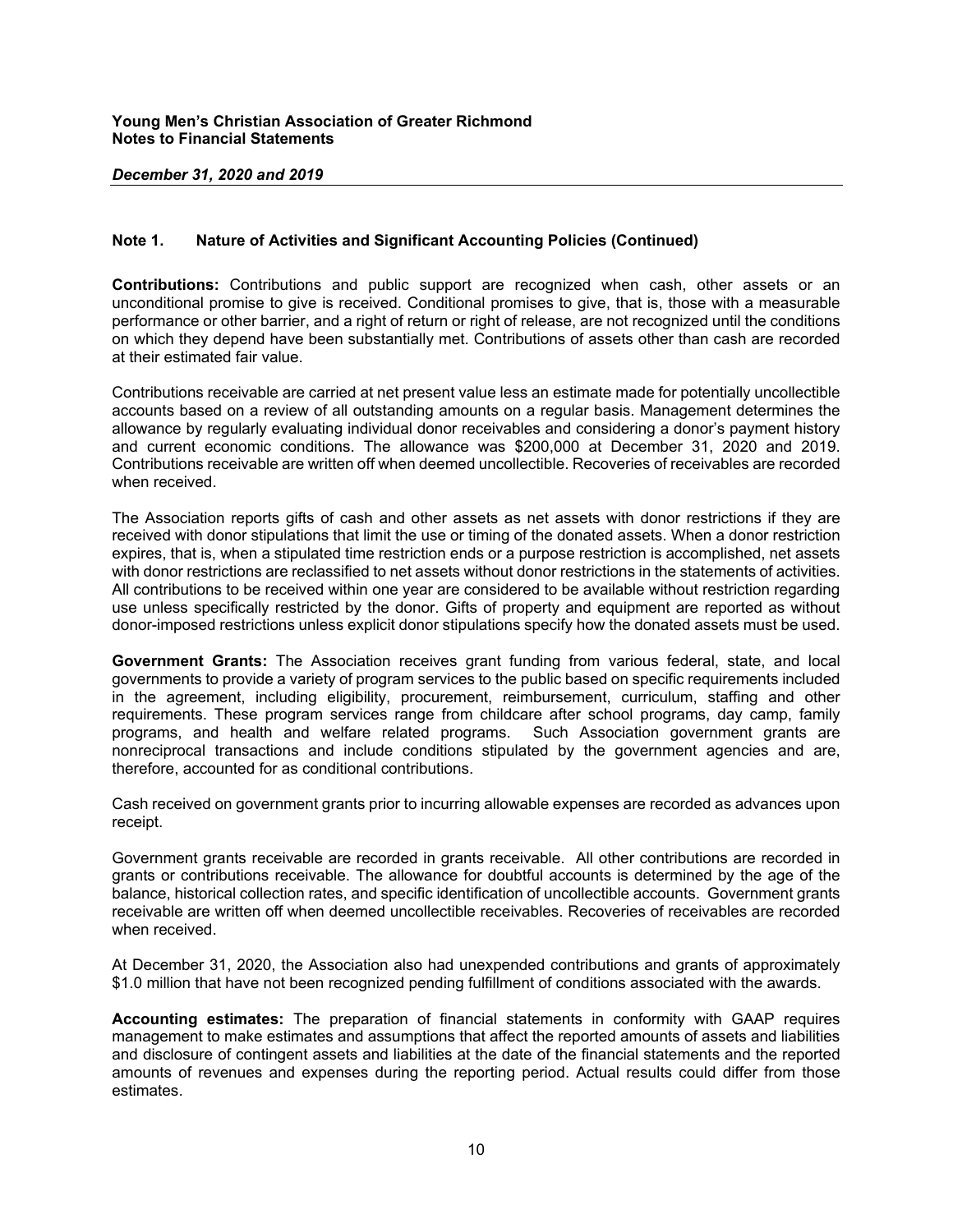#### **Young Men's Christian Association of Greater Richmond Notes to Financial Statements**

#### *December 31, 2020 and 2019*

#### **Note 1. Nature of Activities and Significant Accounting Policies (Continued)**

**Contributed services:** Contributed services are recorded at their fair value if such services create or enhance non-financial assets, would have been purchased if not provided by contribution, require specialty skills and are provided by individuals possessing such specialized skills. A substantial number of volunteers contribute significant amounts of time and services to the Association's program operations, fund raising campaigns and boards and committees of the Association. Such contributed services do not meet the criteria for recognition of contributed services and are not reflected in the accompanying financial statements.

**Membership and program fees:** Membership and program fees are recognized as revenue over the membership or program period. Such fees received in advance are recorded as deferred membership and program fees. Annual maintenance fees are non-refundable and are recognized as revenue when received.

**Cash and cash equivalents:** For purposes of reporting cash flows, the Association considers all highly liquid debt instruments with maturity, when acquired, of three months or less, to be a cash equivalent. Cash and cash equivalents maintained in the investment account until suitable investments are purchased are considered investments.

**Investments:** Equity securities with readily determinable fair values and all investments in debt securities are reported at fair value. Interest and dividends realized gains and losses, and unrealized gains and losses are reported in the statement of activities as investment gain (loss). In calculating realized gains and losses, the cost of securities sold is determined by the specific-identification method. Investments received by gift are recorded at the fair value on the date received.

**Financial risk:** The Association places its cash and cash equivalents on deposit with financial institutions in the United States. The Federal Deposit Insurance Corporation (FDIC) covers \$250,000 for substantially all depository accounts. The Association from time to time may have amounts on deposit in excess of the insured limits. The Association had \$18,494,306 and \$18,904,166 in deposits that exceeded these insured amounts as of December 31, 2020 and 2019, respectively. The Association has not experienced any losses in such accounts and believes it is not exposed to any significant credit risk on cash and temporary cash investments.

The Association invests in a professionally managed portfolio that contains various securities. Such investments are exposed to various risks such as interest rate, market and credit. Due to the level of risk associated with such investments, and the uncertainty related to changes in the value of such investments, it is at least reasonably possible that changes in risks in the near term would materially affect investment balances and the amounts reported in the financial statements.

**Land, buildings, and equipment:** Land, buildings, and equipment are stated at cost. Depreciation is computed using the straight-line method over the following estimated useful lives:

|                                   | Years     |
|-----------------------------------|-----------|
|                                   |           |
| Parking lots                      | $5 - 20$  |
| Buildings and land improvements   | $15 - 39$ |
| Other recreational facilities     | $10 - 20$ |
| Furniture, equipment and vehicles | $3 - 15$  |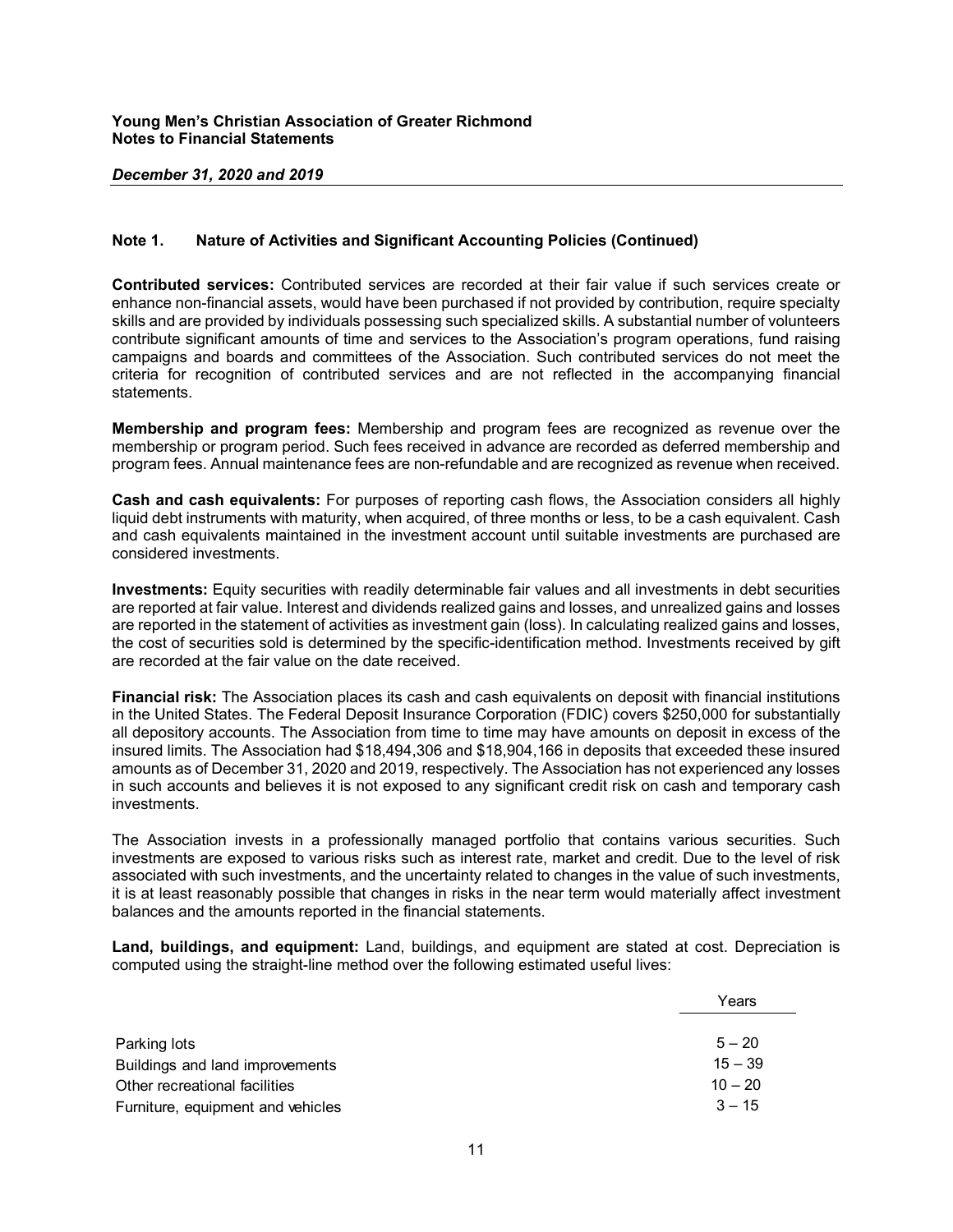#### **Note 1. Nature of Activities and Significant Accounting Policies (Continued)**

**Valuation of long-lived assets:** Long-lived assets, such as buildings and equipment, are reviewed for impairment whenever events or changes in circumstances indicate that the carrying amount of an asset may not be recoverable. Recoverability of assets to be held and used is measured by a comparison of the carrying amount of an asset to future net cash flows expected to be generated by the asset. If the carrying amount of an asset exceeds its estimated future cash flows, an impairment charge is recognized by the amount by which the carrying amount of the asset exceeds the fair value of the asset. Assets to be disposed of would be separately presented in the accompanying statements of financial position and reported at the lower of the carrying amount or fair value less costs to sell.

**Functional expenses:** The costs of providing program and other activities have been summarized on a functional basis in the statements of activities. The statements of functional expenses present the natural classification detail of expenses by functions. Accordingly, certain costs have been allocated among program services and supporting services benefited. Such allocations are determined by management on an equitable basis.

The expenses that are allocated include the following:

Expense<br>Salaries and Wages. Employee Benefits. Time and effort Salaries and Wages, Employee Benefits, Payroll Taxes and Workers' Compensation, Occupancy and Depreciation

**Income taxes:** The Association has been recognized by the Internal Revenue Service as tax exempt under Section 501(c)(3) of the Internal Revenue Code. In addition, the Association qualifies for charitable contribution deductions under Section 170(b)(1)(A)(vi) and has been classified as an organization that is not a private foundation under Section 509(a)(1). As a nonprofit organization, the Association is subject to unrelated business income tax (UBIT), if applicable. The Association did not have any unrelated business income for the years ended December 31, 2020 and 2019.

Management evaluated the Association's positions and concluded that the Association had taken no uncertain tax positions that require adjustment to the financial statements to comply with the accounting standard on accounting for uncertainty in income taxes. The Association files an informational Form 990 in the U.S. federal jurisdiction.

**Advertising:** Advertising costs are expensed as incurred and totaled \$644,778 and \$982,472, for the years ended December 31, 2020 and 2019, respectively.

**Reclassification:** Certain prior year balances have been reclassified to conform with the current year presentation. These reclassifications did not have an impact on the change in net assets for the year ended December 31, 2019.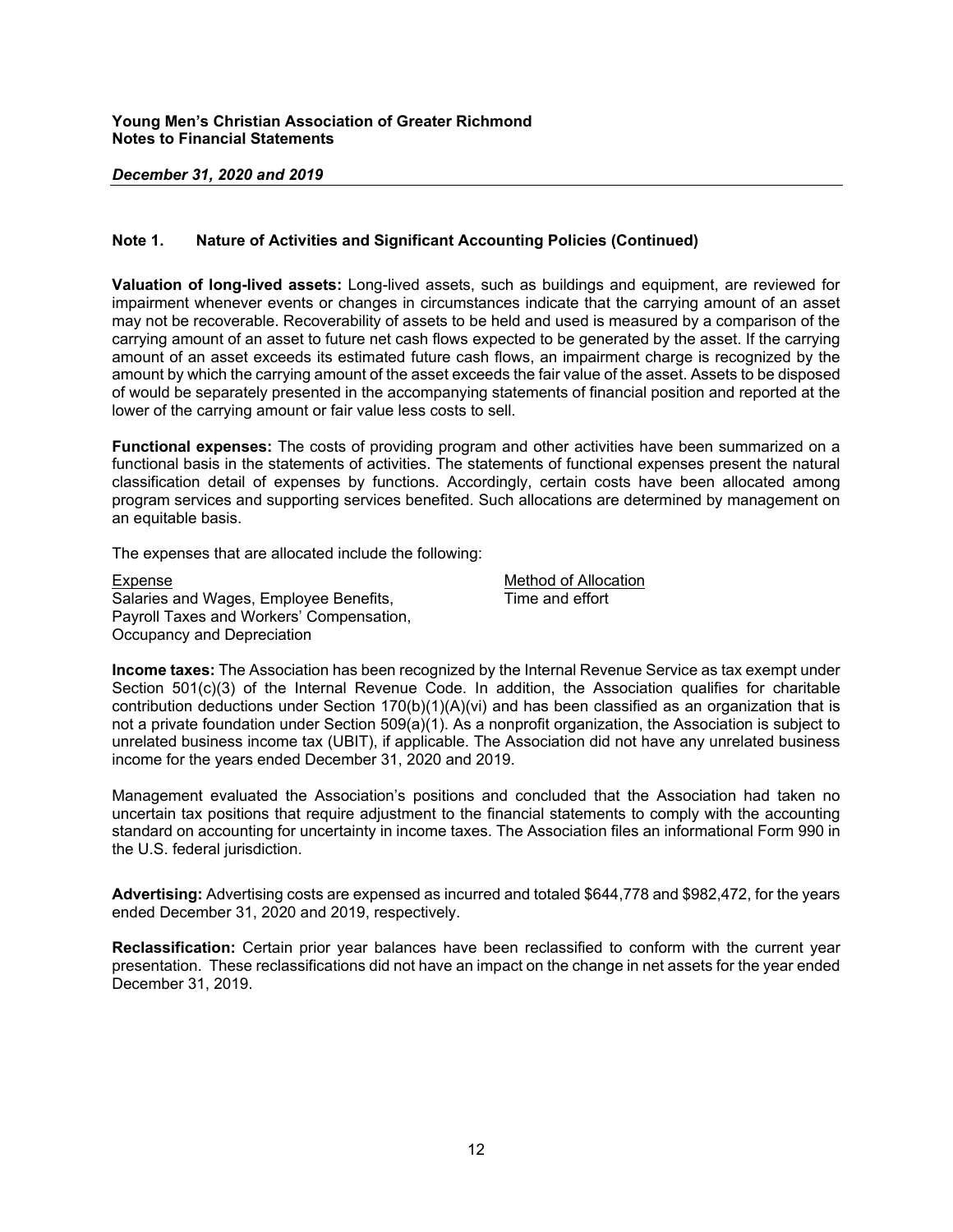#### **Note 1. Nature of Activities and Significant Accounting Policies (Continued)**

**Recent accounting pronouncements:** In February 2016, FASB issued ASU 2016-02, *Leases (Topic 842)*, which sets out the principles for the recognition, measurement, presentation and disclosure of leases for both parties to a contract (i.e. lessees and lessors). The new standard requires lessees to apply a dual approach, classifying leases as either finance or operating leases based on the principle of whether or not the lease is effectively a financed purchase by the lessee. This classification will determine whether lease expense is recognized based on an effective interest method or on a straight-line basis over the term of the lease, respectively. A lessee is also required to record a right-of-use asset and a lease liability for all leases with a term of greater than 12 months regardless of their classification. Leases with a term of 12 months or less will be accounted for similar to existing guidance for operating leases today. The new standard requires lessors to account for leases using an approach that is substantially equivalent to existing guidance for sales-type leases, direct financing leases and operating leases. The standard is effective on January 1, 2022, with early adoption permitted. The Association is in the process of evaluating the impact of this new guidance.

FASB has issued ASU 2020-07, *Presentation and Disclosures by Not-for-Profit Entities for Contributed Nonfinancial Assets*. The ASU requires presentation of contributed nonfinancial assets as a separate line item in the statement of activities, apart from contributions of cash and other financial assets. It also requires a disclosure of disaggregated contributions of nonfinancial assets by category that depicts the type of contributed nonfinancial assets. This distinction will increase transparency of contributions recognized. This standard will be effective for the Association during the year ended December 31, 2022. The Association is currently in the process of evaluation the impact of adoption of this ASU on the financial statements.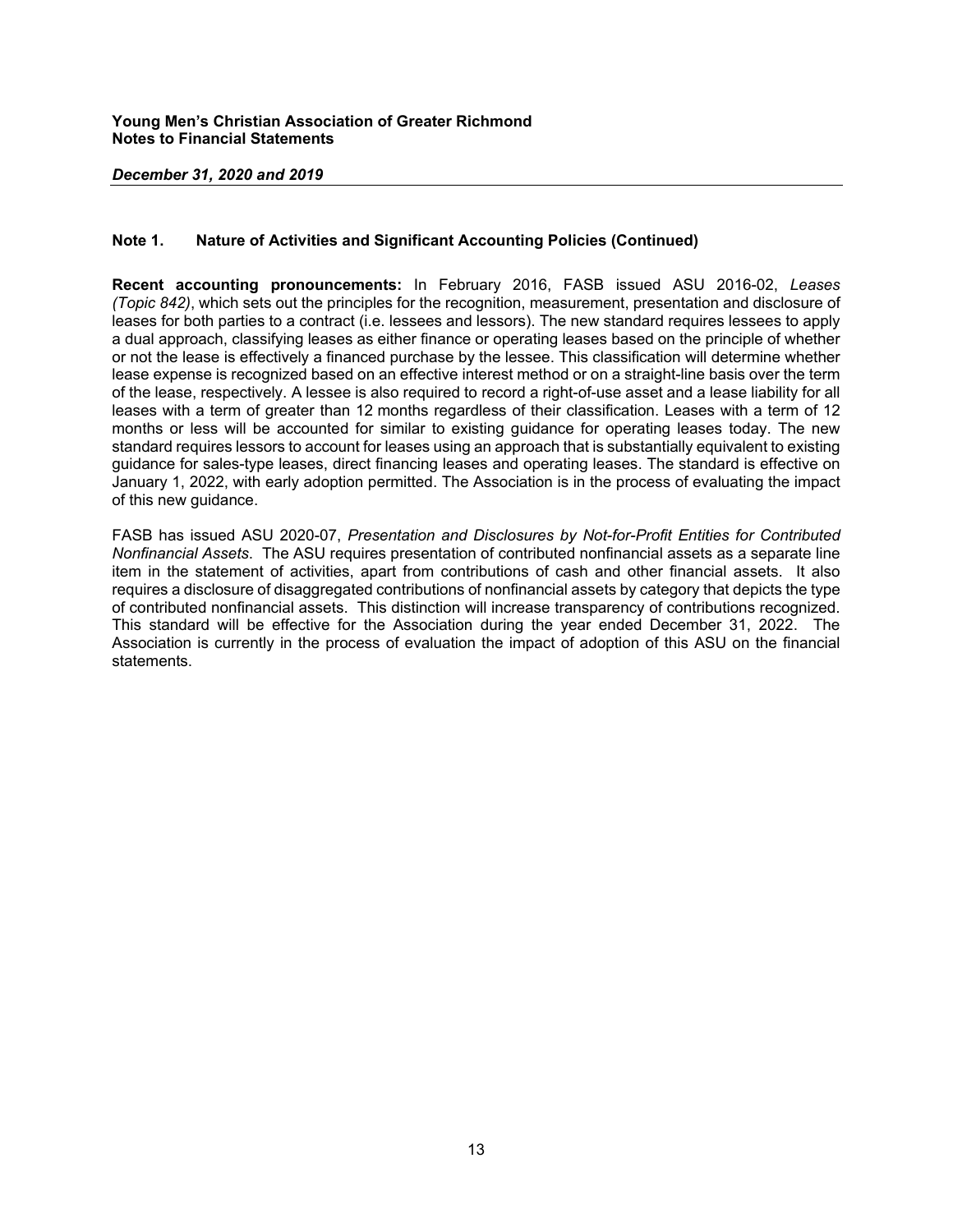## **Note 2. Liquidity and Availability**

The table below represents financial assets available for general expenditures within one year at December 31, 2020 and 2019:

Financial assets at year-end:

|                                                                                 | 2020             |    | 2019       |
|---------------------------------------------------------------------------------|------------------|----|------------|
| Cash and cash equivalents                                                       | \$<br>18,624,200 | \$ | 19,244,016 |
| Other receivables                                                               | 43.942           |    | 452,564    |
| Contributions receivable, net                                                   | 1,938,606        |    | 7,750,109  |
| <b>Investments</b>                                                              | 9,333,699        |    | 8,452,575  |
| Total financial assets at year-end                                              | 29,940,447       |    | 35,899,264 |
| Less amounts not available to be used for general expenditures within one year: |                  |    |            |
| Board-designated endowment, net of annual spending rate                         | 2,274,364        |    | 1,991,480  |
| Board-designated reserves for operating, bond repayment, and capital projects   | 14,835,406       |    | 19,553,028 |
| Restricted by donors for capital projects                                       | 3,237,199        |    | 6,787,674  |
| Operating pledges subject to timing restrictions                                | 119,611          |    | 131,950    |
| Cumulative earnings on endowment, net of annual spending rate                   | 2,006,334        |    | 1,596,537  |
| Portion of donor-restricted endowment to be retained in perpetuity              | 2,943,337        |    | 2,937,691  |
| Financial assets not available to be used within one year                       | 25,416,251       |    | 32,998,360 |
| Financial assets available to meet general expenditures within one year         | \$<br>4,524,196  |    | 2,900,904  |

The Association has certain board-designated and donor-restricted assets limited to use which are available for general expenditure within one year in the normal course of operations. Accordingly, these assets have been included in the quantitative information above for financial assets to meet general expenditures within one year. The Association considers general expenditures to include program expenses, supporting services, and any commitments or liabilities to be paid in the subsequent year.

The Board has designated a portion of its net assets without donor restrictions for strategic opportunities, debt service, capital reinvestment and contingencies. These remain available and may be spent at the discretion of the Board. The Board has also designated funds to be invested long-term as part of the association's endowment. Although management does not intend to spend from this board-designated endowment (other than amounts appropriated for general expenditure as part of the Board's annual budget approval and appropriation) these amounts could be made available if necessary. These assets, limited to use, are more fully described in Note 10 and Note 11.

Per its Fiscal Management Policy, the Association operates annually on a balanced budget, where donor contributions, membership and program fees, and investment income equal its operating expenses. The Association has established and maintains funds to adhere to its external debt covenants, support its capital needs, and provide for contingencies in support of its Mission. These funds and its operating performance are reviewed on a monthly basis by Association management and its Fiscal Management Committee.

Additionally, the Association maintains a line of credit of \$4,000,000, as discussed in more detail in Note 7. This facility had not been fully utilized as of December 31, 2020. As of December 31, 2019, the Association had maintained a line of credit of \$750,000 which was extinguished in 2020.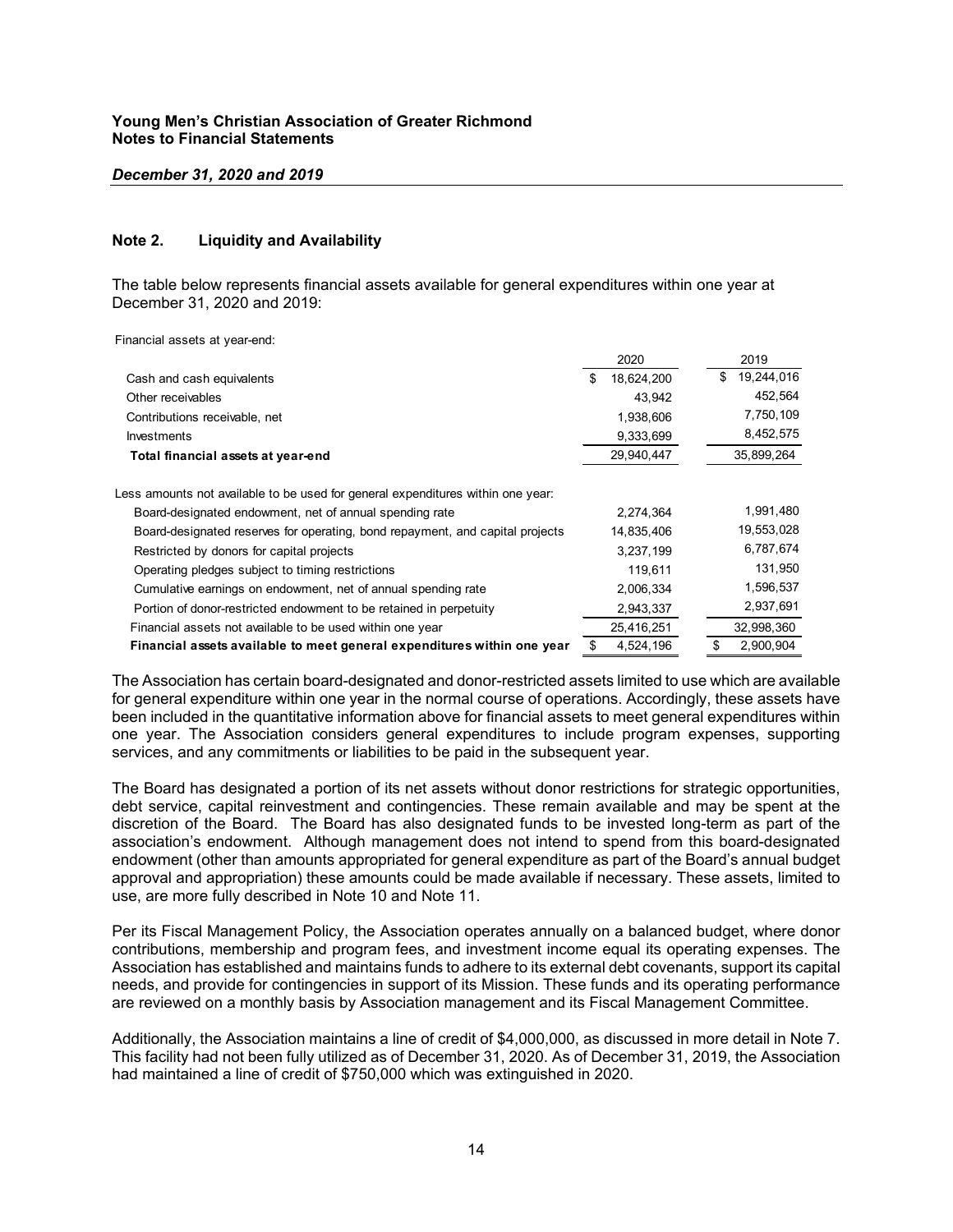## **Note 3. Contributions Receivable**

Anticipated collections of contributions receivable at December 31, 2020 and 2019, are as follows:

|                                                                |    | 2020           | 2019      |
|----------------------------------------------------------------|----|----------------|-----------|
|                                                                |    |                |           |
| Within one year                                                | S  | $1,220,135$ \$ | 7,122,588 |
| One to five years                                              |    | 986,706        | 881,417   |
|                                                                |    | 2,206,841      | 8,004,005 |
| Less                                                           |    |                |           |
| Discounts for the time-value of money at 2.5% in 2020 and 2019 |    | (68, 235)      | (53, 896) |
| Allowance for uncollectible contributions receivable           |    | (200,000)      | (200,000) |
|                                                                | \$ | 1,938,606      | 7,750,109 |

Included in the balances above are amounts of \$446,540 and \$376,974 at December 31, 2020 and 2019, respectively, which are due from members of the Board of Directors and members of management. For the years ended December 31, 2020 and 2019, there were approximately \$499,309 and \$388,255 in gift revenues from those directors and members, respectively.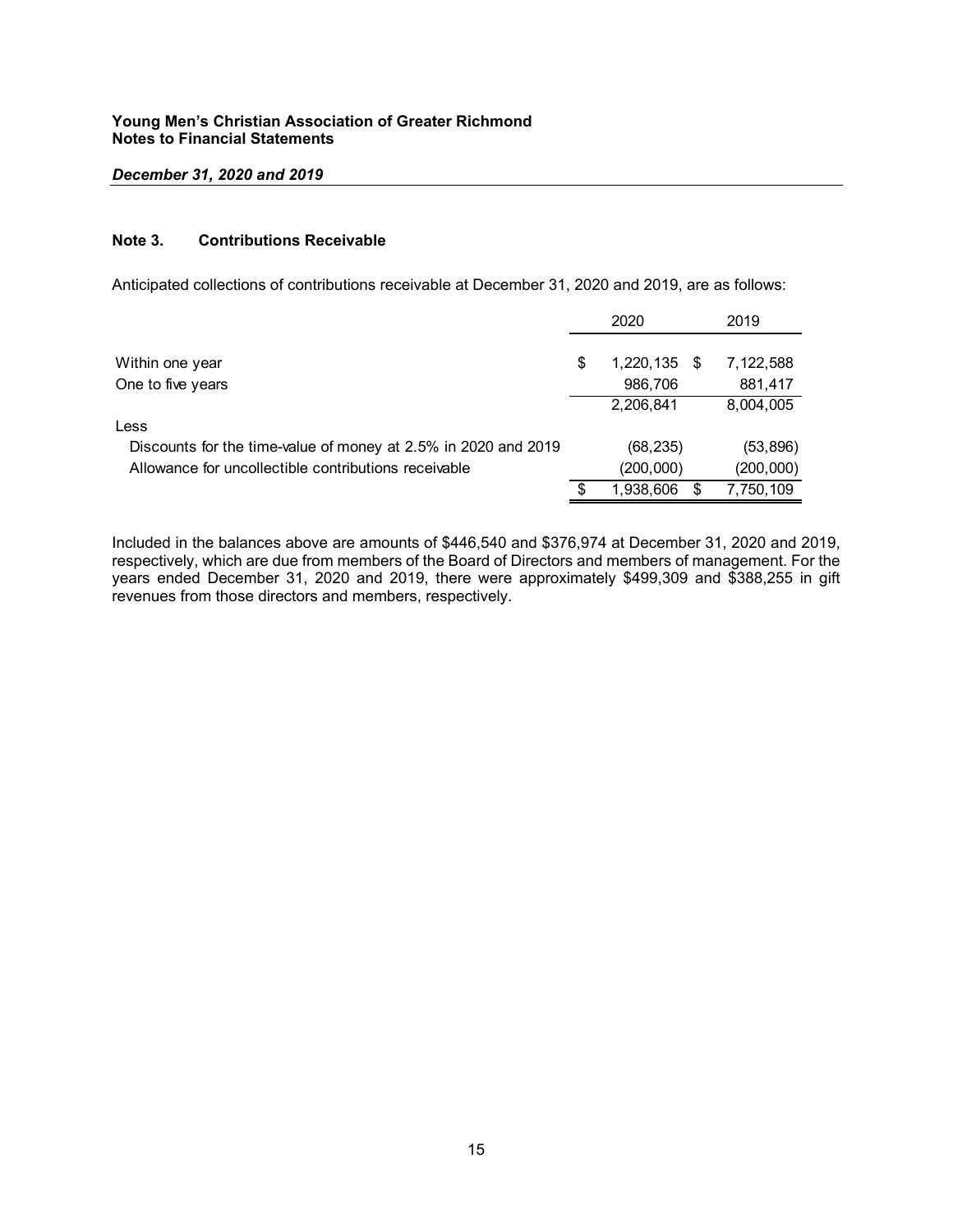#### **Young Men's Christian Association of Greater Richmond Notes to Financial Statements**

## *December 31, 2020 and 2019*

## **Note 4. Investments**

Investments are composed of the following at December 31, 2020 and 2019:

|                                        |    | 2020       |     |           |  |  |  |  |
|----------------------------------------|----|------------|-----|-----------|--|--|--|--|
|                                        |    | Fair Value |     |           |  |  |  |  |
| Common stocks                          | \$ | 4,205,538  | \$. | 5,753,058 |  |  |  |  |
| Corporate bonds                        |    | 1,949,654  |     | 1,990,877 |  |  |  |  |
| Other equity securities                |    | 648,345    |     | 694,713   |  |  |  |  |
| Cash and cash equivalents              |    | 297,108    |     | 297,108   |  |  |  |  |
| Cash surrender value of life insurance |    | 309,583    |     | 597,943   |  |  |  |  |
|                                        | S  | 7,410,228  |     | 9,333,699 |  |  |  |  |

|                                        |    | 2019      |                   |           |  |  |  |  |
|----------------------------------------|----|-----------|-------------------|-----------|--|--|--|--|
|                                        |    |           | <b>Fair Value</b> |           |  |  |  |  |
| Common stocks                          | \$ | 3,993,064 | \$.               | 4,897,469 |  |  |  |  |
| Corporate bonds                        |    | 1,939,967 |                   | 1,936,153 |  |  |  |  |
| Other equity securities                |    | 726,245   |                   | 746,818   |  |  |  |  |
| Cash and cash equivalents              |    | 367,946   |                   | 367,946   |  |  |  |  |
| Cash surrender value of life insurance |    | 296,583   |                   | 504,189   |  |  |  |  |
|                                        | \$ | 7,323,805 |                   | 8,452,575 |  |  |  |  |

Components of investment gain/(loss) for the years ended December 31, 2020 and 2019, consist of the following:

|                                 |   | 2020      |  | 2019      |  |
|---------------------------------|---|-----------|--|-----------|--|
| Realized gain                   | S | 13.071 \$ |  | 7.463     |  |
| Unrealized gain                 |   | 789.763   |  | 1,190,649 |  |
| Investment income (net of fees) |   | 306,162   |  | 213,948   |  |
|                                 |   | 1,108,996 |  | 1,412,060 |  |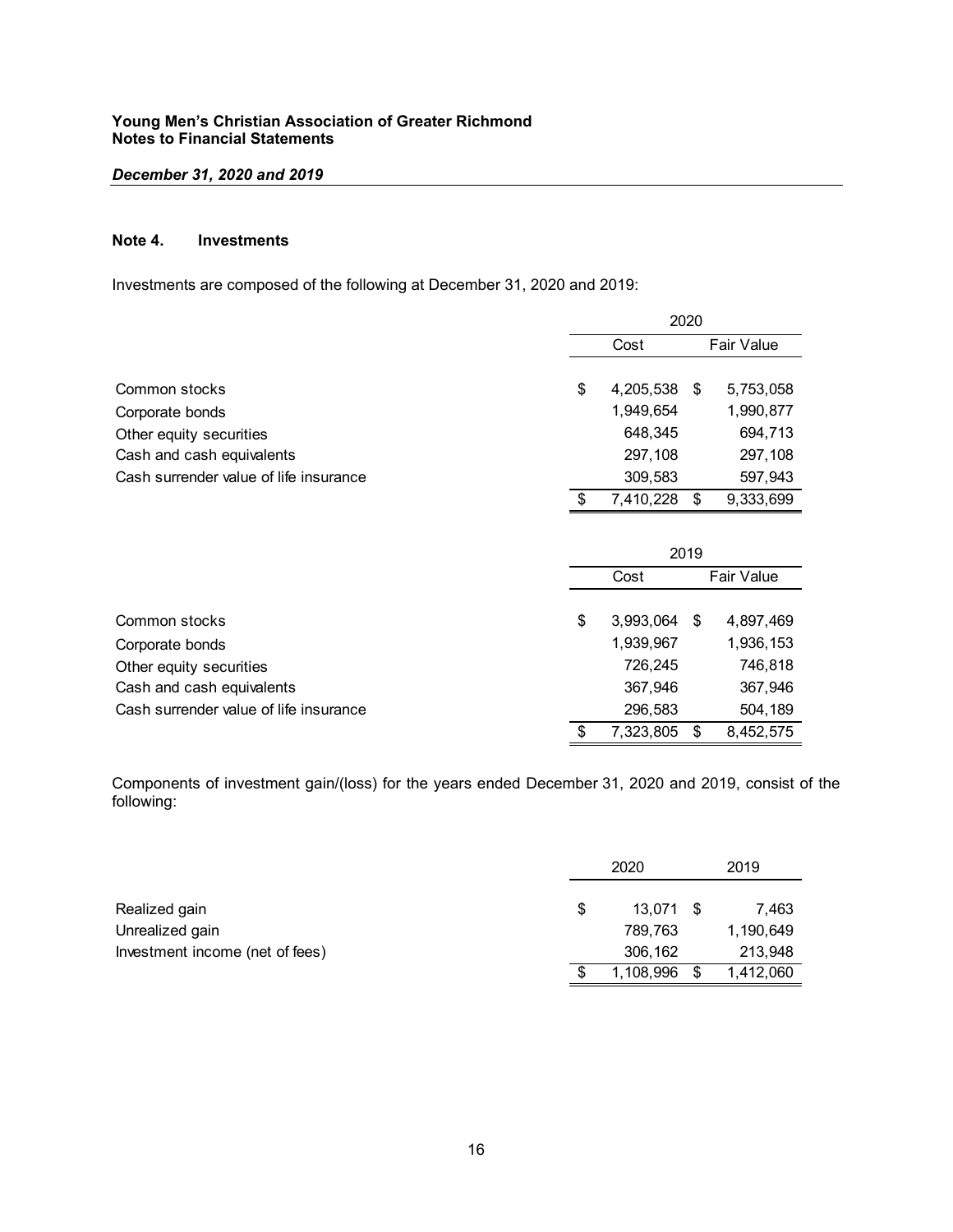#### **Note 5. Fair Value Measurements**

The Association uses fair value measurements to record fair value adjustments to certain assets and liabilities and to determine fair value disclosures. In accordance with the Fair Value Measurement Topic of the ASC, the fair value of a financial instrument is the price that would be received to sell an asset or paid to transfer a liability in an orderly transaction between market participants at the measurement date and sets out a fair value hierarchy. The fair value hierarchy gives the highest priority to quoted prices in active markets for identical assets or liabilities (Level 1) and the lowest priority to unobservable inputs (Level 3). Inputs are broadly defined as assumptions market participants would use in pricing an asset or liability. The three levels of the fair value hierarchy are described below:

- Level 1 Unadjusted quoted prices in active markets for identical assets or liabilities that the reporting entity has the ability to access at the measurement date. The types of investments included in Level 1 include listed equities and listed derivatives. As required, the Association does not adjust the quoted price for these investments, even in situations where the Association holds a large position and a sale could reasonably impact the quoted price.
- Level 2 Inputs other than quoted prices within Level 1 that are observable for the asset or liability, either directly or indirectly, and fair value is determined through the use of models or other valuation methodologies. Investments which are generally included in this category include certain corporate bonds and loans, less liquid and restricted equity securities and certain over-the-counter derivatives. A significant adjustment to a Level 2 input could result in the Level 2 measurement becoming a Level 3 measurement.
- Level 3 Inputs are unobservable for the asset or liability and include situations where there is little, if any, market activity for the asset or liability. The inputs into the determination of fair value are based upon the best information in the circumstances and may require significant management judgment or estimation. Investments that are included in this category generally include equity and debt positions in private companies and general and limited partnership interests in corporate private equity and real estate funds, debt funds, and distressed debt.

In certain cases, the inputs used to measure fair value may fall into different levels of the fair value hierarchy. In such cases, an investment's level within the fair value hierarchy is based on the lowest level of input that is significant to the fair value measurement. The Association's assessment of the significance of a particular input to the fair value measurement in its entirety requires judgment and considers factors specific to the investment.

In determining the appropriate levels, the Association performs a detailed analysis of the assets and liabilities that are subject to fair value measurements.

Publicly traded securities, both equity and debt securities, are classified as Level 1 instruments because they comprise assets traded on public exchanges with readily determinable fair values and observable market-based inputs.

Cash values of life insurance policies are presented at fair value based on the amount available in cash upon cancellation of the insurance policy before maturity as of the reporting period. The fair value is determined by the insurer and represents the exit price from the perspective of the Association. However,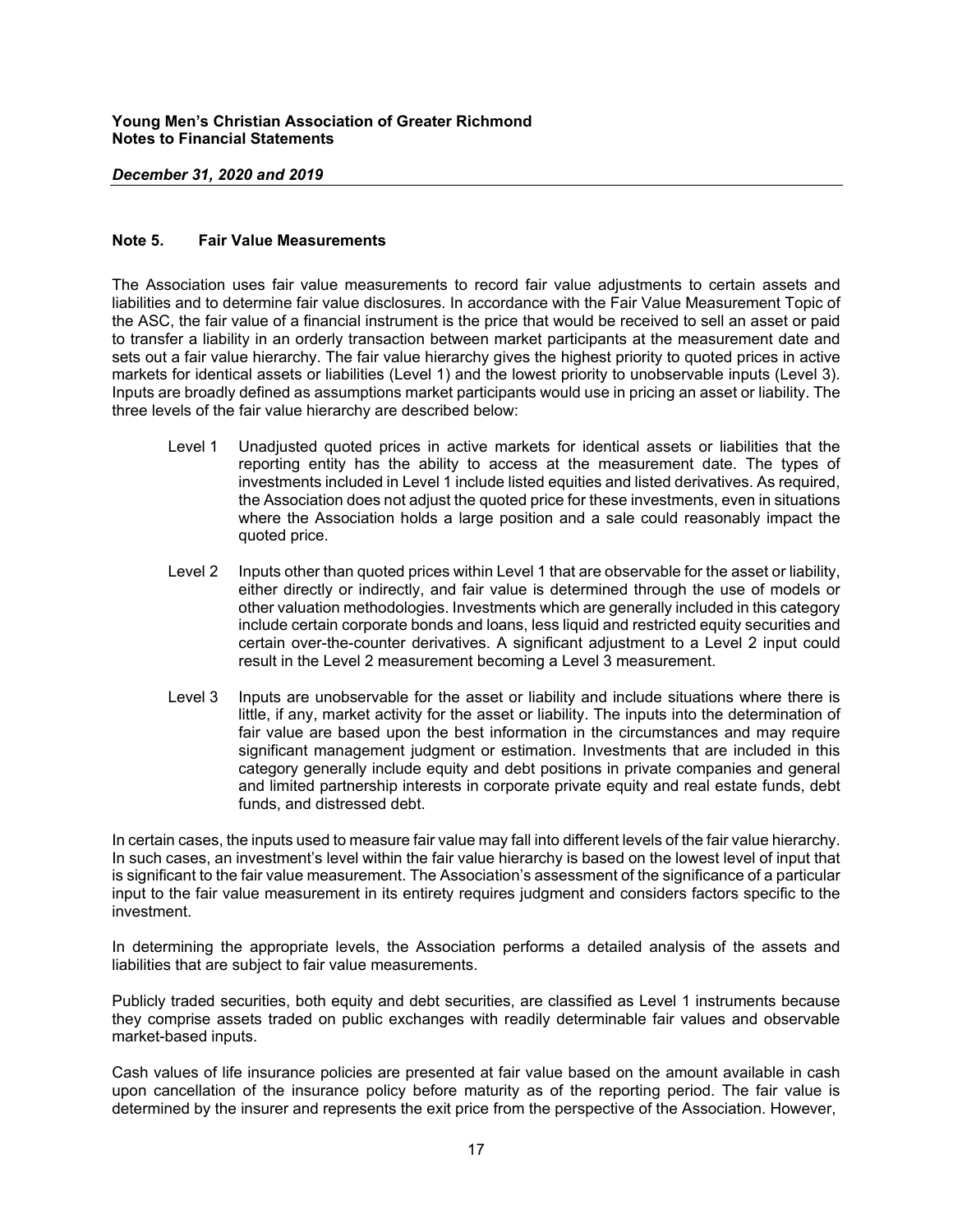#### **Young Men's Christian Association of Greater Richmond Notes to Financial Statements**

#### *December 31, 2020 and 2019*

## **Note 5. Fair Value Measurements (Continued)**

since the valuation is considered unobservable, the cash surrender value calculation is considered a Level 3 input.

The following tables summarize, by level within the fair value hierarchy, the assets and liabilities measured at fair value on a recurring basis as of December 31, 2020 and 2019:

|                                        |                 | Fair Value Measurements Using |                       |    |               |    |               |
|----------------------------------------|-----------------|-------------------------------|-----------------------|----|---------------|----|---------------|
|                                        |                 |                               | Quoted Prices in      |    | Significant   |    |               |
|                                        |                 |                               | <b>Active Markets</b> |    | Other         |    | Significant   |
|                                        |                 |                               | for Identical         |    | Observable    |    | Unobservable  |
|                                        |                 |                               | Assets                |    | <b>Inputs</b> |    | <b>Inputs</b> |
| Description                            | Total           |                               | (Level 1)             |    | (Level 2)     |    | (Level 3)     |
| <b>Assets</b>                          |                 |                               |                       |    |               |    |               |
| Common stocks                          | \$<br>5,753,058 | \$                            | 5,753,058             | \$ |               | \$ |               |
| Corporate bonds                        | 1,990,877       |                               | 1,990,877             |    |               |    |               |
| Other equity securities                | 694,713         |                               | 694,713               |    |               |    |               |
| Cash surrender value of life insurance | 597,943         |                               |                       |    |               |    | 597,943       |
|                                        | 9,036,591       | \$                            | 8,438,648             | \$ |               | \$ | 597,943       |
| 2019                                   |                 |                               |                       |    |               |    |               |
| Assets                                 |                 |                               |                       |    |               |    |               |
| Common stocks                          | \$<br>4,897,469 | \$                            | 4,897,469             | \$ |               | \$ |               |
| Corporate bonds                        | 1,936,153       |                               | 1,764,592             |    | 171,561       |    |               |
| Other equity securities                | 746,818         |                               | 746,818               |    |               |    |               |
| Cash surrender value of life insurance | 504,189         |                               |                       |    |               |    | 504,189       |
|                                        | \$<br>8,084,629 | \$                            | 7,408,879             | \$ | 171,561       | \$ | 504,189       |

The following is a reconciliation of the beginning and ending balances of assets measured at fair value on a recurring basis using significant unobservable (Level 3) inputs during the years ended December 31, 2020 and 2019:

|                                             | Cash Surrender Value<br>of Life Insurance |         |      |         |
|---------------------------------------------|-------------------------------------------|---------|------|---------|
|                                             | 2020                                      |         |      | 2019    |
| Balance, January 1                          | S                                         | 504.189 | - \$ | 399,235 |
| Increase/(decrease) in cash surrender value |                                           | 93.754  |      | 104,954 |
| Balance, December 31                        | \$                                        | 597.943 | \$.  | 504,189 |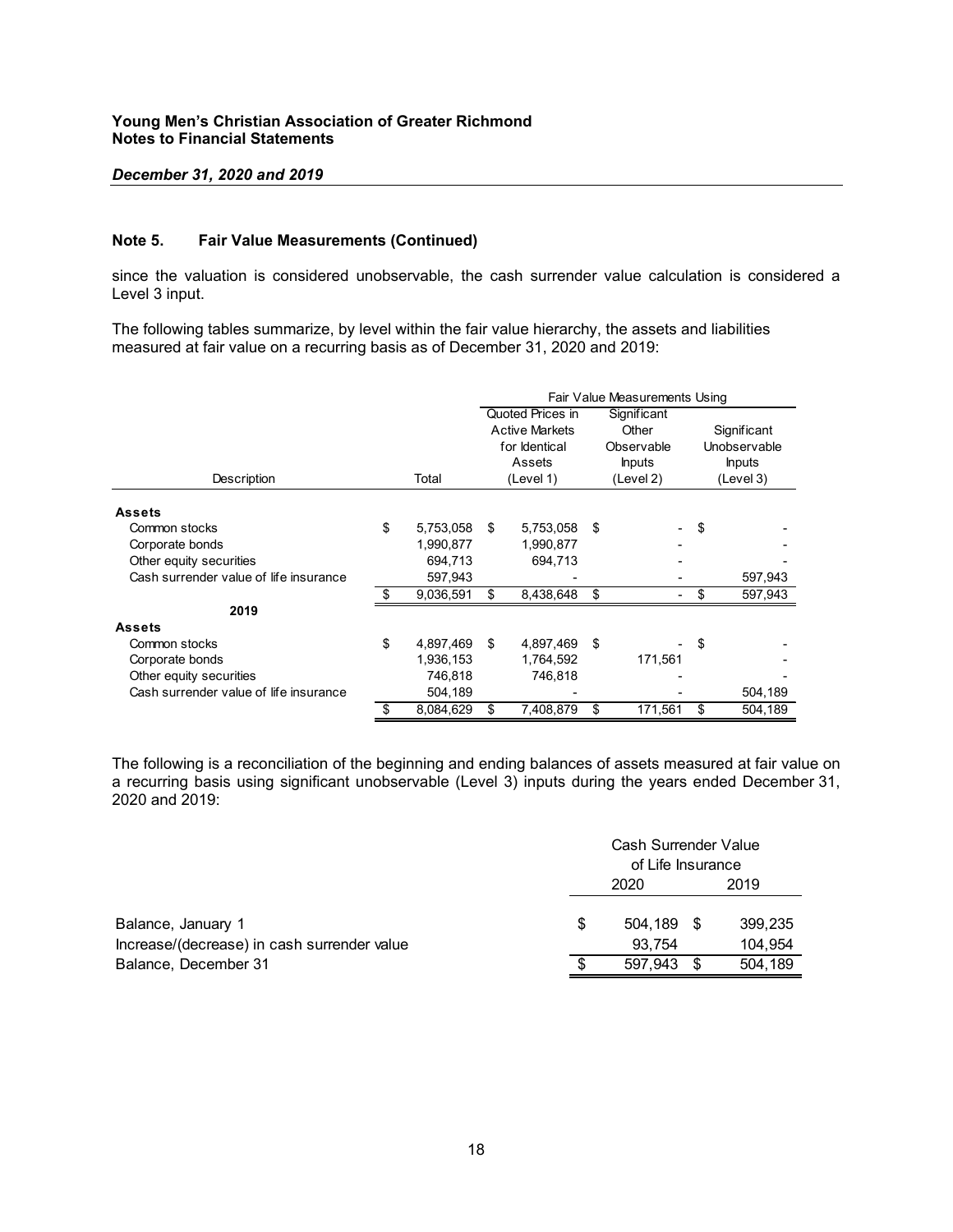## **Note 6. Land, Buildings and Equipment**

Land, buildings and equipment as of December 31, 2020 and 2019, consist of the following:

|                                                           | 2020             |     | 2019         |
|-----------------------------------------------------------|------------------|-----|--------------|
|                                                           |                  |     |              |
| Land                                                      | \$<br>7,804,801  | \$. | 7,804,801    |
| Parking lots                                              | 2,869,519        |     | 2,869,519    |
| Buildings and land improvements                           | 112,356,686      |     | 96,665,308   |
| Other recreational facilities                             | 1,797,121        |     | 1,797,121    |
| Furniture, equipment and vehicles, including assets under |                  |     |              |
| capital leases 2020 \$6,408 and 2019 \$6,408              | 11,828,964       |     | 11,553,749   |
| Construction in progress                                  | 1,113,702        |     | 7,005,424    |
|                                                           | 137,770,793      |     | 127,695,922  |
| Less accumulated depreciation, including amortization     |                  |     |              |
| applicable to assets under capital leases                 |                  |     |              |
| 2020 \$5,525 and 2019 \$4,641                             | (55.480.891)     |     | (52,049,684) |
|                                                           | \$<br>82,289,902 | \$. | 75,646,238   |
|                                                           |                  |     |              |

Included in construction in progress above are amounts of \$83,850 and \$576,104 at December 31, 2020 and 2019, respectively, which are accrued in accounts payable and accrued expenses.

The Powhatan and Goochland facilities are constructed on leased land with initial terms of 50 and 99 years, respectively. Both leases contain provisions for extension of the initial terms.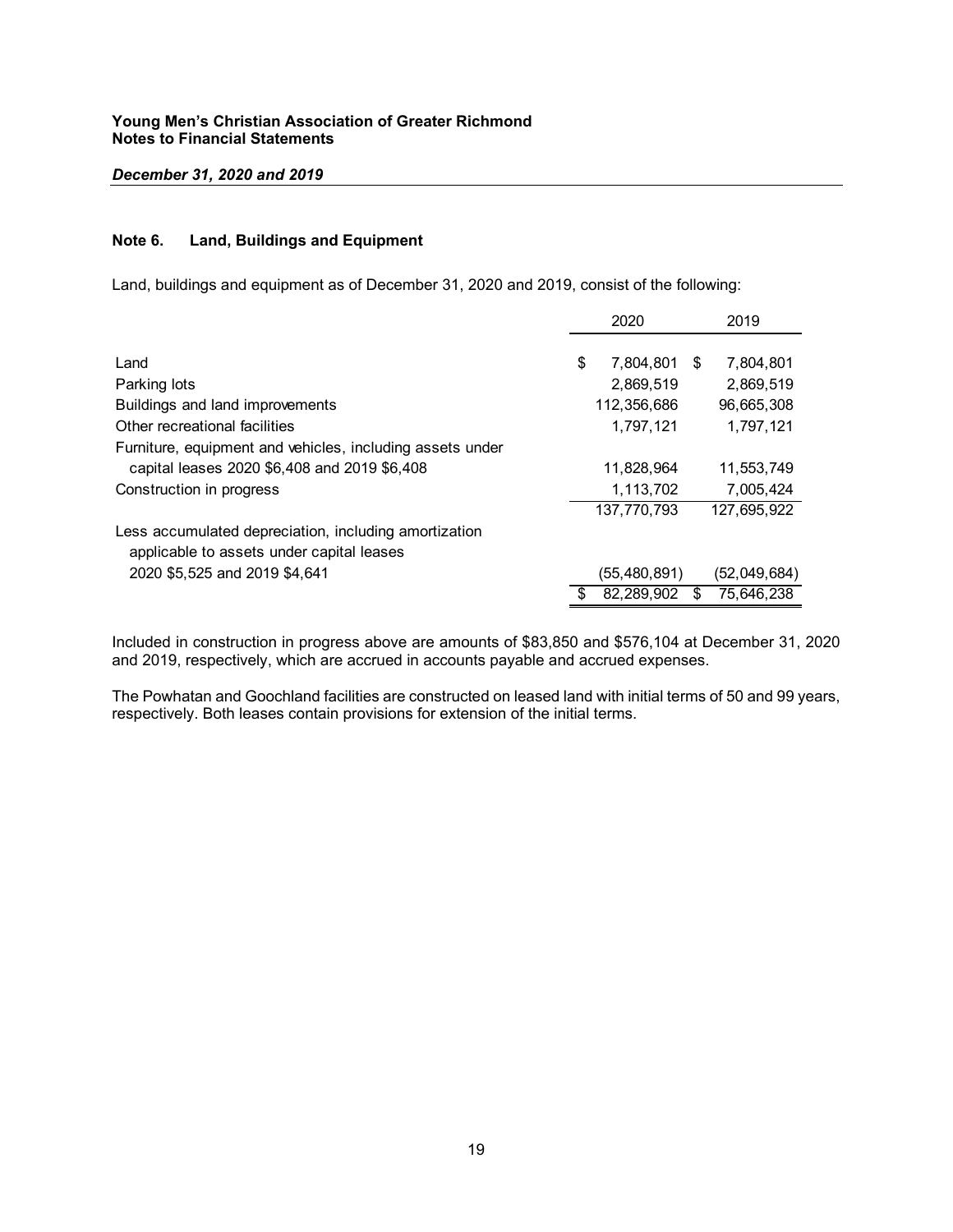#### **Note 7. Debt**

At December 31, 2020 and 2019, long-term debt consisted of the following:

|                                                           | 2020                | 2019       |
|-----------------------------------------------------------|---------------------|------------|
| Note payable pursuant to loan agreement with the Economic |                     |            |
| Development Authority of the Town of Ashland, Virginia,   |                     |            |
| dated May 2, 2016                                         | \$<br>17.824.194 \$ | 18.474.963 |
| Note payable pursuant to loan agreement with the Virginia |                     |            |
| <b>Small Business Financing Authority</b>                 |                     |            |
| dated December 1, 2019                                    | 16,515,670          | 17,400,000 |
| Note payable to TowneBank                                 | 795,766             | 994,443    |
| Capital lease obligations                                 | 959                 | 1,905      |
|                                                           | 35, 136, 589        | 36,871,311 |
| Less unamortized bond issuance costs                      | (147, 342)          | (138,881)  |
|                                                           | 34,989,247          | 36,732,430 |

**Note payable pursuant to loan agreement with the Economic Development Authority of the Town of Ashland, Virginia, dated May 2, 2016:** The Association entered into a transaction with TowneBank and the Economic Development Authority (EDA) of the Town of Ashland, Virginia in which the EDA issued its Health and Community Services Facilities Revenue and Refunding Bond (2016 Bond) in the amount of \$20,726,690, to TowneBank (Bank). The Bank loaned the 2016 Bond proceeds to the EDA and the EDA in turn loaned the proceeds to the Association. The Association used the 2016 Bond proceeds to refund outstanding 2010 Bonds and to pay related bond issuance costs. The Association's obligations regarding the 2016 Bond are evidenced by a bond purchase and loan agreement between the Association, the EDA and the Bank and an unsecured note in the principal amount of the 2016 Bond.

The EDA assigned the unsecured note, and all principal and interest payments to be made pursuant thereto, to the Bank (except for certain fees and expenses of the EDA). Interest on the 2016 Bonds is excludable from gross income for federal income tax purposes pursuant to the Internal Revenue Code of 1986, as amended.

Proceeds of the 2016 Bonds were applied as follows:

| Refund note payable pursuant to loan agreement with the Economic |               |
|------------------------------------------------------------------|---------------|
| Development Authority of the Town of Ashland, Virginia,          | \$ 20,628,000 |
| dated November 23, 2010                                          |               |
| <b>Issuance costs</b>                                            | 98.690        |
|                                                                  | \$ 20,726,690 |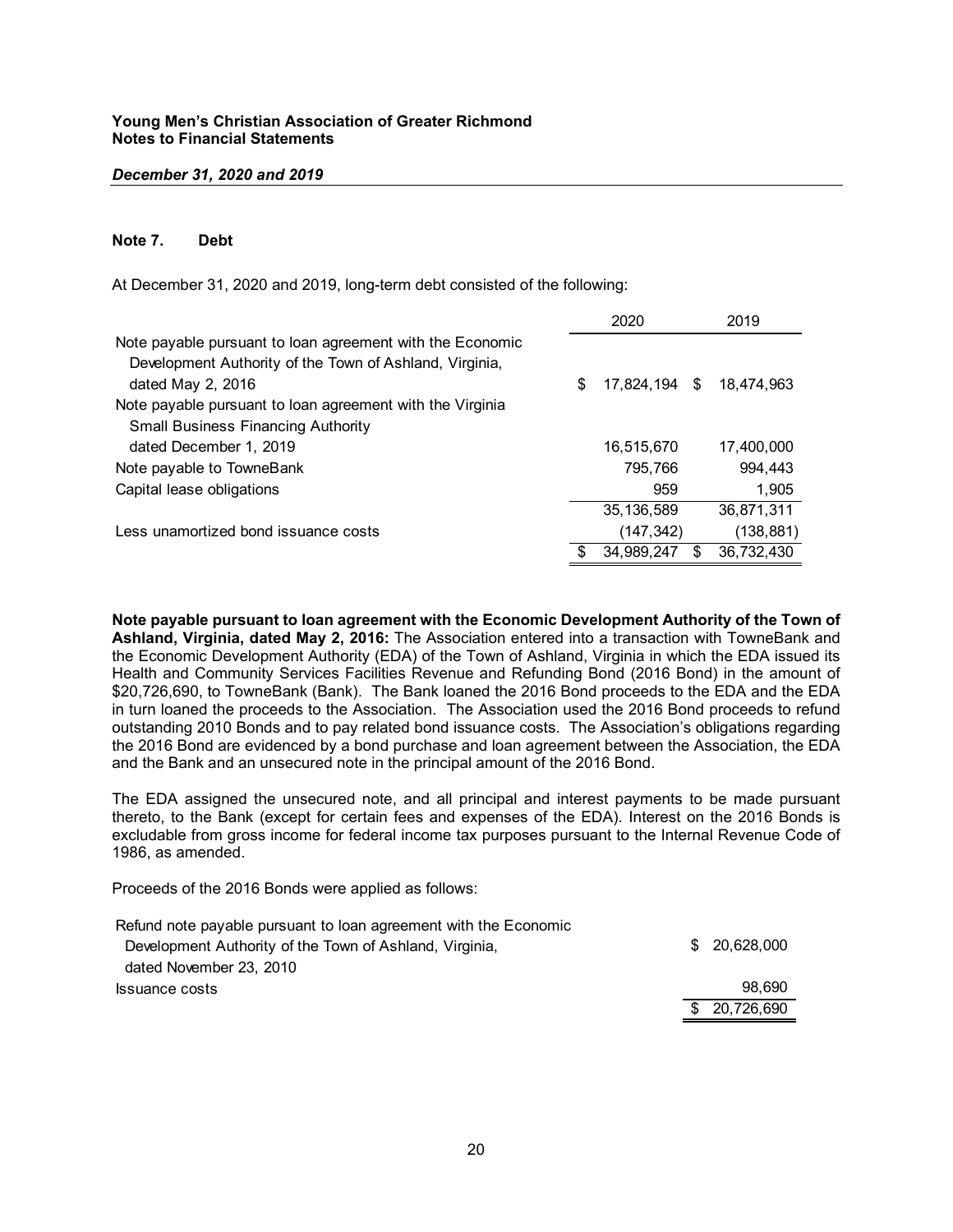#### **Note 7. Debt (Continued)**

Special covenants of the 2016 Bonds provide for an adjustment to the stated interest rate of the Bond in the event of an increase or decrease in the current maximum Federal corporate tax rate. The Yield Protection Provisions establish that such an adjustment will be made in order for TowneBank to maintain the same after-tax yield on the Bond as provided on the date of issuance.

With the approval of the Tax Cuts and Jobs Act, the maximum Federal corporate tax rate decreased from 35% to 31%, effective January 1, 2018. As a result of such decrease and in accordance with the terms of the Bond, effective May 1, 2018, the interest on the Bond increased to 2.64% from 2.18% as of December 31, 2017. The interest rate otherwise borne by the Bond shall be adjusted automatically as of the effective date of each change in the maximum Federal corporate tax rate.

In response to the COVID pandemic, the Bank agreed to a deferral of one quarterly principal and interest payment of \$349,751, of which \$120,251 of deferred interest was added to principal. Any remaining balance will be paid at the maturity of the note of December 1, 2036.

The Bank and the Association agreed to an amortization schedule that provides for quarterly principal payments.

**Note payable pursuant to loan agreement with the Virginia Small Business Financing Authority, dated December 1, 2019:** The Association entered into a transaction with TowneBank and the Virginia Small Business Financing Authority (VSBFA) in which the VSBFA issued its Health and Community Services Facilities Revenue and Refunding Bond (2019 Bond) in the amount of \$17,400,000, to TowneBank (Bank). The Bank loaned the 2019 Bond proceeds to the VSBFA and the VSBFA in turn loaned the proceeds to the Association. The Association used the 2019 Bond proceeds to refund outstanding credit facilities and to pay related bond issuance costs. The remaining proceeds will be used to fund the renovation and expansion of Association facilities, including Manchester, Swift Creek and Petersburg. The Association's obligations regarding the 2019 Bond are evidenced by a bond purchase and loan agreement between the Association, the VSBFA and the Bank and an unsecured note in the principal amount of the 2019 Bond.

The VSBFA assigned the unsecured note, and all principal and interest payments to be made pursuant thereto, to the Bank. Interest on the 2019 Bonds is excludable from gross income for federal income tax purposes pursuant to the Internal Revenue Code of 1986, as amended.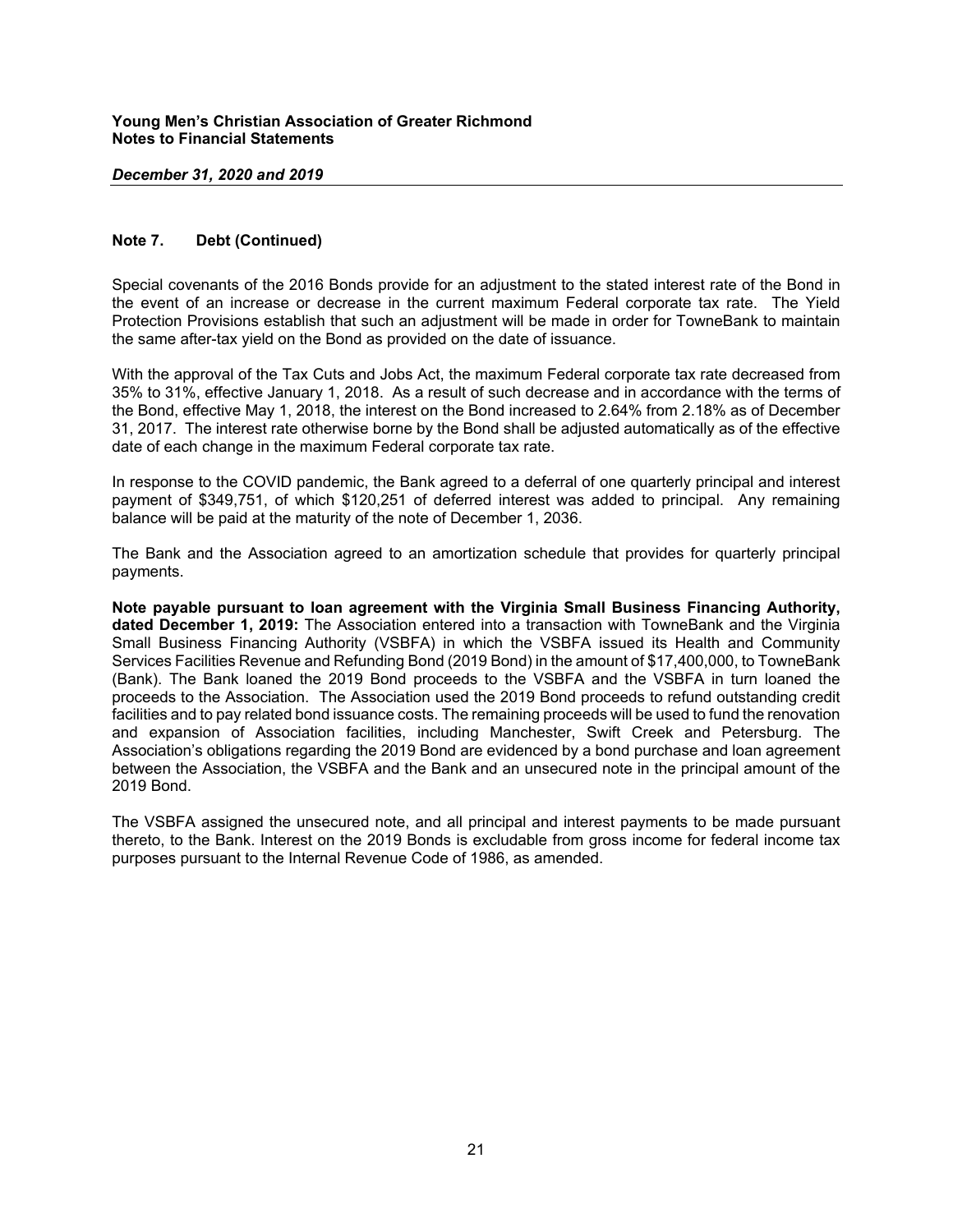#### **Note 7. Debt (Continued)**

Proceeds of the 2019 Bond were applied as follows:

| Refund non-revolving note payable pursuant to pledge loan agreement with Capital One, |     |            |
|---------------------------------------------------------------------------------------|-----|------------|
| dated December 19, 2017                                                               | \$  | 1,346,791  |
| Refund non-revolving line of credit pursuant to loan agreement with Capital One,      |     |            |
| dated December 19, 2017                                                               |     | 3,000,521  |
| Refund non-revolving note payable pursuant to loan agreement with TowneBank           |     |            |
| dated December 19, 2018                                                               |     | 1,450,550  |
| Refund revolving line of credit pursuant to loan agreement with Capital One,          |     |            |
| dated July 23, 2018                                                                   |     | 749,574    |
| Deposit to project fund to be used for facility development projects                  |     | 10,764,184 |
| <b>Issuance costs</b>                                                                 |     | 88,380     |
|                                                                                       | \$. | 17,400,000 |

In response to the COVID pandemic, the Bank agreed to a deferral of three-monthly interest payments totalling \$106,140. The deferred interest was added to principal.

The 2019 Bonds have a revised scheduled maturity of March 1, 2039 and bear a fixed interest rate of 2.44% through December 1, 2033. The interest rate will reset to an agreed upon variable rate or fixed rate for the remainder of the term. The Bank and the Association agreed to an amortization schedule that provides for quarterly principal payments beginning in 2021.

**Notes payable to TowneBank:** In 2016, the Association borrowed \$1,748,747 to consolidate notes payable to Wells Fargo Bank used to finance capital improvements to a branch facility into a single note payable to TowneBank (Bank). The note payable is unsecured, bears a fixed interest rate of 3.19% and is payable in monthly installments through December 1, 2023. In the event of prepayment or acceleration of amounts due, the note provides for potential additional compensation to the lending institution.

In response to the COVID pandemic, the Bank agreed to a deferral of three-monthly principal and interest payments of \$75,885. The \$7,023 of deferred interest was added to principal.

In 2018, the Association borrowed \$1,450,000 payable to TowneBank to fund the acquisition of commercial property for the Atlee Station branch. The note payable was unsecured, had a 12-month term and bared a variable interest rate of one-month LIBOR plus 1.65%. On December 23, 2019, the note payable to TowneBank was paid off with proceeds from the 2019 Bonds.

**Other credit facilities:** In 2017, the Association established a \$3,000,000 unsecured non-revolving pledge loan note with Capital One to provide construction financing to fund the renovation of the Northside and Petersburg branch locations. The outstanding principal balance of the pledge loan could not exceed the lesser of (a) the pledge loan committed amount, and (b) seventy five percent (75%) of the uncollected amount of all eligible project pledges. Borrowing on the pledge loan note had a 36-month term and bared variable interest at one-month LIBOR plus 1.25%. On December 23, 2019, the note payable to Capital One was paid off with proceeds from the 2019 bonds and the note payable was extinguished.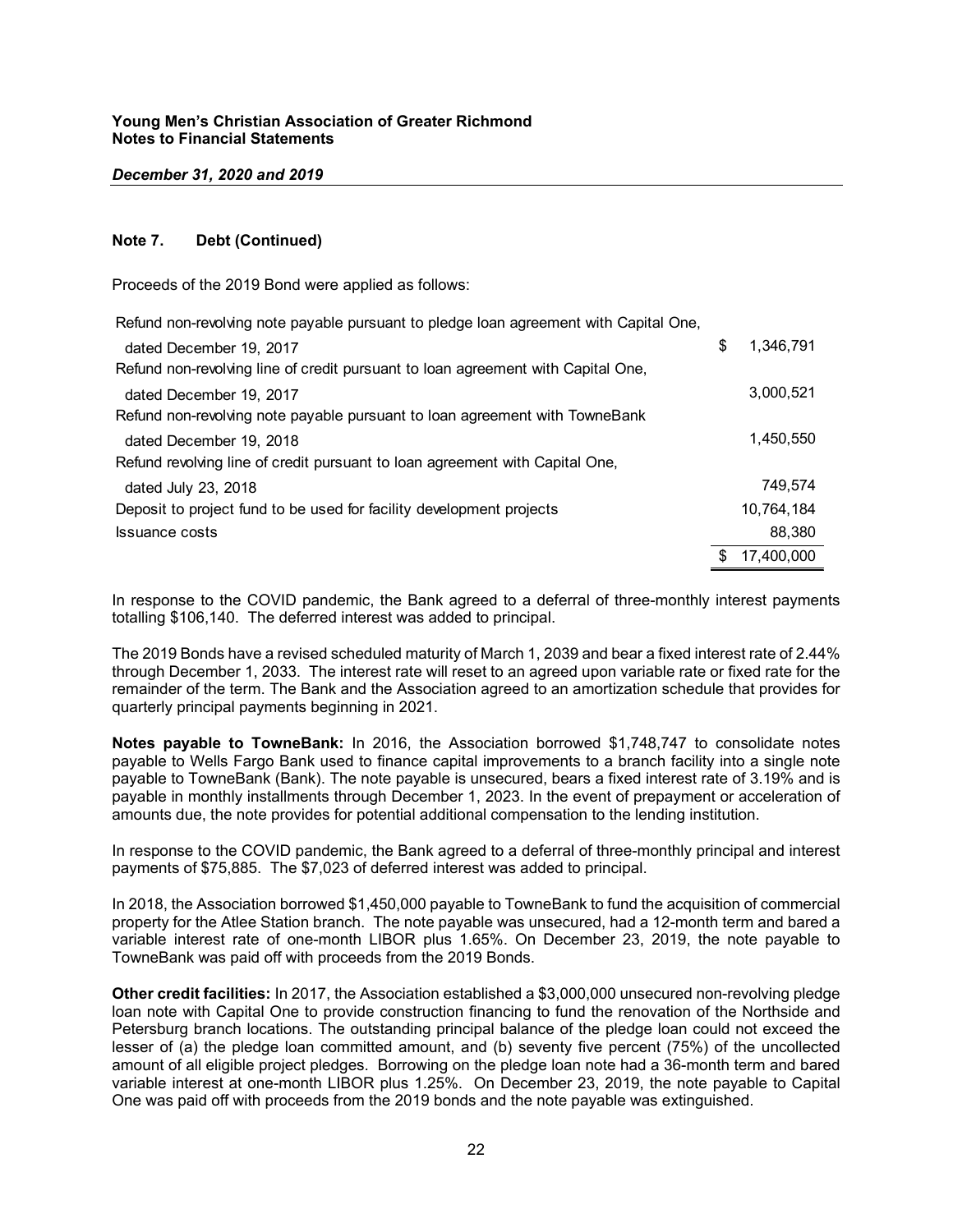## **Note 7. Debt (Continued)**

In 2017, the Association established a \$3,000,000 unsecured non-revolving line of credit with Capital One to provide construction financing to fund the renovation of the Northside and Petersburg branch locations. Borrowing on the line of credit had a 36-month term and bared variable interest at one-month LIBOR plus 1.25%. On December 23, 2019, the line of credit with Capital One was paid off with proceeds from the 2019 Bonds and, per the covenants of the line of credit agreement, the line of credit was extinguished.

In 2018, the Association established a \$750,000 unsecured, revolving line of credit with Capital One for general Association purposes. Borrowing on the line of credit has a 12-month term and bears a variable interest rate of one-month LIBOR plus 1.25% (3.05% at December 31, 2019). On December 23, 2019, the line of credit with Capital One was paid off with proceeds from the 2019 Bonds and has a zero balance as of December 31, 2019. The revolving line of credit had an expiration date of July 23, 2020 and was extinguished at that time.

In 2020, the Association established a \$4,000,000 unsecured, revolving line of credit with TowneBank for Association operations. The initial maturity of the line of credit was December 30, 2020 with a variable interest rate of the Wall Street Journal Prime Rate, with a floor of 3.5%. There were no draws on the line of credit during 2020. The line of credit was subsequently extended to March 30, 2021 and then June 30, 2021.

The Association loan agreements contain various restrictive covenants, including limitations on additional indebtedness, the ability to encumber assets and revenues, and the maintenance of a minimum debt service coverage ratio. In addition, the loan agreements require the Association to deliver audited financial statements to the lending institutions within 180 days of the Association's year-end.

At December 31, 2020, long-term debt matures as follows:

|  |  | Years Ending December 31: |
|--|--|---------------------------|
|--|--|---------------------------|

| 2021                                 | \$ | 1,480,695    |
|--------------------------------------|----|--------------|
| 2022                                 |    | 2,015,172    |
| 2023                                 |    | 2,061,879    |
| 2024                                 |    | 1,806,940    |
| 2025                                 |    | 1,848,778    |
| Thereafter                           |    | 25,923,125   |
|                                      |    | 35, 136, 589 |
| Less unamortized bond issuance costs |    | (147, 342)   |
|                                      | S  | 34,989,247   |

Total interest expense incurred was \$944,007 in 2020 and \$772,400 in 2019. In 2020 and 2019, interest expense of \$80,764 and \$35,306, respectively, was capitalized.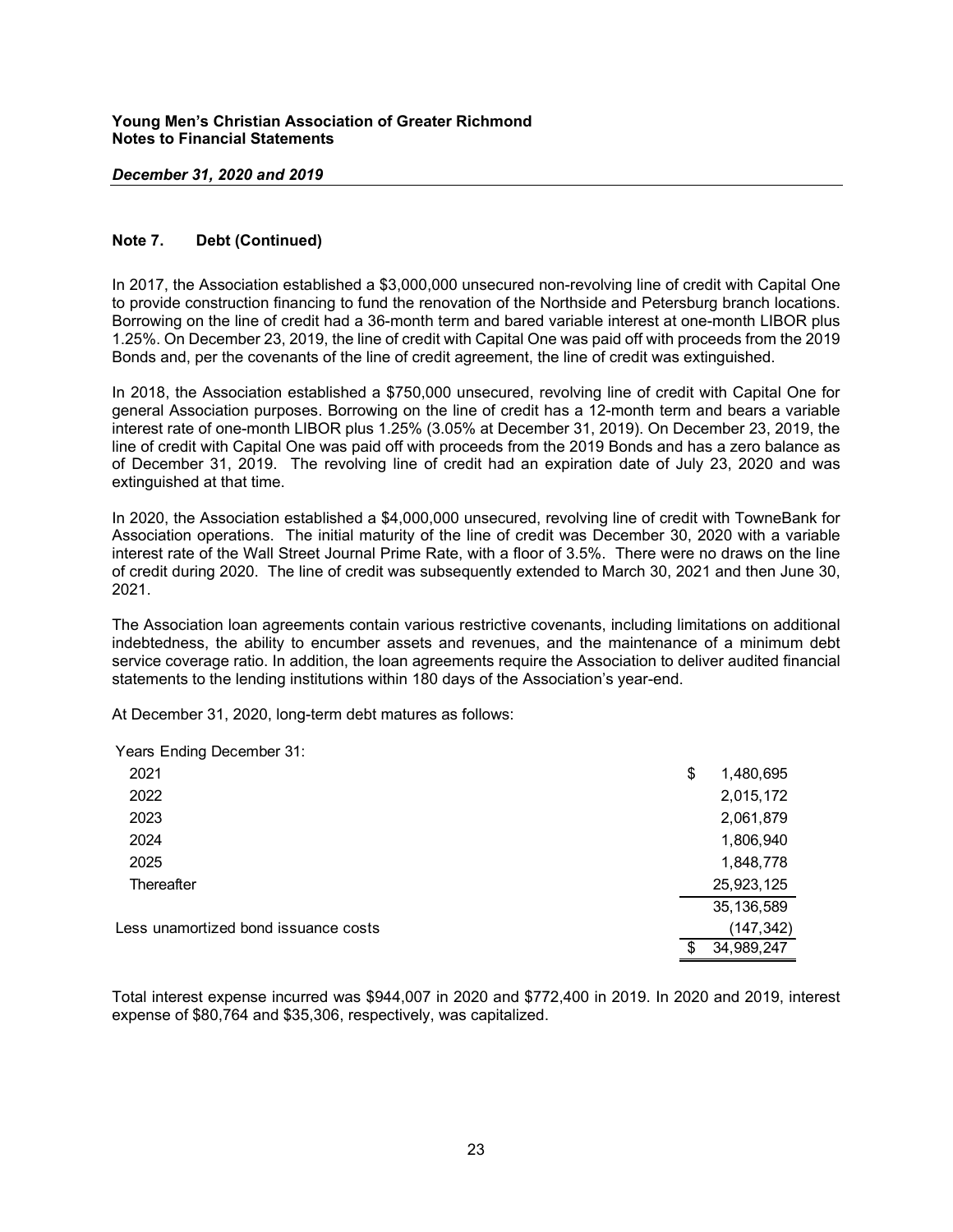#### **Young Men's Christian Association of Greater Richmond Notes to Financial Statements**

#### *December 31, 2020 and 2019*

#### **Note 8. Commitments and Contingencies**

**Leases:** The Association leases various facilities and equipment under operating leases with terms of one to ten years. Total rent expense was \$1,220,490 in 2020 and \$943,861 in 2019. The total minimum rental commitment at December 31, 2020, is due as follows:

Years ending December 31:

| 2021       | \$<br>1,062,487 |
|------------|-----------------|
| 2022       | 893,985         |
| 2023       | 759,736         |
| 2024       | 396,352         |
| 2025       | 372,483         |
| Thereafter | 741,257         |
|            | \$<br>4,226,300 |

**Construction Contracts:** The Board of Directors approved the construction of the renovation of the Manchester branch location in 2019. The Association has entered into contracts for construction services for this location. The estimated construction costs of the facilities are approximately \$3,840,260 of which \$415,240 has been paid as of December 31, 2020.

**Pension plan:** The Association participates in the YMCA Retirement Fund Retirement Plan which is a defined contribution, money purchase, church plan that is intended to satisfy the qualification requirements of Section 401(a) of the Internal Revenue Code of 1986, as amended and The YMCA Retirement Fund Tax-Deferred Savings Plan which is a retirement income account plan as defined in section 403(b)(9) of the code. Both Plans are sponsored by The Young Men's Christian Association Retirement Fund (Fund). The Fund is a not-for-profit, tax-exempt pension fund incorporated in the State of New York (1922) organized and operated for the purpose of providing retirement and other benefits for employees of YMCAs throughout the United States. The plans are operated as church pension plans. Participation is available to all duly organized and reorganized YMCAs and their eligible employees. As a defined contribution plan, the Retirement Plan and Tax-Deferred Savings Plan have no unfunded benefit obligations.

In accordance with our agreement, contributions for the YMCA Retirement Fund Retirement Plan are a percentage of the participating employees' salary. These amounts are paid by the Association, and contributions to the Fund are historically 12% of covered employees' annual salaries. During the period from May 14, 2020 to December 31, 2020, the contributions to the fund were reduced from 12% to 1%. The total expense to the Association was \$478,349 and \$1,376,046 in 2020 and 2019, respectively. Contributions to the Fund were increased to 8% as of January 1, 2021.

Contributions to the YMCA Retirement Fund Tax-Deferred Savings Plan are withheld from employees' salaries and remitted to the YMCA Retirement Fund. There is no matching employer contribution to this plan.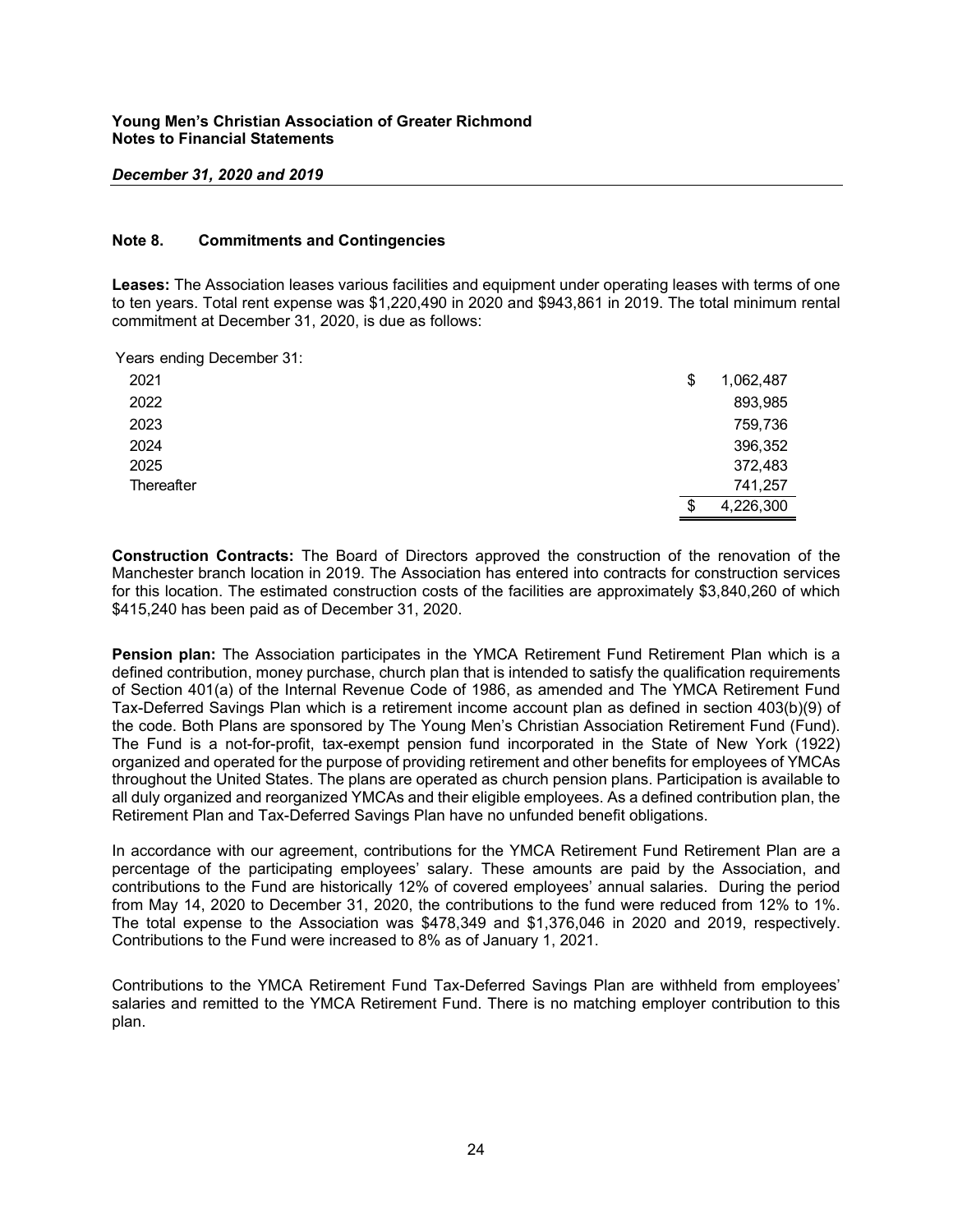#### **Note 8. Commitments and Contingencies (Continued)**

**Postretirement benefit plan:** Effective January 1, 2013, the Association adopted a postretirement medical benefit plan. The plan allows for the payment of \$100 per month to a limited number of retirees who meet certain eligibility requirements. Upon plan initiation, the previously unrecognized prior service costs of \$147,175 were recognized as a separate line item within changes in net assets without donor restriction. The amortization of prior service costs was \$8,684 in 2020 and \$19,775 in 2019. The accumulated postretirement benefit obligation under the plan included in accounts payable and accrued expenses was \$341,791 at December 31, 2019. The postretirement medical benefit plan was terminated effective December 31, 2020 with no remaining obligation to be paid to participants.

#### **Note 9. Related Parties**

The Association conducts business with financial institutions and other service providers throughout the Richmond and Petersburg areas. Certain members of the Association's Board of Directors, volunteers and donors are employed by such entities.

#### **Note 10. Board-Designated Net Assets**

Certain net assets without donor restrictions at December 31, 2020 and 2019 have been designated by the Board of Directors for the following purposes:

|                                   |   | 2020       |              |
|-----------------------------------|---|------------|--------------|
| Capital Reinvestment Fund         | S | 2.906.037  | \$2.222.361  |
| Debt Service Fund                 |   | 8.673.145  | 13,989,386   |
| Contingency Fund                  |   | 1.000.000  | 1.000.000    |
| Opportunity Fund                  |   | 2.256.224  | 2,341,281    |
| <b>Endowment Funds</b>            |   | 2,342,454  | 2,058,969    |
| Total board-designated net assets |   | 17.177.860 | \$21,611,997 |

The purpose of the capital reinvestment fund is to provide funds for major repairs of the Association's facilities. The fund is utilized for individual expenditures exceeding \$10,000, and maintains a minimum balance of \$1 million.

The purpose of the debt service fund is to provide funds to service the Association's debt obligations, facility and equipment leases, and other related financing costs. The goal of the fund is to accumulate and maintain an amount commensurate with annual principal and interest payments as well as payments under facility and equipment leases.

The contingency fund was established by the Association to provide resources to fund major emergency or short-term cash flow needs for unanticipated events that would necessitate the use of reserves to continue the operations and mission of the Association. The goal of the fund is to maintain a balance of \$1 million which approximates one payroll.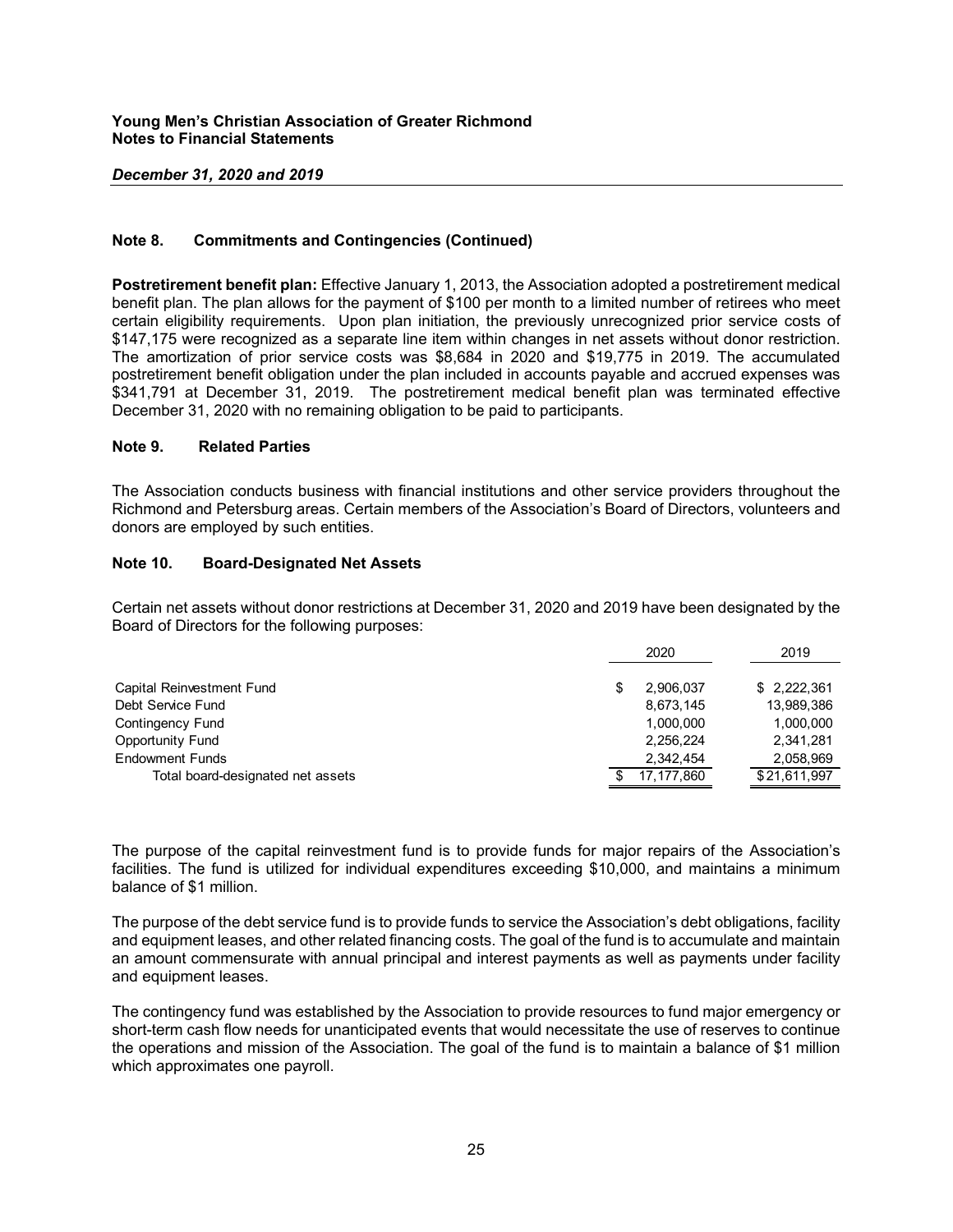#### **Young Men's Christian Association of Greater Richmond Notes to Financial Statements**

#### *December 31, 2020 and 2019*

#### **Note 10. Board-Designated Net Assets (Continued)**

The opportunity fund was established by the Association to accumulate savings from operations to fund specifically identified purchases, and to provide the Association with flexibility to finance purchases of longterm assets to support branch operations. The fund does not maintain a minimum balance requirement.

The board-designated quasi endowment was established by the Board of Directors and its purpose and use are more fully explained in Note 12.

In 2020, the Board approved the use of \$1.5 million of one or more of the Board designated funds to be expended to guide the Association through the COVID-19 pandemic.

#### **Note 11. Net Assets with Donor Restriction**

|                                               | 2020            | 2019             |
|-----------------------------------------------|-----------------|------------------|
| Subject to purpose restriction:               |                 |                  |
| Capital projects                              | 2,187,905<br>\$ | 10,744,545       |
| Total subject to purpose restriction          | 2,187,905       | 10,744,545       |
| Subject to time restriction:                  |                 |                  |
| Operating contributions for future periods    | 2,114,871       | 1,074,993        |
| Total subject to the passage of time          | 2,114,871       | 1,074,993        |
| Endowments                                    |                 |                  |
| Cumulative earnings on endowment funds        | 2,181,189       | 1,770,554        |
| Volunteer and employee training               | 58,508          | 57,508           |
| Human Opportunity Program Endowment (H.O.P.E) | 300,000         | 300,000          |
| Art education program                         | 3,000           | 3,000            |
| Northside youth program                       | 1,615,987       | 1,615,987        |
| Learn To Swim program                         | 56,980          | 56,980           |
| Financial assistance                          | 195,705         | 192,059          |
| General purposes                              | 638,282         | 638,282          |
| Youth and Teen programs                       | 74,875          | 73,875           |
| Total endowments                              | 5,124,526       | 4,708,245        |
| Total net assets with donor restrictions      | 9,427,302<br>S  | 16,527,783<br>S. |

Net assets were released from donor restrictions by incurring expenses or the expiration of time satisfying restrictions specified by donors as follows for the years ending December 31:

|                                             | 2020         |  | 2019        |
|---------------------------------------------|--------------|--|-------------|
| Satisfaction of purpose restriction         | \$10,447,276 |  | \$6.730.248 |
| Satisfaction of time restriction            | 6.772.333    |  | 2.178.577   |
| Appropriation for expenditure               | 174.856      |  | 170.192     |
| Total net assets released from restrictions | \$17.394.465 |  | 9.079.017   |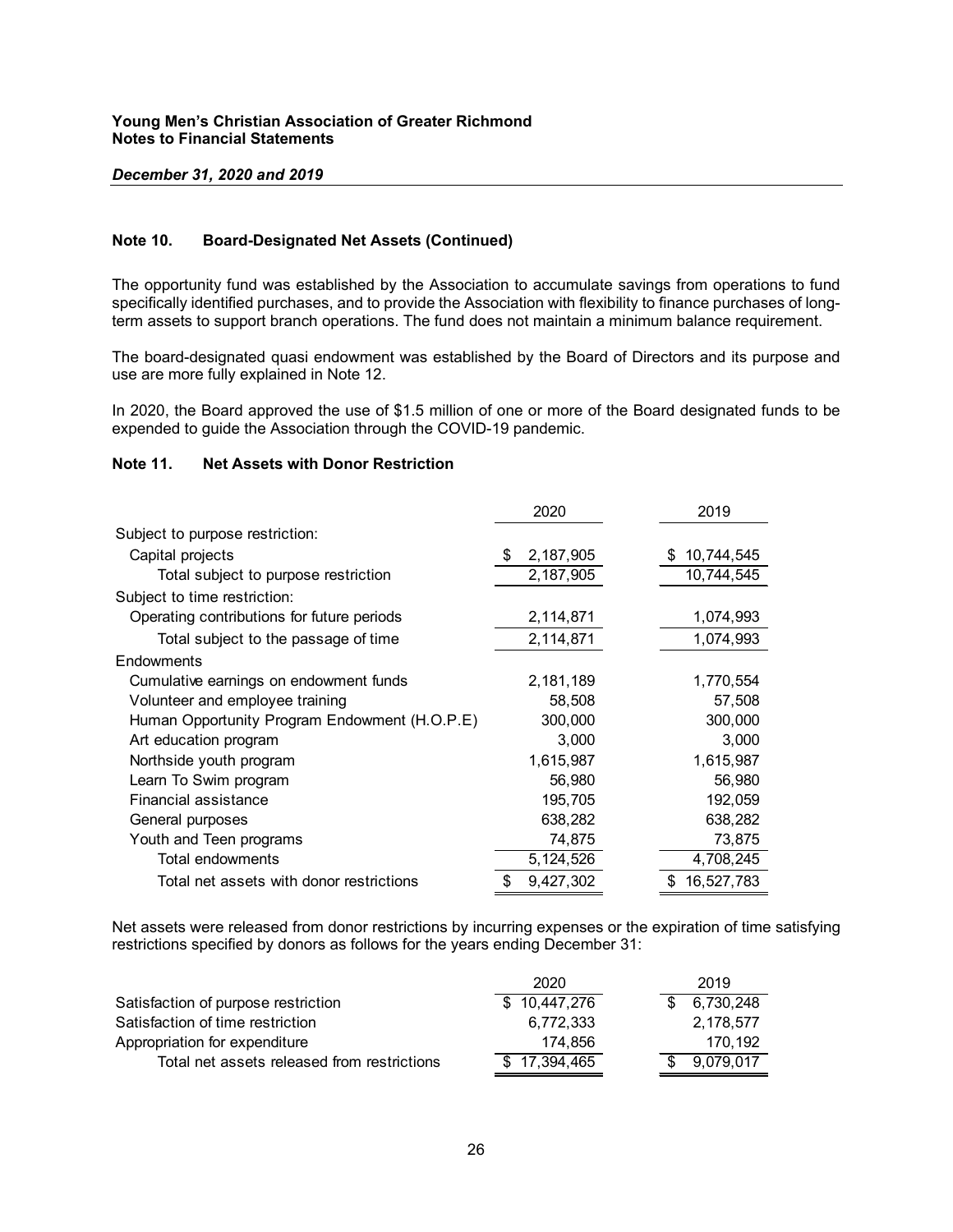## **Note 12. Endowment Funds**

The Association's endowment consists of 34 individual funds established for a variety of purposes. The endowment includes both donor-restricted endowment funds and board-designated endowment funds. As required by GAAP, net assets associated with endowment funds, including funds designated by the Board to function as endowments, are classified and reported based on the existence or absence of donorimposed restrictions.

**Interpretation of relevant law:** The Association has interpreted the Commonwealth of Virginia enacted version of the Uniform Prudent Management of Institutional Funds Act of 2006 (UPMIFA) as requiring the preservation of the fair value of the original gift as of the gift date of the donor-restricted endowment funds, absent explicit donor stipulations to the contrary. As a result of this interpretation, the Association retains in perpetuity (a) the original value of initial and subsequent gift amounts (including promises to give net of discount and allowance for doubtful accounts, including promises to give at fair value) donated to the endowment and (b) any accumulations to the endowment made in accordance with the direction of the applicable donor gift instrument at the time the accumulation is added. Donor-restricted amounts not retained in perpetuity are subject to appropriation for expenditure by us in a manner consistent with the standard of prudence prescribed by UPMIFA.

In accordance with UPMIFA, the Association considers the following factors in making a determination to appropriate or accumulate donor-restricted endowment funds:

- a. The duration and preservation of the fund
- b. The purposes of the Association and the donor-restricted endowment fund
- c. General economic conditions
- d. The possible effects of inflation and deflation
- e. The expected total return from income and the appreciation of investments
- f. Other resources of the Association
- g. The investment policies of the Association

**Return objective and risk parameters:** The Association's objective is to earn a reasonable, long-term, risk-adjusted total rate of return to support the designated programs. The Association recognizes and accepts that pursuing a reasonable rate of return involves risk and potential volatility. The generation of current income is a secondary consideration. The Association targets a diversified asset allocation that places a greater emphasis on equity-based investments to achieve its long-term return objectives within prudent risk constraints. The Association has established a policy portfolio, or normal asset allocation. While the policy portfolio can be adjusted from time to time, it is designed to serve for long-term horizons based upon long-term expected returns.

**Spending policy:** Spending is first governed by donor stipulations associated with specific gifts with respect to both purpose and amount. Otherwise, the Association will appropriate for expenditure in its annual budget a maximum of 4% of the rolling average of the market value of the endowment assets over the preceding 12 quarters. There may be times when the Association may opt not to take the maximum spending rate but rather to reinvest some of the annual return. No distribution is permitted if the distribution would decrease the contributed principal of the respective component of the endowment fund.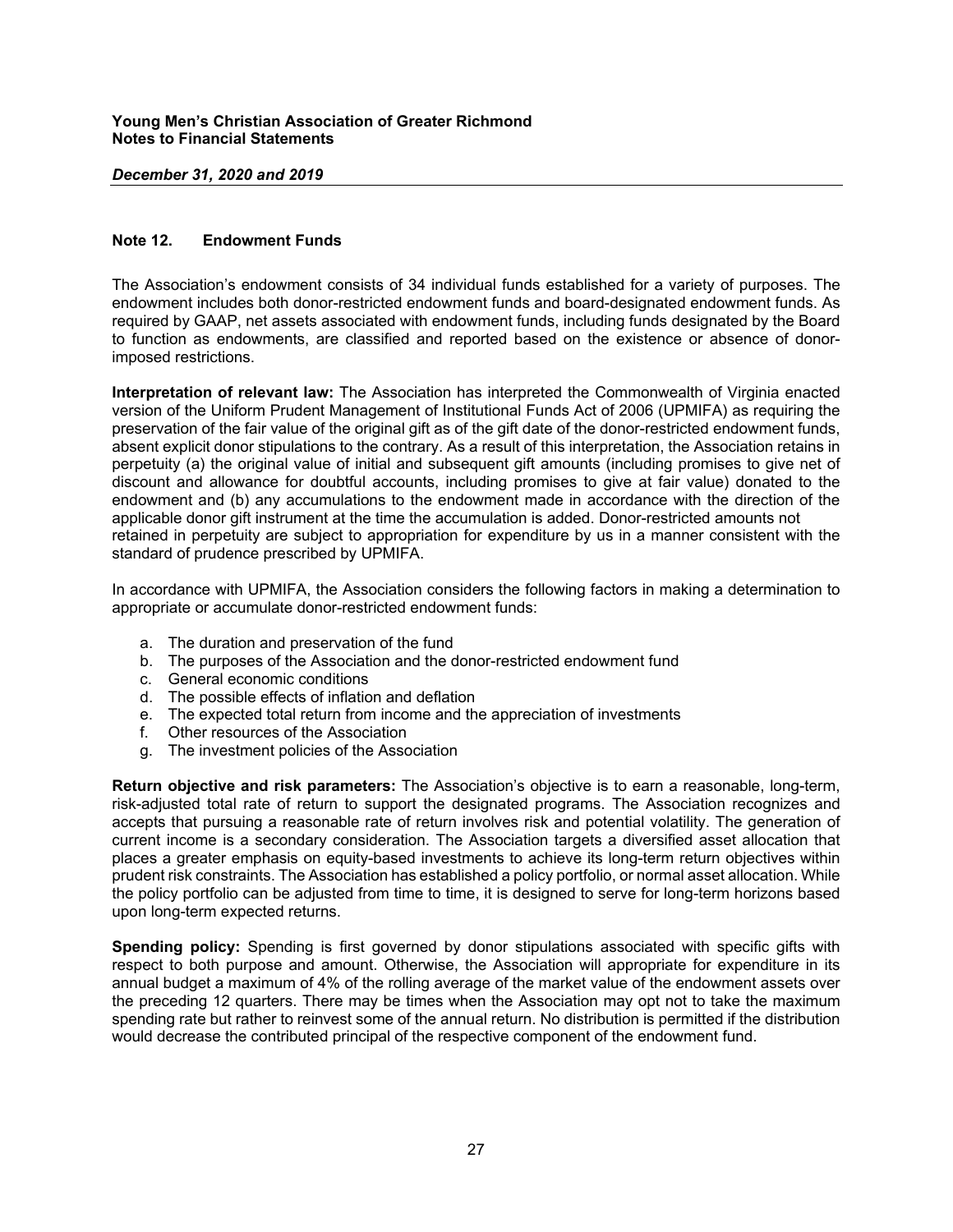## **Note 12. Endowment Funds (Continued)**

Endowment net asset composition by type of fund as of December 31, 2020 and 2019 was as follows:

|                                                                                                       | <b>Without Donor</b> |                      | <b>With Donor</b> |                   |    |           |
|-------------------------------------------------------------------------------------------------------|----------------------|----------------------|-------------------|-------------------|----|-----------|
|                                                                                                       |                      | Restriction          | Restriction       |                   |    | Total     |
| 2020                                                                                                  |                      |                      |                   |                   |    |           |
| Board-designated endowment funds                                                                      | \$                   | 2,342,454 \$         |                   |                   | \$ | 2,342,454 |
| Donor-restricted endowment funds<br>Original donor-restricted gift amount and amounts                 |                      |                      |                   | 2,943,337         |    | 2,943,337 |
| required to be maintained in perpetuity by donor                                                      |                      |                      |                   |                   |    |           |
| Accumulated investment gains                                                                          |                      |                      |                   | 2,181,189         |    | 2,181,189 |
| Endowment net assets, December 31, 2020                                                               |                      | 2,342,454            | \$                | 5,124,526         | \$ | 7,466,980 |
|                                                                                                       |                      |                      |                   |                   |    |           |
|                                                                                                       |                      | <b>Without Donor</b> |                   | <b>With Donor</b> |    |           |
|                                                                                                       |                      | Restriction          |                   | Restriction       |    | Total     |
| 2019                                                                                                  |                      |                      |                   |                   |    |           |
| Board-designated endowment funds                                                                      | \$                   | 2,058,969            | \$                |                   | \$ | 2,058,969 |
| Donor-restricted endowment funds                                                                      |                      |                      |                   |                   |    |           |
| Original donor-restricted gift amount and amounts<br>required to be maintained in perpetuity by donor |                      |                      |                   | 2,937,691         |    | 2,937,691 |
| Accumulated investment gains                                                                          |                      |                      |                   | 1,770,554         |    | 1,770,554 |
|                                                                                                       |                      |                      |                   |                   |    |           |
| Endowment net assets, December 31, 2019                                                               | \$                   | 2,058,969            | \$                | 4,708,245         | S  | 6,767,214 |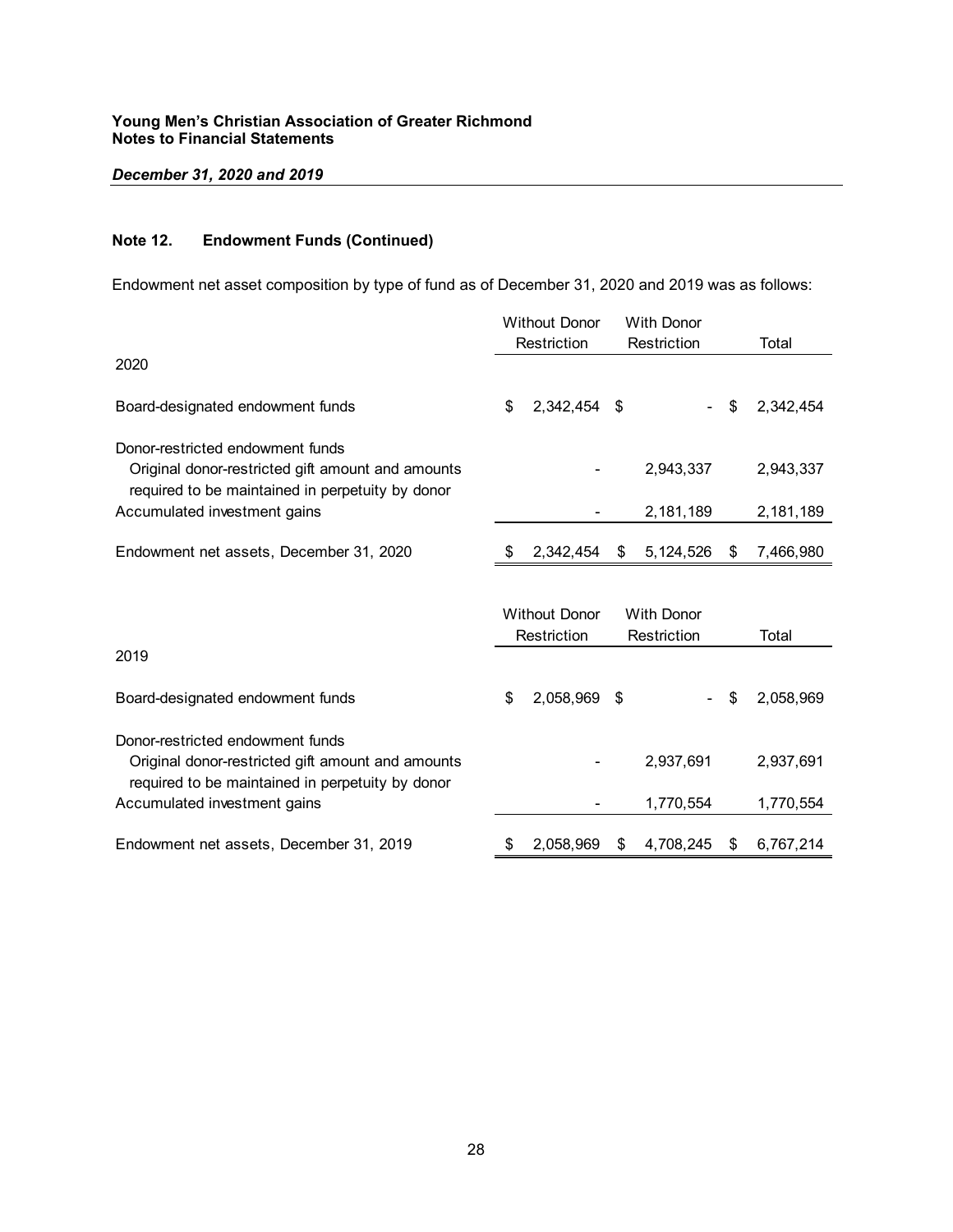## **Note 12. Endowment Fund (Continued)**

The Association had the following endowment-related activities for the years ended December 31, 2020 and 2019:

|                            | <b>Without Donor</b> | <b>With Donor</b> |                 |
|----------------------------|----------------------|-------------------|-----------------|
|                            | Restriction          | Restriction       | Total           |
| Endowment net assets,      |                      |                   |                 |
| December 31, 2018          | \$<br>1,784,869      | \$<br>4,073,924   | \$<br>5,858,793 |
| Investment return:         |                      |                   |                 |
| Investment income          |                      |                   |                 |
| (net of fees)              | 50,449               | 114,377           | 164,826         |
| Net loss                   |                      |                   |                 |
| (realized and unrealized)  | 290,762              | 661,833           | 952,595         |
| Total investment return    | 341,211              | 776,210           | 1,117,421       |
|                            |                      |                   |                 |
| Additions                  | 10,497               | 28,303            | 38,800          |
| Appropriation of endowment |                      |                   |                 |
| assets for expenditure     | (77, 608)            | (170, 192)        | (247, 800)      |
|                            |                      |                   |                 |
| Endowment net assets,      |                      |                   |                 |
| December 31, 2019          | 2,058,969            | 4,708,245         | 6,767,214       |
|                            |                      |                   |                 |
| Investment return:         |                      |                   |                 |
| Investment income          |                      |                   |                 |
| (net of fees)              | 64,280               | 143,487           | 207,767         |
| Net gain                   |                      |                   |                 |
| (realized and unrealized)  | 191,224              | 442,004           | 633,228         |
| Total investment return    | 255,504              | 585,491           | 840,995         |
| Additions                  | 107,385              | 5,646             | 113,031         |
|                            |                      |                   |                 |
| Appropriation of endowment |                      |                   |                 |
| assets for expenditure     | (79, 404)            | (174, 856)        | (254, 260)      |
|                            |                      |                   |                 |
| Endowment net assets,      |                      |                   |                 |
| December 31, 2020          | \$<br>2,342,454      | \$<br>5,124,526   | \$<br>7,466,980 |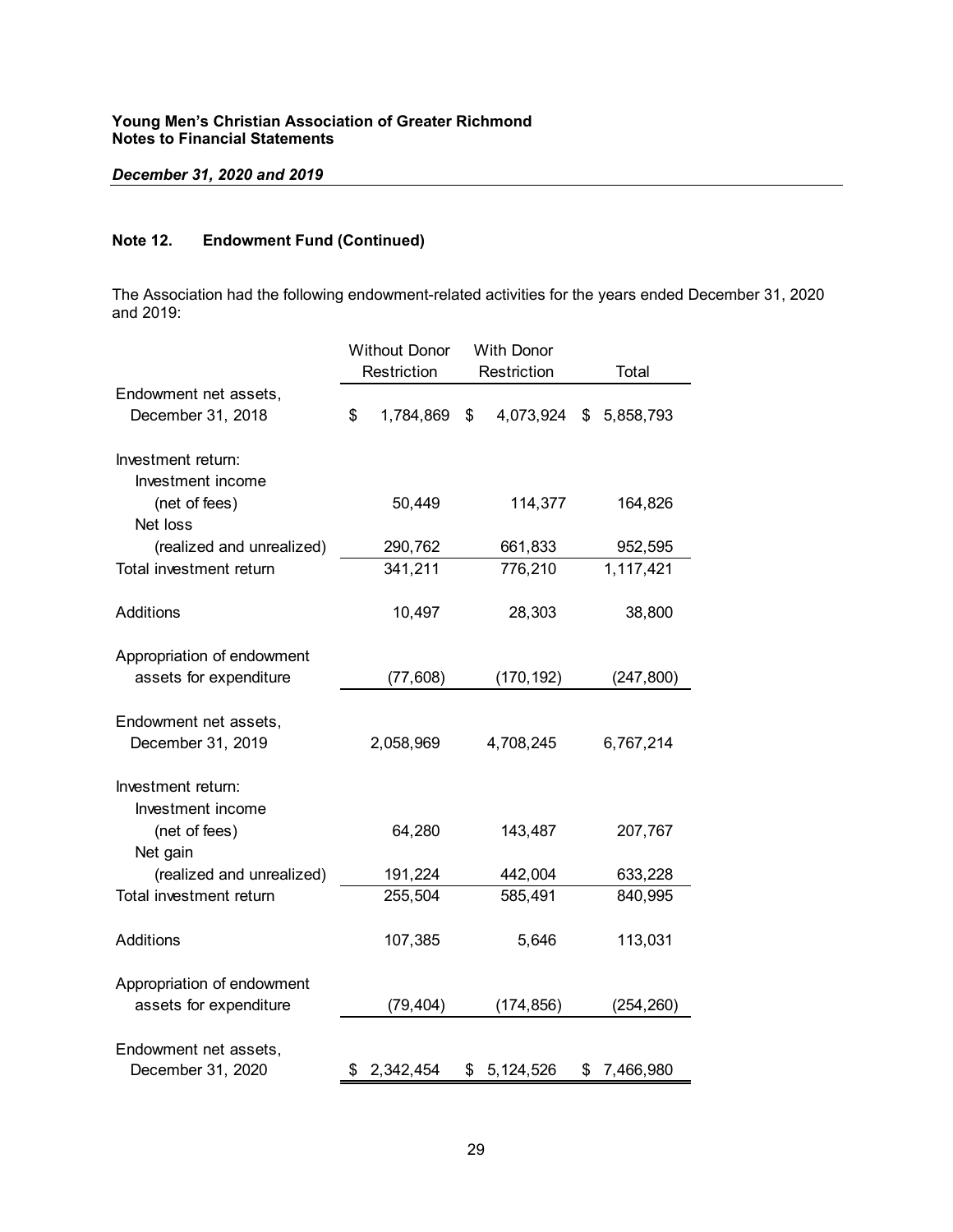#### **Note 12. Endowment Fund (Continued)**

From time to time, certain donor-restricted endowment funds may have fair values less than the amount required to be maintained by donors or by law (underwater endowments). The Association has interpreted UPMIFA to permit spending from underwater endowments in accordance with prudent measures required under law. At December 31, 2020, the Association had no underwater endowments. At December 31, 2019, funds with original gift values of \$78,026, fair values of \$61,798 and deficiencies of \$16,228 were reported in net assets with donor restrictions.

#### **Note 13. Subsequent Events**

The Association has performed an analysis of the activities and transactions subsequent to December 31, 2020, to determine the need for any adjustments to and/or disclosures with the audited financial statements for the year ended December 31, 2020. The Association has performed its analysis through June 10, 2021, the date the financial statements were available to be issued. The Association determined that the following subsequent event needs to be disclosed:

The COVID-19 outbreak in the United States has disrupted business operations for the Association, as federal, state, and local authorities mandated closures of fitness centers and daycare centers beginning in March 2020 through June 2020. As of June 10, 2021, a large portion of the Association's operations remain under Government Mandates limiting the full operations of the Association.

Business disruption is expected to continue through 2021, and the impact on operating results is likely to be more protracted. The Association has gained the approval from its Board of Directors to use up to \$1.5 million in liquidity through June 30, 2021 to offset projected operating losses. In addition, the Board approved the acquisition of a \$4 million line of credit, procured from TowneBank in 2020, which has a maturity date of June 30, 2021. TowneBank also agreed to the following loan deferrals for 2021: (1) the first quarterly principal payment of \$233,270 related to the 2016 Bond and the first three-monthly principal payments totalling \$69,539 related to the 2016 Note Payable. In March 2021, the Board approved the acquisition of a \$5.4 million Paycheck Protection Program Loan through the Small Business Administration, via TowneBank.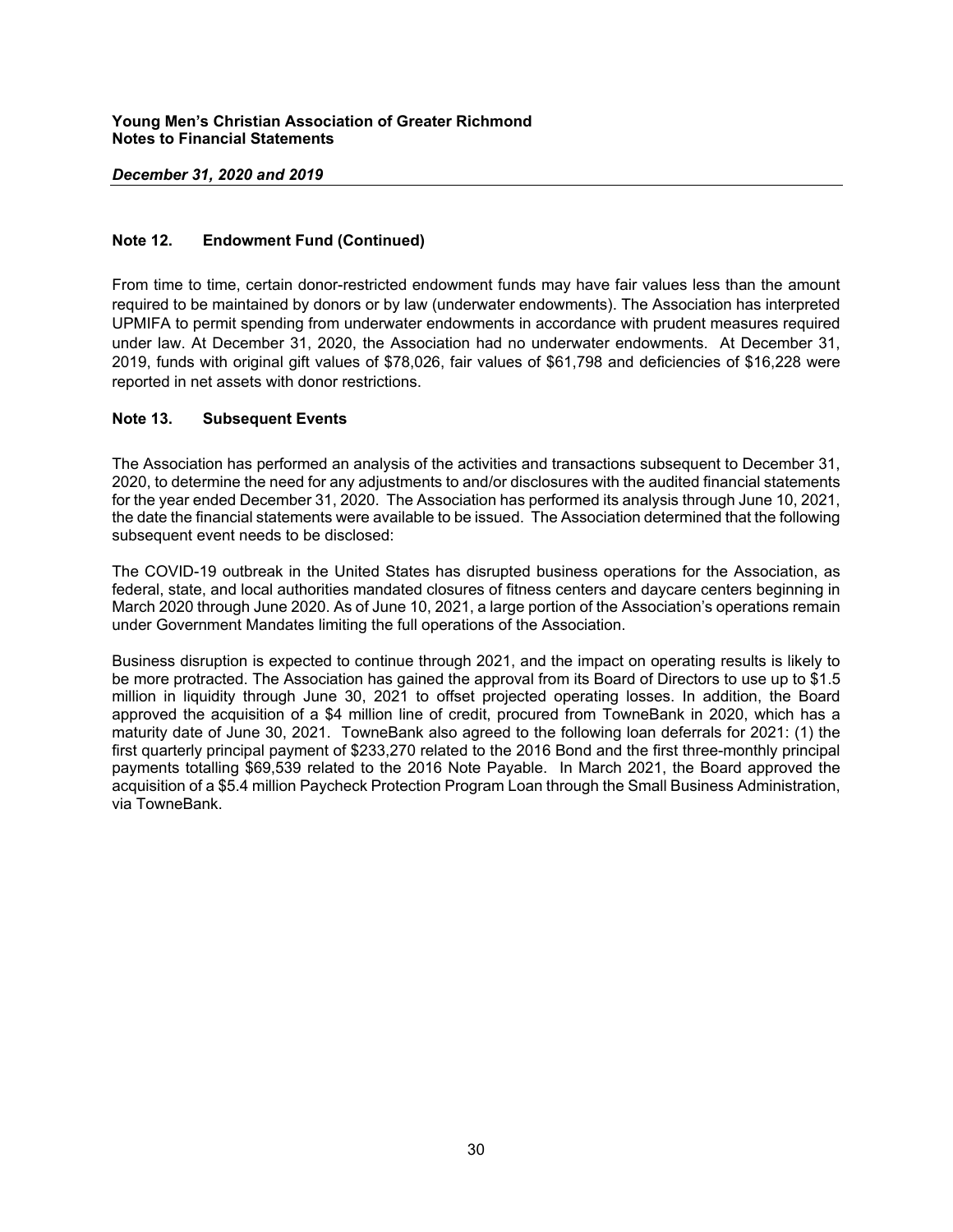

## **Report of Independent Auditor on Internal Control over Financial Reporting and on Compliance and Other Matters Based on an Audit of Financial Statements Performed in Accordance with** *Government Auditing Standards*

To the Board of Directors of Young Men's Christian Association of Greater Richmond Richmond, Virginia

We have audited, in accordance with the auditing standards generally accepted in the United States of America and the standards applicable to the financial audits contained in *Government Auditing Standards* issued by the Comptroller General of the United States, the financial statements of Young Men's Association of Greater Richmond (the "Association"), which comprise the statement of financial position as of December 31, 2020, and the related statements of activities, functional expenses and cash flows for the year then ended, and the related notes to the financial statements, and have issued our report thereon dated June 10, 2021.

## **Internal Control over Financial Reporting**

In planning and performing our audit of the financial statements, we considered the Association's internal control over financial reporting ("internal control") as a basis for designing audit procedures that are appropriate in the circumstances for the purpose of expressing our opinion on the financial statements, but not for the purpose of expressing an opinion on the effectiveness of the Association's internal control. Accordingly, we do not express an opinion on the effectiveness of the Association's internal control.

A *deficiency in internal control* exists when the design or operation of a control does not allow management or employees, in the normal course of performing their assigned functions, to prevent, or detect and correct, misstatements on a timely basis. A *material weakness* is a deficiency, or combination of deficiencies, in internal control, such that there is a reasonable possibility that a material misstatement of the Association's financial statements will not be prevented, or detected and corrected, on a timely basis. A *significant deficiency* is a deficiency, or a combination of deficiencies, in internal control that is less severe than a material weakness, yet important enough to merit attention by those charged with governance.

Our consideration of internal control was for the limited purpose described in the first paragraph of this section and was not designed to identify all deficiencies in internal control that might be material weaknesses or significant deficiencies. Given these limitations, during our audit we did not identify any deficiencies in internal control that we consider to be material weaknesses. However, material weaknesses may exist that have not been identified.

## **Compliance and Other Matters**

As part of obtaining reasonable assurance about whether the Association's financial statements are free of material misstatement, we performed tests of its compliance with certain provisions of laws, regulations, contracts, and grant agreements, noncompliance with which could have a direct and material effect on the determination of financial statement amounts. However, providing an opinion on compliance with those provisions was not an objective of our audit and, accordingly, we do not express such an opinion. The results of our tests disclosed no instances of noncompliance or other matters that are required to be reported under *Government Auditing Standards*.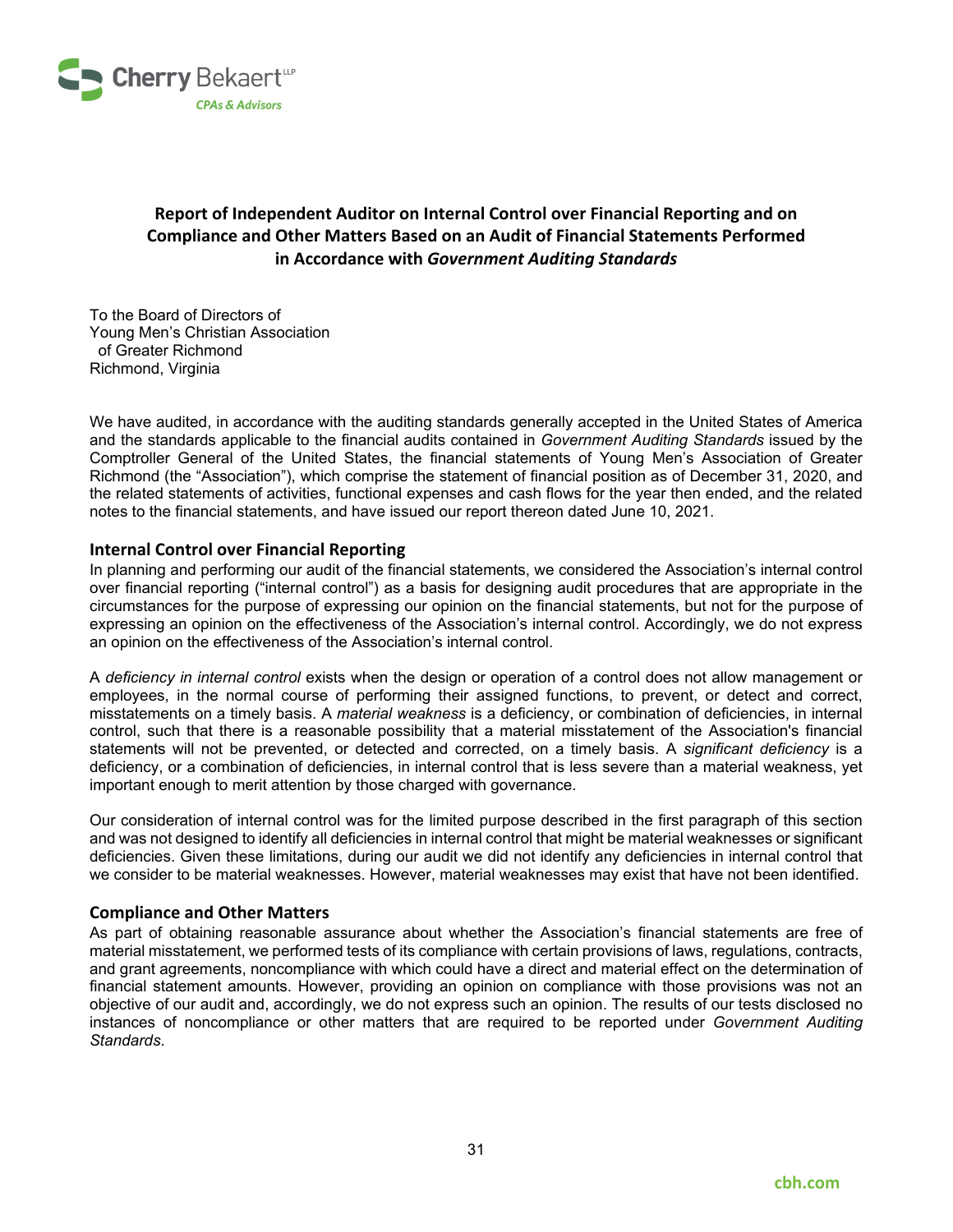## **Purpose of this Report**

The purpose of this report is solely to describe the scope of our testing of internal control and compliance and the results of that testing, and not to provide an opinion on the effectiveness of the Association's internal control or on compliance. This report is an integral part of an audit performed in accordance with *Government Auditing Standards* in considering the Association's internal control and compliance. Accordingly, this communication is not suitable for any other purpose.

Cherry Bekaert LLP

Richmond, Virginia June 10, 2021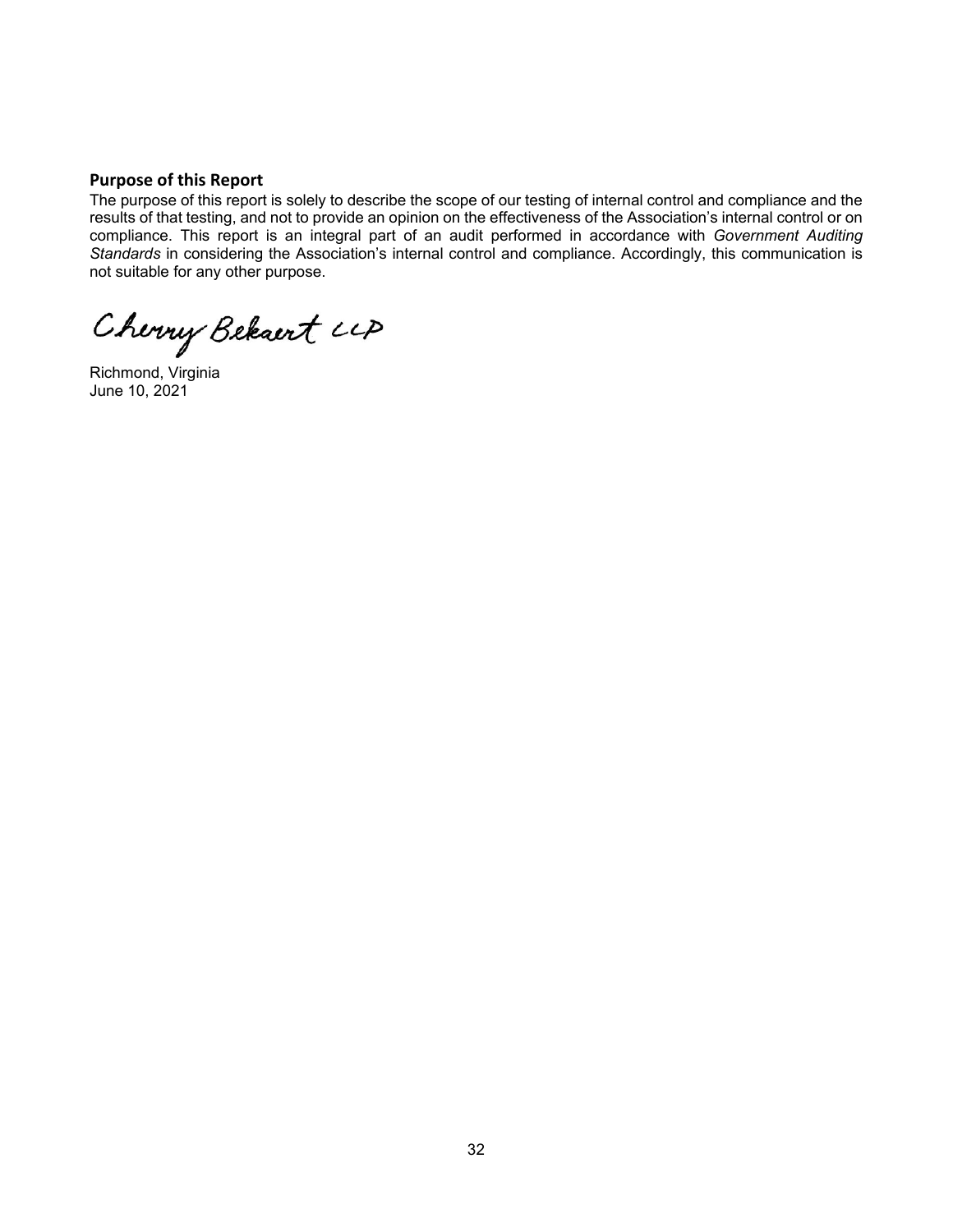

## **Report of Independent Auditor on Compliance for Each Major Federal Program and on Internal Control over Compliance Required by the Uniform Guidance**

To the Board of Directors of Young Men's Christian Association of Greater Richmond Richmond, Virginia

## **Report on Compliance for Each Major Federal Program**

We have audited the Young Men's Christian Association's (the "Association") compliance with the types of compliance requirements described in the *OMB Uniform Guidance Compliance Supplement* that could have a direct and material effect on each of the Association's major federal programs for the year ended December 31, 2020. The Association's major federal programs are identified in the summary of auditor's results section of the accompanying schedule of findings and questioned costs.

## **Management's Responsibility**

Management is responsible for compliance with federal statutes, regulations, and the terms and conditions of its federal awards applicable to its federal programs.

#### **Auditor's Responsibility**

Our responsibility is to express an opinion on compliance for the Association's major federal programs based on our audit of the types of compliance requirement referred to above. We conducted our audit of compliance in accordance with auditing standards generally accepted in the United States of America; the standards applicable to financial audits contained in *Government Auditing Standards*, issued by the Comptroller General of the United States; and the audit requirements of Title 2 U.S. *Code of Federal Regulations* (CFR) Part 200, *Uniform Administrative Requirements, Cost Principles, and Audit Requirements for Federal Awards* ("Uniform Guidance"). Those standards and the Uniform Guidance require that we plan and perform the audit to obtain reasonable assurance about whether noncompliance with the types of compliance requirements referred to above that could have a direct and material effect on a major federal program occurred. An audit includes examining, on a test basis, evidence about the Association's compliance with those requirements and performing such other procedures as we considered necessary in the circumstances.

We believe that our audit provides a reasonable basis for our opinion on compliance for the major federal program. However, our audit does not provide a legal determination of the Association's compliance.

#### **Opinion on Each Major Federal Program**

In our opinion, the Association complied, in all material respects, with the types of compliance requirements referred to above that could have a direct and material effect on its major federal programs for the year ended December 31, 2020.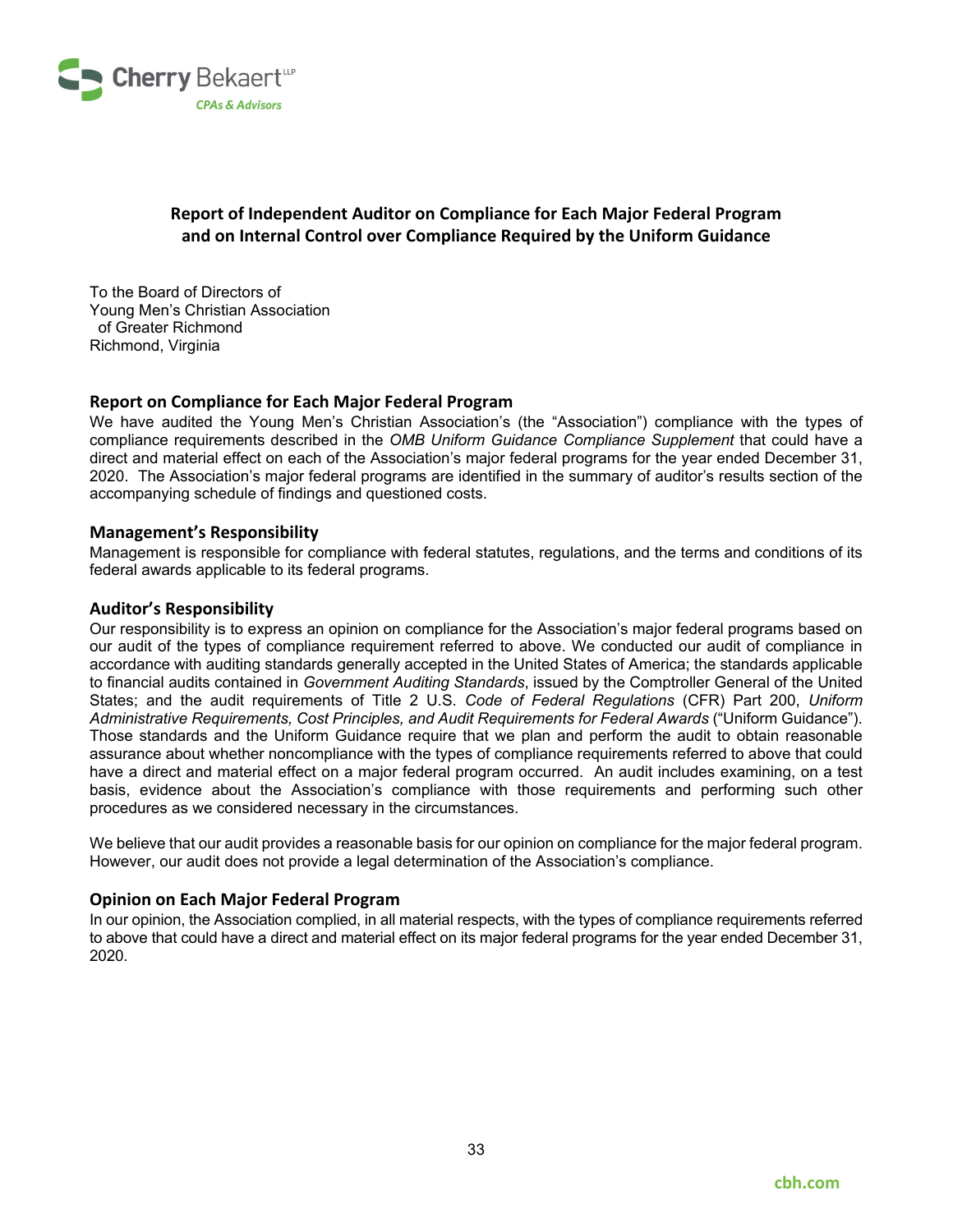## **Report on Internal Control over Compliance**

Management of the Association is responsible for establishing and maintaining effective internal control over compliance with the types of compliance requirements referred to above. In planning and performing our audit of compliance, we considered the Association's internal control over compliance with the types of requirements that could have a direct and material effect on each major federal program to determine the auditing procedures that are appropriate in the circumstances for the purpose of expressing our opinion on compliance for each major federal program and to test and report on internal control over compliance in accordance with Uniform Guidance, but not for the purpose of expressing an opinion on the effectiveness of internal control over compliance. Accordingly, we do not express an opinion on the effectiveness of the Association's internal control over compliance.

A *deficiency in internal control over compliance* exists when the design or operation of a control over compliance does not allow management or employees, in the normal course of performing their assigned functions, to prevent, or detect and correct, noncompliance with a type of compliance requirement of a federal program on a timely basis. A *material weakness in internal control over complianc*e is a deficiency, or combination of deficiencies, in internal control over compliance, such that there is a reasonable possibility that material noncompliance with a type of compliance requirement of a federal program will not be prevented, or detected and corrected, on a timely basis. A *significant deficiency in internal control over compliance* is a deficiency, or a combination of deficiencies, in internal control over compliance with a type of compliance requirement of a federal program that is less severe than a material weakness in internal control over compliance, yet important enough to merit attention by those charged with governance.

Our consideration of the internal control over compliance was for the limited purpose described in the first paragraph of this section and was not designed to identify all deficiencies in internal control over compliance that might be material weaknesses or significant deficiencies. We did not identify any deficiencies in internal control over compliance that we consider to be material weaknesses. However, material weaknesses may exist that have not been identified.

The purpose of this report on internal control over compliance is solely to describe the scope of our testing of internal control over compliance and the results of that testing based on the requirements of Uniform Guidance. Accordingly, this report is not suitable for any other purpose.

Cherry Bekaert LLP

Richmond, Virginia June 10, 2021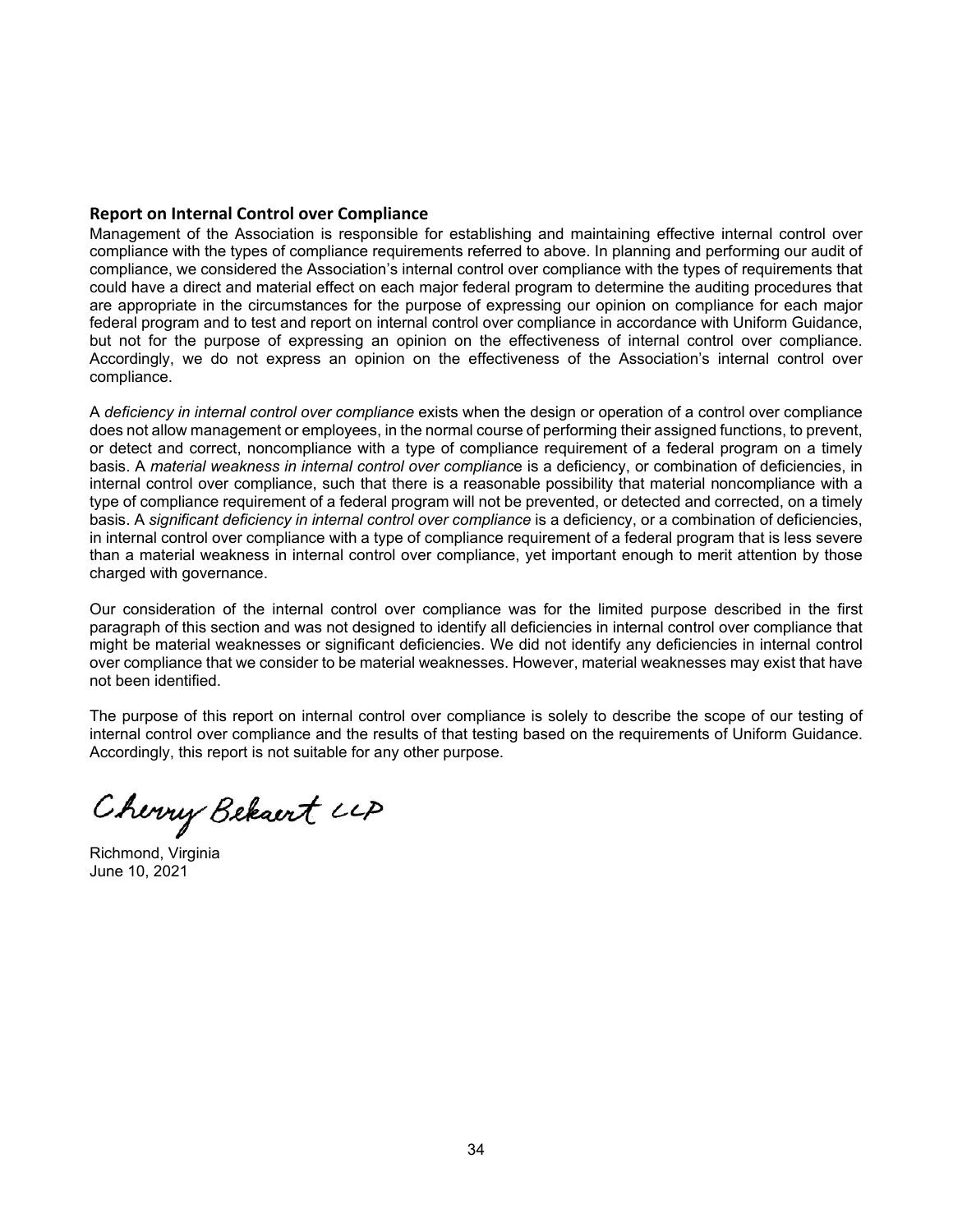#### **YOUNG MEN'S CHRISTIAN ASSOCIATION OF GREATER RICHMOND**

**Schedule of Expenditures of Federal Awards** *Year Ended December 31, 2020*

| Grantor/<br>Pass-Through Grantor/<br><b>Program Title</b> | Federal<br><b>CFDA</b><br>Number | Pass-Through Entity<br><b>Identifying Number</b><br>(if applicable) |    | Federal<br><b>Expenditures</b> |  |
|-----------------------------------------------------------|----------------------------------|---------------------------------------------------------------------|----|--------------------------------|--|
| <b>Federal Financial Awards:</b>                          |                                  |                                                                     |    |                                |  |
| U.S. Department of Treasury:                              |                                  |                                                                     |    |                                |  |
| Passed through Commonw ealth of Virginia                  |                                  |                                                                     |    |                                |  |
| Passed through County of Henrico, Virginia                |                                  |                                                                     |    |                                |  |
| COVID-19 - Coronavirus Relief Fund                        | 21.019                           | 06-602-1361                                                         | \$ | 414,919                        |  |
| Passed through Commonw ealth of Virginia                  |                                  |                                                                     |    |                                |  |
| Passed through County of Chesterfield, Virginia           |                                  |                                                                     |    |                                |  |
| COVID-19 - Coronavirus Relief Fund                        | 21.019                           | 06-602-1361                                                         |    | 391,611                        |  |
| Passed through Commonw ealth of Virginia                  |                                  |                                                                     |    |                                |  |
| Passed through City of Richmond, Virginia                 |                                  |                                                                     |    |                                |  |
| COVID-19 - Coronavirus Relief Fund                        | 21.019                           | Not Applicable                                                      |    | 415,988                        |  |
| <b>Total U.S. Department of Treasury</b>                  |                                  |                                                                     |    | 1,222,518                      |  |
| U.S. Department of Health and Human Services:             |                                  |                                                                     |    |                                |  |
| Passed through Commonw ealth of Virginia                  |                                  |                                                                     |    |                                |  |
| COVID-19 - Child Care and Development Block Grant         | 93.575                           | Various                                                             |    | 2,153,658                      |  |
| Passed through Commonw ealth of Virginia                  |                                  |                                                                     |    |                                |  |
| Passed through County of Pow hatan, Virginia              |                                  |                                                                     |    |                                |  |
| <b>Community Services Block Grant</b>                     | 93.569                           | Not Applicable                                                      |    | 10,000                         |  |
| Total U.S. Department of Health and Human Services        |                                  |                                                                     |    | 2,163,658                      |  |
| U.S. Department of Housing and Urban Development          |                                  |                                                                     |    |                                |  |
| Passed through County of Chesterfield, Virginia           |                                  |                                                                     |    |                                |  |
| COVID-19 - Community Development Block Grant              | 14.218                           | 06-602-1361                                                         |    | 77,878                         |  |
| Passed through Commonw ealth of Virginia                  |                                  |                                                                     |    |                                |  |
| Passed through City of Petersburg, Virginia               |                                  |                                                                     |    |                                |  |
| Community Development Block Grant                         | 14.228                           | 52 6001502                                                          |    | 2,317                          |  |
| Total U.S. Department of Housing and Urban Development    |                                  |                                                                     |    | 80,195                         |  |
| <b>Total Federal Financial Awards</b>                     |                                  |                                                                     |    | 3,466,371                      |  |
|                                                           |                                  |                                                                     |    |                                |  |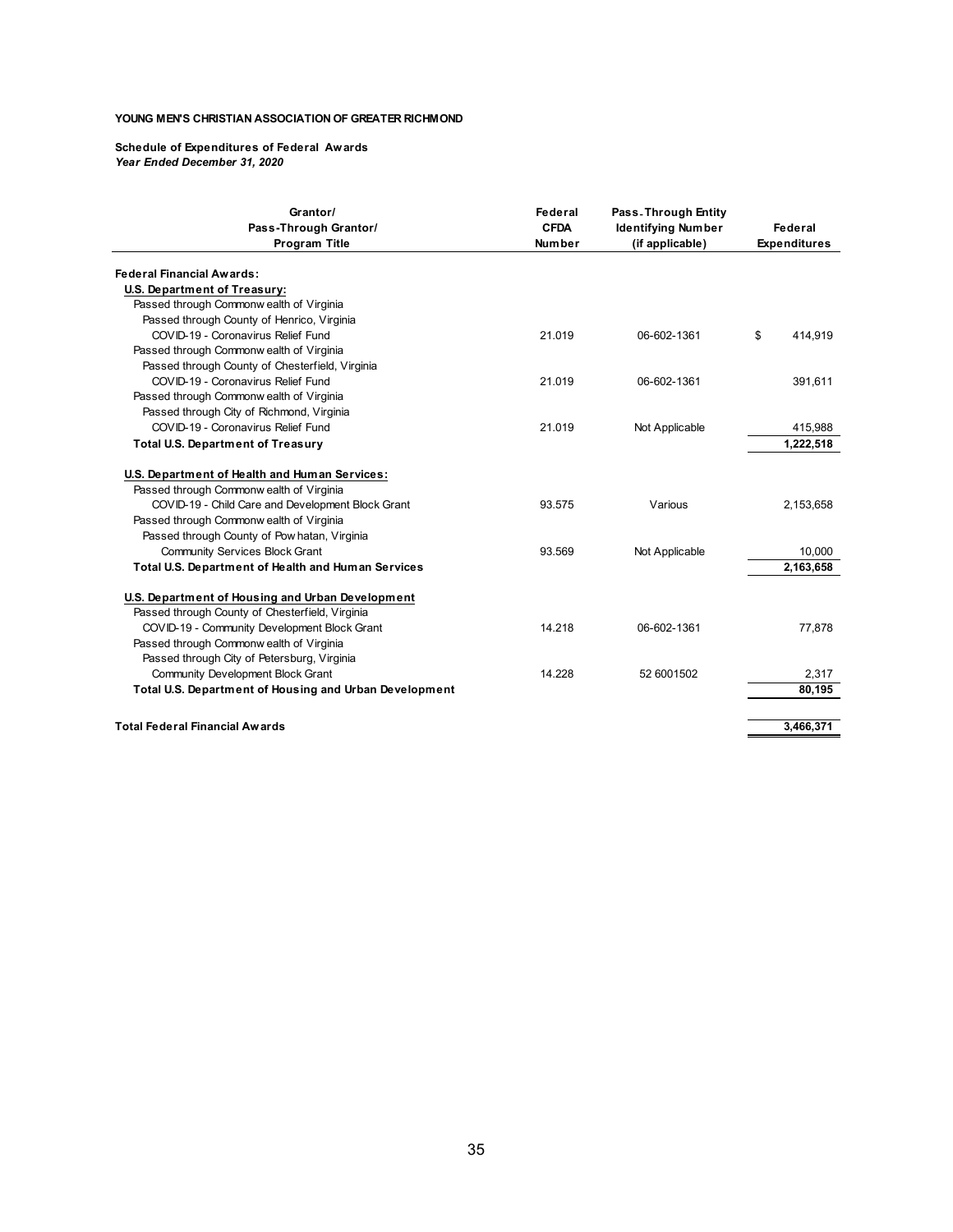#### *For the Year Ended December 31, 2020*

#### **Note 1. General**

The accompanying Schedule of Expenditures of Federal Awards (the "Schedule") presents the activity of all Federal assistance programs of the Young Men's Christian Association of Greater Richmond (the "Association").

#### **Note 2. Basis of Accounting**

The accompanying Schedule is presented on the accrual basis of accounting, whereby government grants are recognized when earned and expenses are recognized when incurred, which is described in Note 1 to the Association's basic financial statements. The information in this Schedule is presented in accordance with the requirements of the Title 2 U.S. *Code of Federal Regulations* Part 200, *Uniform Administrative Requirements, Cost Principles, and Audit Requirements for Federal Awards*. Therefore, some amounts presented in this Schedule may differ from amounts presented in, or used in the preparation of, the financial statements.

#### **Note 3. Use of Indirect Cost Rate**

The Association did not elect to use the 10% de minimus cost rate.

#### **Note 4. Subrecipients**

The Association has not contracted or made awards to any subrecipients.